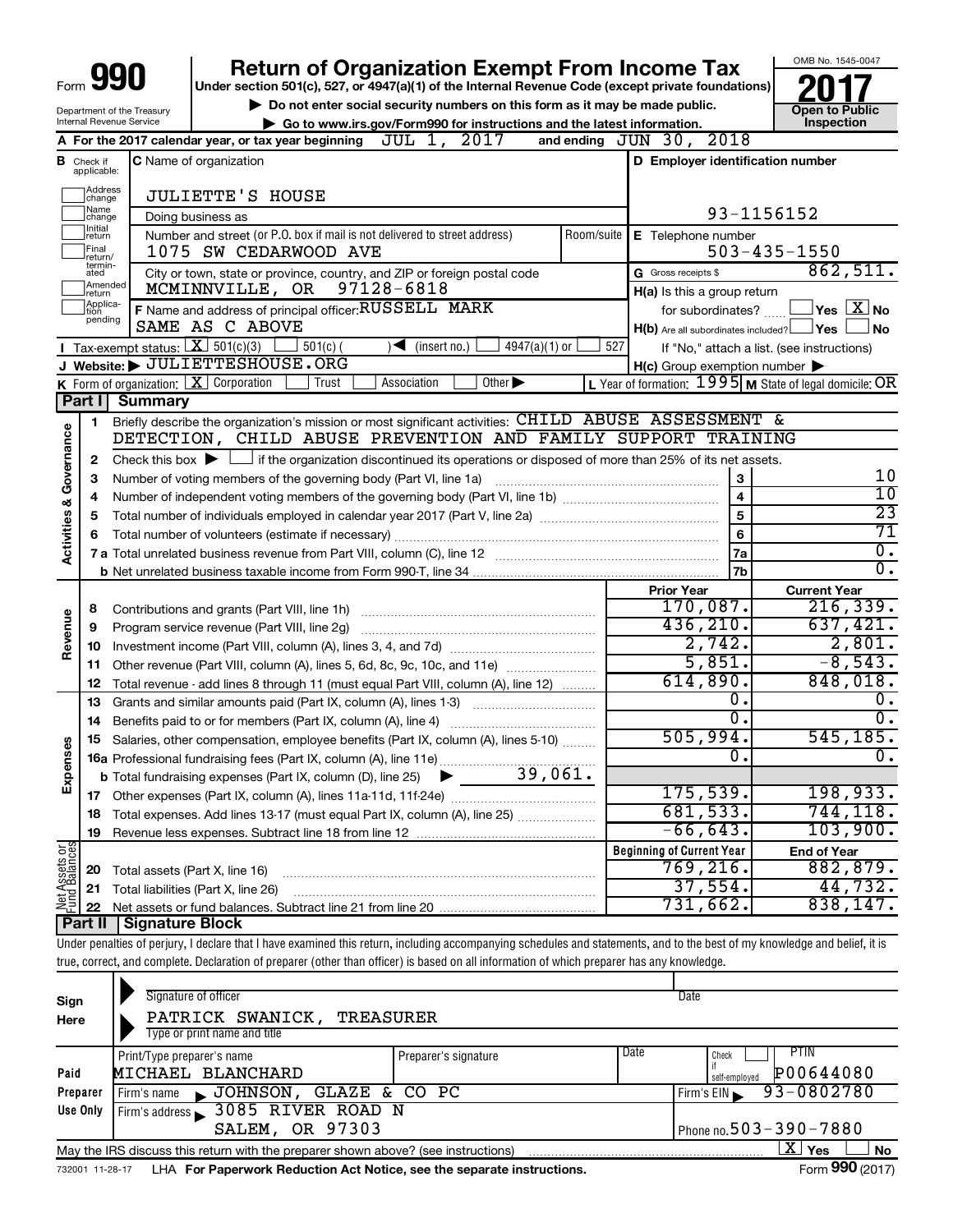|    | <b>JULIETTE'S HOUSE</b><br>Form 990 (2017)                                                                                                                                                                                                                                           | 93-1156152 | Page 2                                    |
|----|--------------------------------------------------------------------------------------------------------------------------------------------------------------------------------------------------------------------------------------------------------------------------------------|------------|-------------------------------------------|
|    | <b>Statement of Program Service Accomplishments</b><br>Part III                                                                                                                                                                                                                      |            |                                           |
|    |                                                                                                                                                                                                                                                                                      |            |                                           |
| 1  | Briefly describe the organization's mission:<br>CHILD ABUSE ASSESSMENT & DETECTION, CHILD ABUSE PREVENTION EDUCATION<br>AND FAMILY SUPPORT TRAINING.                                                                                                                                 |            |                                           |
|    |                                                                                                                                                                                                                                                                                      |            |                                           |
| 2  | Did the organization undertake any significant program services during the year which were not listed on the                                                                                                                                                                         |            |                                           |
|    | prior Form 990 or 990-EZ?<br>If "Yes," describe these new services on Schedule O.                                                                                                                                                                                                    |            | $\overline{\ }$ Yes $\overline{\rm X}$ No |
| 3  | Did the organization cease conducting, or make significant changes in how it conducts, any program services?<br>If "Yes," describe these changes on Schedule O.                                                                                                                      |            | $\exists$ Yes $\boxed{\text{X}}$ No       |
| 4  | Describe the organization's program service accomplishments for each of its three largest program services, as measured by expenses.<br>Section 501(c)(3) and 501(c)(4) organizations are required to report the amount of grants and allocations to others, the total expenses, and |            |                                           |
| 4a | revenue, if any, for each program service reported.<br>$\overline{644}$ , $461$ . including grants of \$<br>) (Expenses \$<br>) (Revenue \$<br>(Code:<br>THE ORGANIZATION SERVED 223 CHILDREN FOR CHILD ABUSE MEDICAL/FORENSIC                                                       | 637,421.   |                                           |
|    | ASSESSMENTS. 182 CHILDREN WERE REFERRED TO FORMAL COUNSELING.                                                                                                                                                                                                                        | THE        |                                           |
|    | ORGANIZATION PERFORMED 77 SUSPICIOUS PHYSICAL INJURY (SPI)<br>UNDER KARLY'S LAW.<br>5,502 CHILDREN WERE PRESENTED WITH IN-SCHOOL ABUSE                                                                                                                                               | REVIEWS    |                                           |
|    | PREVENTION WORKSHOPS THROUGH THE AGENCY PROGRAMS SAFER, SMARTER, KIDS,                                                                                                                                                                                                               |            |                                           |
|    | 581 PARENTS, EDUCATORS, AND OTHER ADULTS WERE<br>SAFE KIDS, AND SPEAK UP.                                                                                                                                                                                                            |            |                                           |
|    | EDUCATED ABOUT ABUSE THROUGH THE PROGRAMS SAFE TOUCH AND STEWARDS OF                                                                                                                                                                                                                 |            |                                           |
|    | CHILDREN.                                                                                                                                                                                                                                                                            |            |                                           |
|    |                                                                                                                                                                                                                                                                                      |            |                                           |
|    |                                                                                                                                                                                                                                                                                      |            |                                           |
|    |                                                                                                                                                                                                                                                                                      |            |                                           |
| 4b |                                                                                                                                                                                                                                                                                      |            |                                           |
|    |                                                                                                                                                                                                                                                                                      |            |                                           |
|    |                                                                                                                                                                                                                                                                                      |            |                                           |
|    |                                                                                                                                                                                                                                                                                      |            |                                           |
|    |                                                                                                                                                                                                                                                                                      |            |                                           |
|    |                                                                                                                                                                                                                                                                                      |            |                                           |
|    |                                                                                                                                                                                                                                                                                      |            |                                           |
|    |                                                                                                                                                                                                                                                                                      |            |                                           |
|    |                                                                                                                                                                                                                                                                                      |            |                                           |
|    |                                                                                                                                                                                                                                                                                      |            |                                           |
|    |                                                                                                                                                                                                                                                                                      |            |                                           |
|    |                                                                                                                                                                                                                                                                                      |            |                                           |
| 4с | (Code: ) (Expenses \$<br>including grants of \$<br>) (Revenue \$                                                                                                                                                                                                                     |            |                                           |
|    |                                                                                                                                                                                                                                                                                      |            |                                           |
|    |                                                                                                                                                                                                                                                                                      |            |                                           |
|    |                                                                                                                                                                                                                                                                                      |            |                                           |
|    |                                                                                                                                                                                                                                                                                      |            |                                           |
|    |                                                                                                                                                                                                                                                                                      |            |                                           |
|    | 4d Other program services (Describe in Schedule O.)                                                                                                                                                                                                                                  |            |                                           |
|    | (Expenses \$<br>Revenue \$<br>including grants of \$<br>644,461.                                                                                                                                                                                                                     |            |                                           |
|    | 4e Total program service expenses                                                                                                                                                                                                                                                    |            | Form 990 (2017)                           |
|    | 732002 11-28-17                                                                                                                                                                                                                                                                      |            |                                           |
|    | 11291024 786322 JUL14E0828<br>2017.04030 JULIETTE'S HOUSE                                                                                                                                                                                                                            |            | <b>JUL14E01</b>                           |
|    |                                                                                                                                                                                                                                                                                      |            |                                           |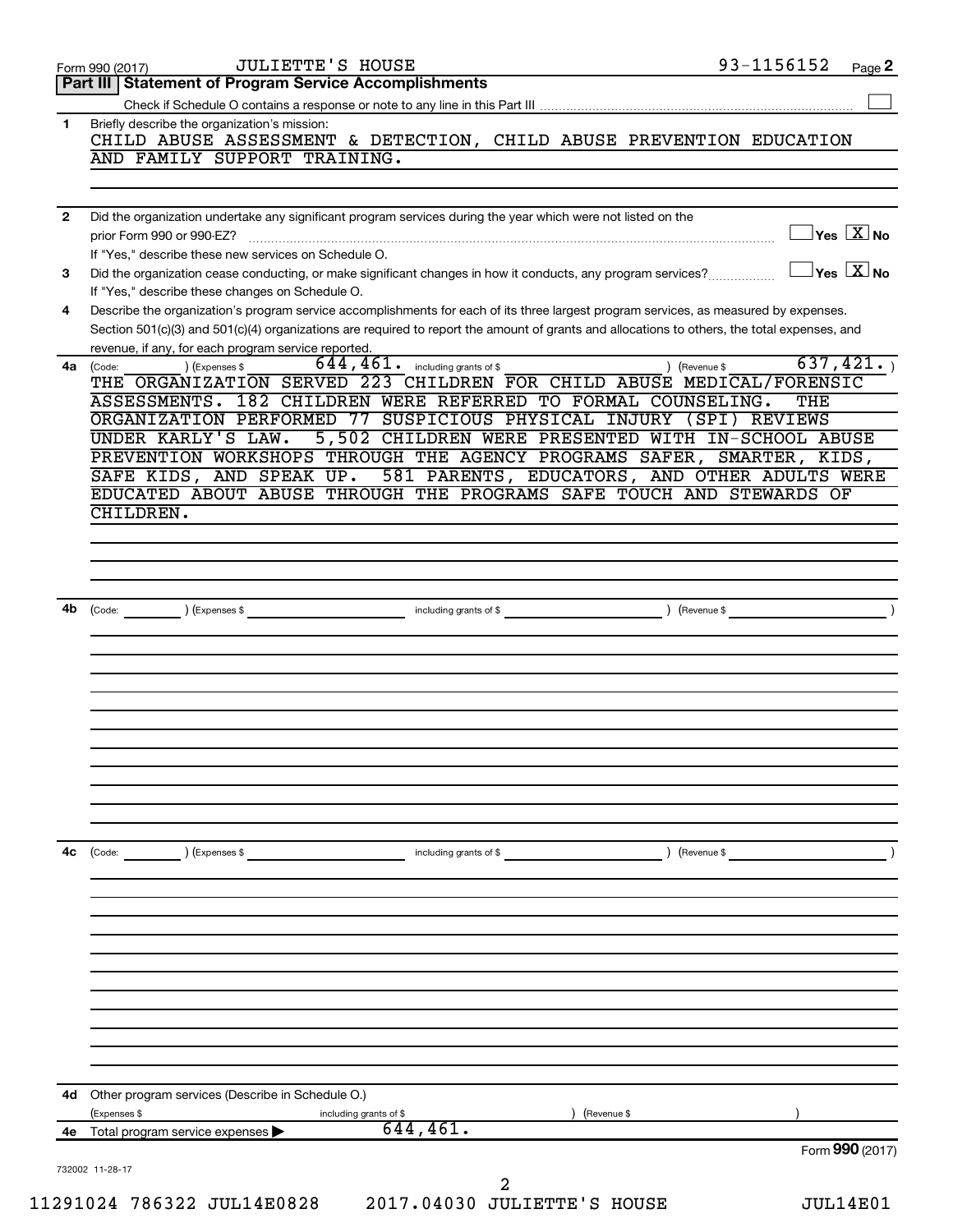| Form 990 (2017) |  |  |
|-----------------|--|--|

**Part IV Checklist of Required Schedules**

|    |                                                                                                                                                                                                                                                    |                | <b>Yes</b>              | No                      |
|----|----------------------------------------------------------------------------------------------------------------------------------------------------------------------------------------------------------------------------------------------------|----------------|-------------------------|-------------------------|
| 1  | Is the organization described in section 501(c)(3) or $4947(a)(1)$ (other than a private foundation)?                                                                                                                                              |                |                         |                         |
|    |                                                                                                                                                                                                                                                    | 1              | X                       |                         |
| 2  | Is the organization required to complete Schedule B, Schedule of Contributors? [11] The organization required to complete Schedule B, Schedule of Contributors?                                                                                    | $\overline{2}$ | $\overline{\textbf{x}}$ |                         |
| 3  | Did the organization engage in direct or indirect political campaign activities on behalf of or in opposition to candidates for<br>public office? If "Yes," complete Schedule C, Part I                                                            | 3              |                         | х                       |
| 4  | Section 501(c)(3) organizations. Did the organization engage in lobbying activities, or have a section 501(h) election in effect                                                                                                                   | 4              |                         | х                       |
| 5  | Is the organization a section 501(c)(4), 501(c)(5), or 501(c)(6) organization that receives membership dues, assessments, or                                                                                                                       |                |                         |                         |
|    |                                                                                                                                                                                                                                                    | 5              |                         | х                       |
| 6  | Did the organization maintain any donor advised funds or any similar funds or accounts for which donors have the right to                                                                                                                          |                |                         |                         |
|    | provide advice on the distribution or investment of amounts in such funds or accounts? If "Yes," complete Schedule D, Part I                                                                                                                       | 6              |                         | х                       |
| 7  | Did the organization receive or hold a conservation easement, including easements to preserve open space,                                                                                                                                          |                |                         |                         |
|    |                                                                                                                                                                                                                                                    | $\overline{7}$ |                         | х                       |
| 8  | Did the organization maintain collections of works of art, historical treasures, or other similar assets? If "Yes," complete                                                                                                                       | 8              |                         | x                       |
| 9  | Did the organization report an amount in Part X, line 21, for escrow or custodial account liability, serve as a custodian for                                                                                                                      |                |                         |                         |
|    | amounts not listed in Part X; or provide credit counseling, debt management, credit repair, or debt negotiation services?                                                                                                                          |                |                         |                         |
|    | If "Yes," complete Schedule D, Part IV                                                                                                                                                                                                             | 9              |                         | x                       |
| 10 | Did the organization, directly or through a related organization, hold assets in temporarily restricted endowments, permanent                                                                                                                      |                |                         |                         |
|    |                                                                                                                                                                                                                                                    | 10             | x                       |                         |
| 11 | If the organization's answer to any of the following questions is "Yes," then complete Schedule D, Parts VI, VII, VIII, IX, or X                                                                                                                   |                |                         |                         |
|    | as applicable.                                                                                                                                                                                                                                     |                |                         |                         |
|    | a Did the organization report an amount for land, buildings, and equipment in Part X, line 10? If "Yes," complete Schedule D,<br>Part VI                                                                                                           | 11a            | X                       |                         |
|    | <b>b</b> Did the organization report an amount for investments - other securities in Part X, line 12 that is 5% or more of its total                                                                                                               |                |                         |                         |
|    |                                                                                                                                                                                                                                                    | 11b            |                         | x                       |
|    | c Did the organization report an amount for investments - program related in Part X, line 13 that is 5% or more of its total                                                                                                                       |                |                         |                         |
|    |                                                                                                                                                                                                                                                    | 11c            |                         | х                       |
|    | d Did the organization report an amount for other assets in Part X, line 15 that is 5% or more of its total assets reported in                                                                                                                     |                |                         | х                       |
|    |                                                                                                                                                                                                                                                    | 11d<br>11e     |                         | X                       |
| f  | e Did the organization report an amount for other liabilities in Part X, line 25? If "Yes," complete Schedule D, Part X<br>Did the organization's separate or consolidated financial statements for the tax year include a footnote that addresses |                |                         |                         |
|    | the organization's liability for uncertain tax positions under FIN 48 (ASC 740)? If "Yes," complete Schedule D, Part X                                                                                                                             | 11f            | X                       |                         |
|    | 12a Did the organization obtain separate, independent audited financial statements for the tax year? If "Yes," complete                                                                                                                            |                |                         |                         |
|    | Schedule D, Parts XI and XII                                                                                                                                                                                                                       | 12a            | х                       |                         |
|    | <b>b</b> Was the organization included in consolidated, independent audited financial statements for the tax year?                                                                                                                                 |                |                         |                         |
|    | If "Yes," and if the organization answered "No" to line 12a, then completing Schedule D, Parts XI and XII is optional                                                                                                                              | סצו            |                         | 4                       |
| 13 |                                                                                                                                                                                                                                                    | 13             |                         | $\overline{\mathbf{X}}$ |
|    | 14a Did the organization maintain an office, employees, or agents outside of the United States?                                                                                                                                                    | 14a            |                         | x                       |
|    | <b>b</b> Did the organization have aggregate revenues or expenses of more than \$10,000 from grantmaking, fundraising, business,                                                                                                                   |                |                         |                         |
|    | investment, and program service activities outside the United States, or aggregate foreign investments valued at \$100,000                                                                                                                         |                |                         |                         |
|    |                                                                                                                                                                                                                                                    | 14b            |                         | х                       |
| 15 | Did the organization report on Part IX, column (A), line 3, more than \$5,000 of grants or other assistance to or for any                                                                                                                          |                |                         |                         |
|    |                                                                                                                                                                                                                                                    | 15             |                         | х                       |
| 16 | Did the organization report on Part IX, column (A), line 3, more than \$5,000 of aggregate grants or other assistance to                                                                                                                           | 16             |                         | x                       |
| 17 | Did the organization report a total of more than \$15,000 of expenses for professional fundraising services on Part IX,                                                                                                                            |                |                         |                         |
|    |                                                                                                                                                                                                                                                    | 17             |                         | х                       |
| 18 | Did the organization report more than \$15,000 total of fundraising event gross income and contributions on Part VIII, lines                                                                                                                       |                |                         |                         |
|    |                                                                                                                                                                                                                                                    | 18             | х                       |                         |
| 19 | Did the organization report more than \$15,000 of gross income from gaming activities on Part VIII, line 9a? If "Yes,"                                                                                                                             |                |                         | x                       |
|    |                                                                                                                                                                                                                                                    | 19             |                         |                         |

Form (2017) **990**

732003 11-28-17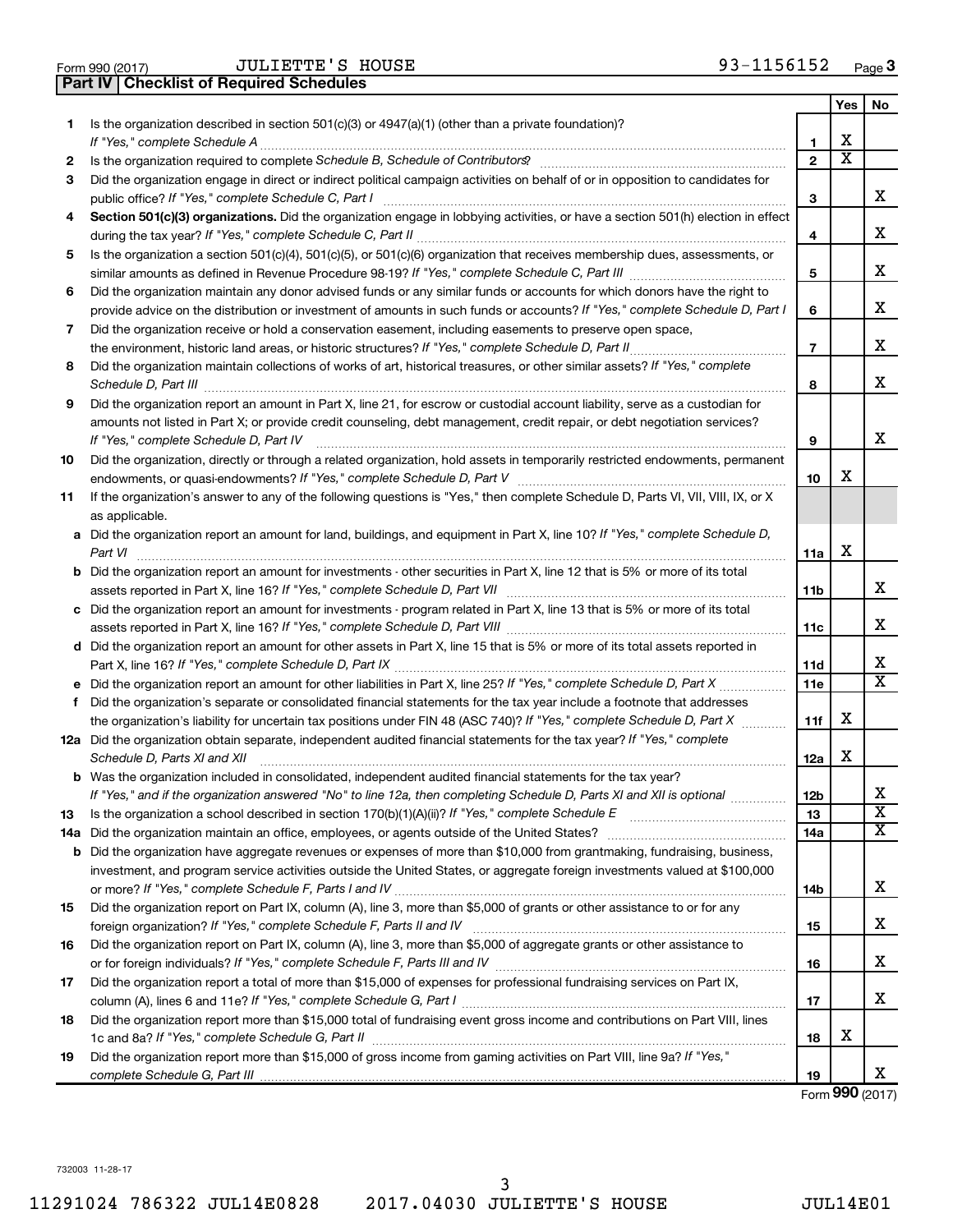|  | Form 990 (2017) |
|--|-----------------|
|  |                 |

*(continued)* **Part IV Checklist of Required Schedules**

|    |                                                                                                                                                        |                 | Yes | No                      |
|----|--------------------------------------------------------------------------------------------------------------------------------------------------------|-----------------|-----|-------------------------|
|    | 20a Did the organization operate one or more hospital facilities? If "Yes," complete Schedule H                                                        | 20a             |     | X                       |
|    |                                                                                                                                                        | 20 <sub>b</sub> |     |                         |
| 21 | Did the organization report more than \$5,000 of grants or other assistance to any domestic organization or                                            |                 |     |                         |
|    |                                                                                                                                                        | 21              |     | x                       |
| 22 | Did the organization report more than \$5,000 of grants or other assistance to or for domestic individuals on                                          |                 |     |                         |
|    |                                                                                                                                                        | 22              |     | x                       |
| 23 | Did the organization answer "Yes" to Part VII, Section A, line 3, 4, or 5 about compensation of the organization's current                             |                 |     |                         |
|    | and former officers, directors, trustees, key employees, and highest compensated employees? If "Yes," complete                                         |                 |     |                         |
|    | Schedule J                                                                                                                                             | 23              |     | x                       |
|    | 24a Did the organization have a tax-exempt bond issue with an outstanding principal amount of more than \$100,000 as of the                            |                 |     |                         |
|    | last day of the year, that was issued after December 31, 2002? If "Yes," answer lines 24b through 24d and complete                                     |                 |     | x                       |
|    | Schedule K. If "No", go to line 25a<br>Did the organization invest any proceeds of tax-exempt bonds beyond a temporary period exception?               | 24a<br>24b      |     |                         |
| b  | Did the organization maintain an escrow account other than a refunding escrow at any time during the year to defease                                   |                 |     |                         |
| с  |                                                                                                                                                        | 24c             |     |                         |
|    | d Did the organization act as an "on behalf of" issuer for bonds outstanding at any time during the year?                                              | 24d             |     |                         |
|    | 25a Section 501(c)(3), 501(c)(4), and 501(c)(29) organizations. Did the organization engage in an excess benefit                                       |                 |     |                         |
|    |                                                                                                                                                        | 25a             |     | x                       |
|    | <b>b</b> Is the organization aware that it engaged in an excess benefit transaction with a disqualified person in a prior year, and                    |                 |     |                         |
|    | that the transaction has not been reported on any of the organization's prior Forms 990 or 990-EZ? If "Yes," complete                                  |                 |     | x                       |
|    | Schedule L, Part I                                                                                                                                     | 25b             |     |                         |
| 26 | Did the organization report any amount on Part X, line 5, 6, or 22 for receivables from or payables to any current or                                  |                 |     |                         |
|    | former officers, directors, trustees, key employees, highest compensated employees, or disqualified persons? If "Yes,"<br>complete Schedule L, Part II | 26              |     | x                       |
| 27 | Did the organization provide a grant or other assistance to an officer, director, trustee, key employee, substantial                                   |                 |     |                         |
|    | contributor or employee thereof, a grant selection committee member, or to a 35% controlled entity or family member                                    |                 |     |                         |
|    |                                                                                                                                                        | 27              |     | x                       |
| 28 | Was the organization a party to a business transaction with one of the following parties (see Schedule L, Part IV                                      |                 |     |                         |
|    | instructions for applicable filing thresholds, conditions, and exceptions):                                                                            |                 |     |                         |
| а  | A current or former officer, director, trustee, or key employee? If "Yes," complete Schedule L, Part IV                                                | 28a             |     | x                       |
| b  | A family member of a current or former officer, director, trustee, or key employee? If "Yes," complete Schedule L, Part IV                             | 28b             |     | $\overline{\mathtt{x}}$ |
|    | c An entity of which a current or former officer, director, trustee, or key employee (or a family member thereof) was an officer,                      |                 |     |                         |
|    | director, trustee, or direct or indirect owner? If "Yes," complete Schedule L, Part IV                                                                 | 28c             |     | х                       |
| 29 |                                                                                                                                                        | 29              |     | $\overline{\mathtt{x}}$ |
| 30 | Did the organization receive contributions of art, historical treasures, or other similar assets, or qualified conservation                            |                 |     |                         |
|    |                                                                                                                                                        | 30              |     | x                       |
| 31 | Did the organization liquidate, terminate, or dissolve and cease operations?                                                                           | 31              |     | х                       |
| 32 | Did the organization sell, exchange, dispose of, or transfer more than 25% of its net assets? If "Yes," complete                                       |                 |     |                         |
|    | Schedule N, Part II                                                                                                                                    | 32              |     | x                       |
| 33 | Did the organization own 100% of an entity disregarded as separate from the organization under Regulations                                             |                 |     |                         |
|    |                                                                                                                                                        | 33              |     | х                       |
| 34 | Was the organization related to any tax-exempt or taxable entity? If "Yes," complete Schedule R, Part II, III, or IV, and                              |                 |     |                         |
|    | Part V, line 1                                                                                                                                         | 34              |     | x                       |
|    |                                                                                                                                                        | 35a             |     | $\overline{\mathtt{x}}$ |
|    | b If "Yes" to line 35a, did the organization receive any payment from or engage in any transaction with a controlled entity                            |                 |     |                         |
|    |                                                                                                                                                        | 35b             |     |                         |
| 36 | Section 501(c)(3) organizations. Did the organization make any transfers to an exempt non-charitable related organization?                             |                 |     | x                       |
|    | If "Yes," complete Schedule R, Part V, line 2                                                                                                          | 36              |     |                         |
| 37 | Did the organization conduct more than 5% of its activities through an entity that is not a related organization                                       | 37              |     | x                       |
| 38 | Did the organization complete Schedule O and provide explanations in Schedule O for Part VI, lines 11b and 19?                                         |                 |     |                         |
|    |                                                                                                                                                        | 38              | х   |                         |

Form (2017) **990**

732004 11-28-17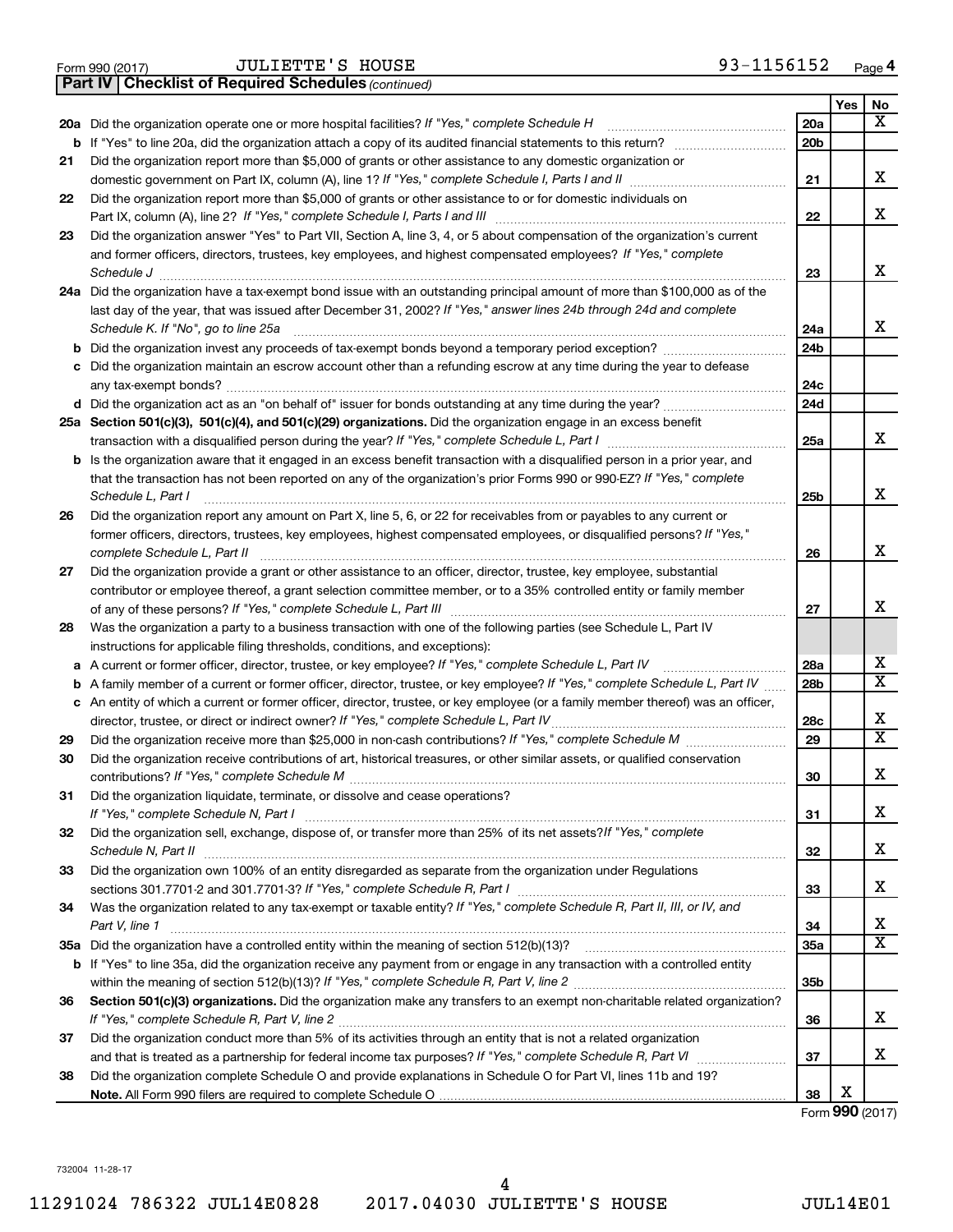|    | 93-1156152<br><b>JULIETTE'S HOUSE</b><br>Form 990 (2017)                                                                                        |                 |                 | Page 5 |
|----|-------------------------------------------------------------------------------------------------------------------------------------------------|-----------------|-----------------|--------|
|    | <b>Statements Regarding Other IRS Filings and Tax Compliance</b><br><b>Part V</b>                                                               |                 |                 |        |
|    | Check if Schedule O contains a response or note to any line in this Part V                                                                      |                 |                 |        |
|    |                                                                                                                                                 |                 | Yes             | No     |
|    | 9<br>1a                                                                                                                                         |                 |                 |        |
| b  | 1 <sub>b</sub><br>Enter the number of Forms W-2G included in line 1a. Enter -0- if not applicable                                               |                 |                 |        |
| с  | Did the organization comply with backup withholding rules for reportable payments to vendors and reportable gaming                              |                 |                 |        |
|    |                                                                                                                                                 | 1c              |                 |        |
|    | 2a Enter the number of employees reported on Form W-3, Transmittal of Wage and Tax Statements,                                                  |                 |                 |        |
|    | 23<br>filed for the calendar year ending with or within the year covered by this return<br>2a                                                   |                 |                 |        |
|    |                                                                                                                                                 | 2 <sub>b</sub>  | X               |        |
|    | Note. If the sum of lines 1a and 2a is greater than 250, you may be required to e-file (see instructions) <i></i>                               |                 |                 |        |
|    | 3a Did the organization have unrelated business gross income of \$1,000 or more during the year?                                                | За              |                 | x      |
|    | <b>b</b> If "Yes," has it filed a Form 990-T for this year? If "No," to line 3b, provide an explanation in Schedule O manumum                   | 3 <sub>b</sub>  |                 |        |
|    | 4a At any time during the calendar year, did the organization have an interest in, or a signature or other authority over, a                    |                 |                 |        |
|    | financial account in a foreign country (such as a bank account, securities account, or other financial account)?                                | 4a              |                 | x      |
|    | <b>b</b> If "Yes," enter the name of the foreign country: $\blacktriangleright$                                                                 |                 |                 |        |
|    | See instructions for filing requirements for FinCEN Form 114, Report of Foreign Bank and Financial Accounts (FBAR).                             |                 |                 |        |
|    |                                                                                                                                                 | 5a              |                 | х      |
|    |                                                                                                                                                 | 5 <sub>b</sub>  |                 | X      |
| b  |                                                                                                                                                 | 5c              |                 |        |
| с  |                                                                                                                                                 |                 |                 |        |
|    | 6a Does the organization have annual gross receipts that are normally greater than \$100,000, and did the organization solicit                  |                 |                 | x      |
|    |                                                                                                                                                 | 6a              |                 |        |
|    | <b>b</b> If "Yes," did the organization include with every solicitation an express statement that such contributions or gifts                   |                 |                 |        |
|    | were not tax deductible?                                                                                                                        | 6b              |                 |        |
| 7  | Organizations that may receive deductible contributions under section 170(c).                                                                   |                 |                 | x      |
| а  | Did the organization receive a payment in excess of \$75 made partly as a contribution and partly for goods and services provided to the payor? | 7a              |                 |        |
| b  |                                                                                                                                                 | 7b              |                 |        |
|    | c Did the organization sell, exchange, or otherwise dispose of tangible personal property for which it was required                             |                 |                 | x      |
|    |                                                                                                                                                 | 7с              |                 |        |
|    | 7d                                                                                                                                              |                 |                 |        |
| е  |                                                                                                                                                 | 7e              |                 |        |
| f. | Did the organization, during the year, pay premiums, directly or indirectly, on a personal benefit contract?                                    | 7f              |                 |        |
| g  | If the organization received a contribution of qualified intellectual property, did the organization file Form 8899 as required?                | 7g              |                 |        |
|    | h If the organization received a contribution of cars, boats, airplanes, or other vehicles, did the organization file a Form 1098-C?            | 7h              |                 |        |
| 8  | Sponsoring organizations maintaining donor advised funds. Did a donor advised fund maintained by the                                            |                 |                 |        |
|    |                                                                                                                                                 | 8               |                 |        |
|    | Sponsoring organizations maintaining donor advised funds.                                                                                       |                 |                 |        |
| а  | Did the sponsoring organization make any taxable distributions under section 4966?                                                              | 9а              |                 |        |
| b  |                                                                                                                                                 | 9b              |                 |        |
| 10 | Section 501(c)(7) organizations. Enter:                                                                                                         |                 |                 |        |
| а  | 10a                                                                                                                                             |                 |                 |        |
| b  | 10 <sub>b</sub><br>Gross receipts, included on Form 990, Part VIII, line 12, for public use of club facilities                                  |                 |                 |        |
| 11 | Section 501(c)(12) organizations. Enter:                                                                                                        |                 |                 |        |
| а  | 11a                                                                                                                                             |                 |                 |        |
| b  | Gross income from other sources (Do not net amounts due or paid to other sources against                                                        |                 |                 |        |
|    | 11b                                                                                                                                             |                 |                 |        |
|    | 12a Section 4947(a)(1) non-exempt charitable trusts. Is the organization filing Form 990 in lieu of Form 1041?                                  | 12a             |                 |        |
|    | 12b<br><b>b</b> If "Yes," enter the amount of tax-exempt interest received or accrued during the year                                           |                 |                 |        |
| 13 | Section 501(c)(29) qualified nonprofit health insurance issuers.                                                                                |                 |                 |        |
|    | a Is the organization licensed to issue qualified health plans in more than one state?                                                          | 13a             |                 |        |
|    | Note. See the instructions for additional information the organization must report on Schedule O.                                               |                 |                 |        |
|    | <b>b</b> Enter the amount of reserves the organization is required to maintain by the states in which the                                       |                 |                 |        |
|    | 13b                                                                                                                                             |                 |                 |        |
|    | 13 <sub>c</sub>                                                                                                                                 |                 |                 |        |
|    | 14a Did the organization receive any payments for indoor tanning services during the tax year?                                                  | 14a             |                 | x      |
|    |                                                                                                                                                 | 14 <sub>b</sub> |                 |        |
|    |                                                                                                                                                 |                 | Form 990 (2017) |        |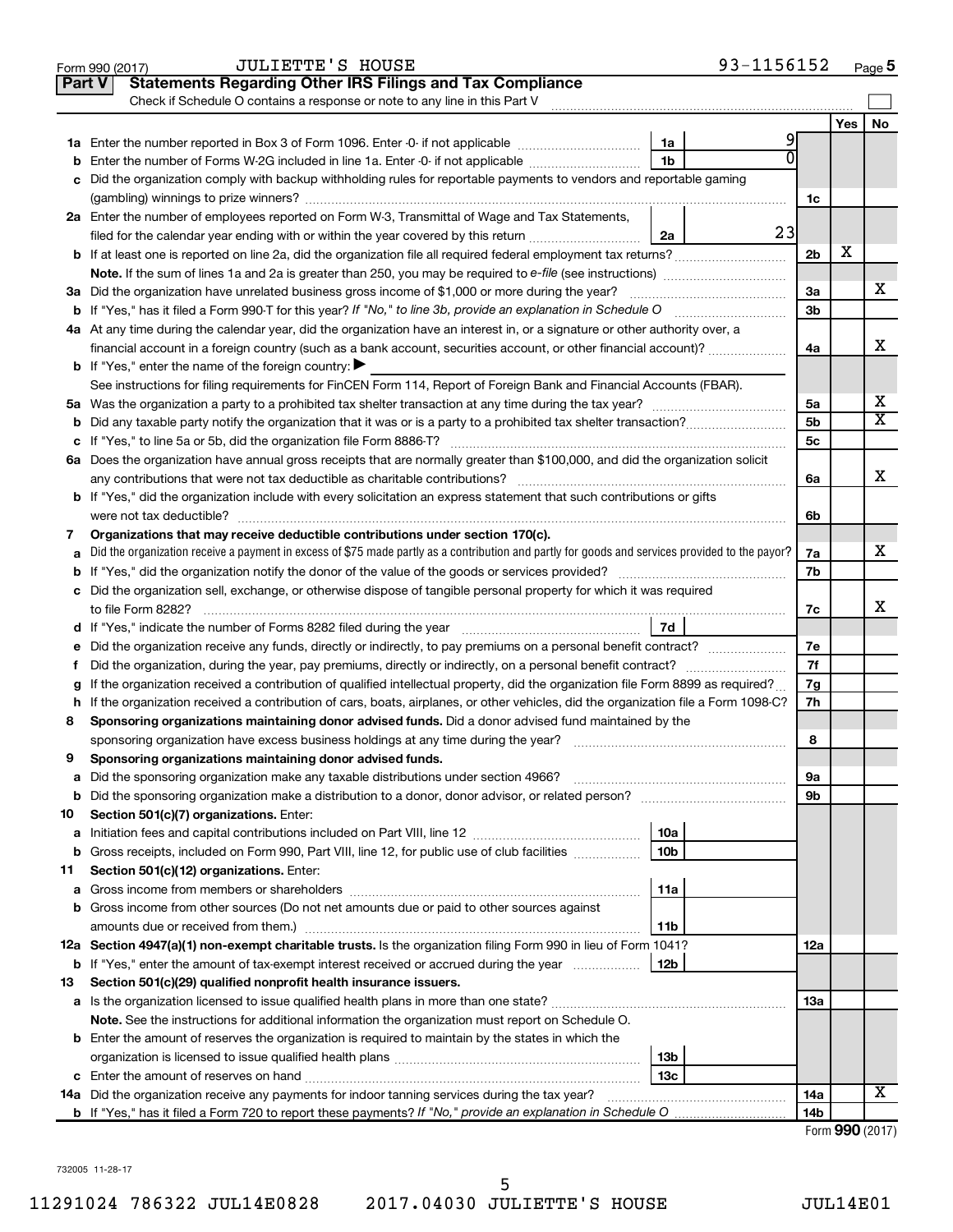|                 | Check if Schedule O contains a response or note to any line in this Part VI                                                                                                                                                    |    |  |                 |                         |                         | $\overline{\mathbf{X}}$ |  |
|-----------------|--------------------------------------------------------------------------------------------------------------------------------------------------------------------------------------------------------------------------------|----|--|-----------------|-------------------------|-------------------------|-------------------------|--|
|                 | <b>Section A. Governing Body and Management</b>                                                                                                                                                                                |    |  |                 |                         |                         |                         |  |
|                 |                                                                                                                                                                                                                                |    |  |                 |                         | <b>Yes</b>              | No                      |  |
|                 | 1a Enter the number of voting members of the governing body at the end of the tax year <i>manumum</i>                                                                                                                          | 1a |  | 10 <sup>1</sup> |                         |                         |                         |  |
|                 | If there are material differences in voting rights among members of the governing body, or if the governing                                                                                                                    |    |  |                 |                         |                         |                         |  |
|                 | body delegated broad authority to an executive committee or similar committee, explain in Schedule O.                                                                                                                          |    |  |                 |                         |                         |                         |  |
| b               | Enter the number of voting members included in line 1a, above, who are independent                                                                                                                                             | 1b |  | 10 <sub>l</sub> |                         |                         |                         |  |
| 2               | Did any officer, director, trustee, or key employee have a family relationship or a business relationship with any other                                                                                                       |    |  |                 |                         |                         |                         |  |
|                 | officer, director, trustee, or key employee?                                                                                                                                                                                   |    |  |                 | $\mathbf{2}$            |                         | x                       |  |
| 3               | Did the organization delegate control over management duties customarily performed by or under the direct supervision                                                                                                          |    |  |                 |                         |                         |                         |  |
|                 |                                                                                                                                                                                                                                |    |  |                 | 3                       |                         | X                       |  |
| 4               | Did the organization make any significant changes to its governing documents since the prior Form 990 was filed?                                                                                                               |    |  |                 | $\overline{\mathbf{4}}$ |                         | $\overline{\text{x}}$   |  |
| 5               |                                                                                                                                                                                                                                |    |  |                 | 5                       |                         | $\overline{\mathbf{x}}$ |  |
| 6               |                                                                                                                                                                                                                                |    |  |                 | 6                       |                         | $\overline{\mathbf{x}}$ |  |
| 7a              | Did the organization have members, stockholders, or other persons who had the power to elect or appoint one or                                                                                                                 |    |  |                 |                         |                         |                         |  |
|                 |                                                                                                                                                                                                                                |    |  |                 | 7a                      |                         | х                       |  |
|                 | b Are any governance decisions of the organization reserved to (or subject to approval by) members, stockholders, or                                                                                                           |    |  |                 |                         |                         |                         |  |
|                 | persons other than the governing body?                                                                                                                                                                                         |    |  |                 | 7b                      |                         | X                       |  |
| 8               | Did the organization contemporaneously document the meetings held or written actions undertaken during the year by the following:                                                                                              |    |  |                 |                         |                         |                         |  |
| а               |                                                                                                                                                                                                                                |    |  |                 | 8a                      | х                       |                         |  |
| b               |                                                                                                                                                                                                                                |    |  |                 | 8b                      | $\overline{\textbf{x}}$ |                         |  |
| 9               | Is there any officer, director, trustee, or key employee listed in Part VII, Section A, who cannot be reached at the                                                                                                           |    |  |                 |                         |                         |                         |  |
|                 | organization's mailing address? If "Yes," provide the names and addresses in Schedule O                                                                                                                                        |    |  |                 | 9                       |                         | x                       |  |
|                 | Section B. Policies (This Section B requests information about policies not required by the Internal Revenue Code.)                                                                                                            |    |  |                 |                         |                         |                         |  |
|                 |                                                                                                                                                                                                                                |    |  |                 |                         | Yes                     | No                      |  |
|                 |                                                                                                                                                                                                                                |    |  |                 | 10a                     |                         | х                       |  |
|                 | b If "Yes," did the organization have written policies and procedures governing the activities of such chapters, affiliates,                                                                                                   |    |  |                 |                         |                         |                         |  |
|                 |                                                                                                                                                                                                                                |    |  |                 | 10 <sub>b</sub>         |                         |                         |  |
|                 |                                                                                                                                                                                                                                |    |  |                 | 11a                     | X                       |                         |  |
|                 | 11a Has the organization provided a complete copy of this Form 990 to all members of its governing body before filing the form?                                                                                                |    |  |                 |                         |                         |                         |  |
|                 | <b>b</b> Describe in Schedule O the process, if any, used by the organization to review this Form 990.                                                                                                                         |    |  |                 |                         | х                       |                         |  |
| 12a             | Did the organization have a written conflict of interest policy? If "No," go to line 13                                                                                                                                        |    |  |                 | 12a                     | $\overline{\textbf{x}}$ |                         |  |
| b               | Were officers, directors, or trustees, and key employees required to disclose annually interests that could give rise to conflicts?                                                                                            |    |  |                 | 12 <sub>b</sub>         |                         |                         |  |
| c               | Did the organization regularly and consistently monitor and enforce compliance with the policy? If "Yes," describe                                                                                                             |    |  |                 |                         | X                       |                         |  |
|                 |                                                                                                                                                                                                                                |    |  |                 | 12c                     | $\overline{\mathbf{X}}$ |                         |  |
| 13              |                                                                                                                                                                                                                                |    |  |                 | 13                      | $\overline{\mathbf{X}}$ |                         |  |
| 14              | Did the organization have a written document retention and destruction policy? [11] manufaction manufaction in                                                                                                                 |    |  |                 | 14                      |                         |                         |  |
| 15              | Did the process for determining compensation of the following persons include a review and approval by independent                                                                                                             |    |  |                 |                         |                         |                         |  |
|                 | persons, comparability data, and contemporaneous substantiation of the deliberation and decision?                                                                                                                              |    |  |                 |                         |                         |                         |  |
|                 | a The organization's CEO, Executive Director, or top management official manufactured content content of the organization's CEO, Executive Director, or top management official manufactured content of the state of the state |    |  |                 | 15a                     |                         | х                       |  |
|                 |                                                                                                                                                                                                                                |    |  |                 | 15b                     |                         | $\overline{\texttt{x}}$ |  |
|                 | If "Yes" to line 15a or 15b, describe the process in Schedule O (see instructions).                                                                                                                                            |    |  |                 |                         |                         |                         |  |
|                 | 16a Did the organization invest in, contribute assets to, or participate in a joint venture or similar arrangement with a                                                                                                      |    |  |                 |                         |                         |                         |  |
|                 | taxable entity during the year?                                                                                                                                                                                                |    |  |                 | <b>16a</b>              |                         | x                       |  |
|                 | b If "Yes," did the organization follow a written policy or procedure requiring the organization to evaluate its participation                                                                                                 |    |  |                 |                         |                         |                         |  |
|                 | in joint venture arrangements under applicable federal tax law, and take steps to safeguard the organization's                                                                                                                 |    |  |                 |                         |                         |                         |  |
|                 | exempt status with respect to such arrangements?                                                                                                                                                                               |    |  |                 | 16b                     |                         |                         |  |
|                 | <b>Section C. Disclosure</b>                                                                                                                                                                                                   |    |  |                 |                         |                         |                         |  |
| 17              | List the states with which a copy of this Form 990 is required to be filed $\blacktriangleright$ OR                                                                                                                            |    |  |                 |                         |                         |                         |  |
| 18              | Section 6104 requires an organization to make its Forms 1023 (or 1024 if applicable), 990, and 990-T (Section 501(c)(3)s only) available                                                                                       |    |  |                 |                         |                         |                         |  |
|                 | for public inspection. Indicate how you made these available. Check all that apply.                                                                                                                                            |    |  |                 |                         |                         |                         |  |
|                 | $\lfloor \underline{X} \rfloor$ Upon request<br>Another's website<br>Own website<br>Other (explain in Schedule O)                                                                                                              |    |  |                 |                         |                         |                         |  |
| 19              | Describe in Schedule O whether (and if so, how) the organization made its governing documents, conflict of interest policy, and financial                                                                                      |    |  |                 |                         |                         |                         |  |
|                 | statements available to the public during the tax year.                                                                                                                                                                        |    |  |                 |                         |                         |                         |  |
| 20              | State the name, address, and telephone number of the person who possesses the organization's books and records:<br>THE ORGANIZATION - 503-435-1550                                                                             |    |  |                 |                         |                         |                         |  |
|                 | 97128-6818<br>1075 SW CEDARWOOD AVE, MCMINNVILLE, OR                                                                                                                                                                           |    |  |                 |                         |                         |                         |  |
|                 |                                                                                                                                                                                                                                |    |  |                 |                         | Form 990 (2017)         |                         |  |
|                 |                                                                                                                                                                                                                                |    |  |                 |                         |                         |                         |  |
| 732006 11-28-17 | 6                                                                                                                                                                                                                              |    |  |                 |                         |                         |                         |  |

**Part VI** Governance, Management, and Disclosure For each "Yes" response to lines 2 through 7b below, and for a "No" response

Form 990 (2017)  $JULIETTE'S HOUSE$   $100SE$  93-1156152  $Page$ 

**6**

*to line 8a, 8b, or 10b below, describe the circumstances, processes, or changes in Schedule O. See instructions.*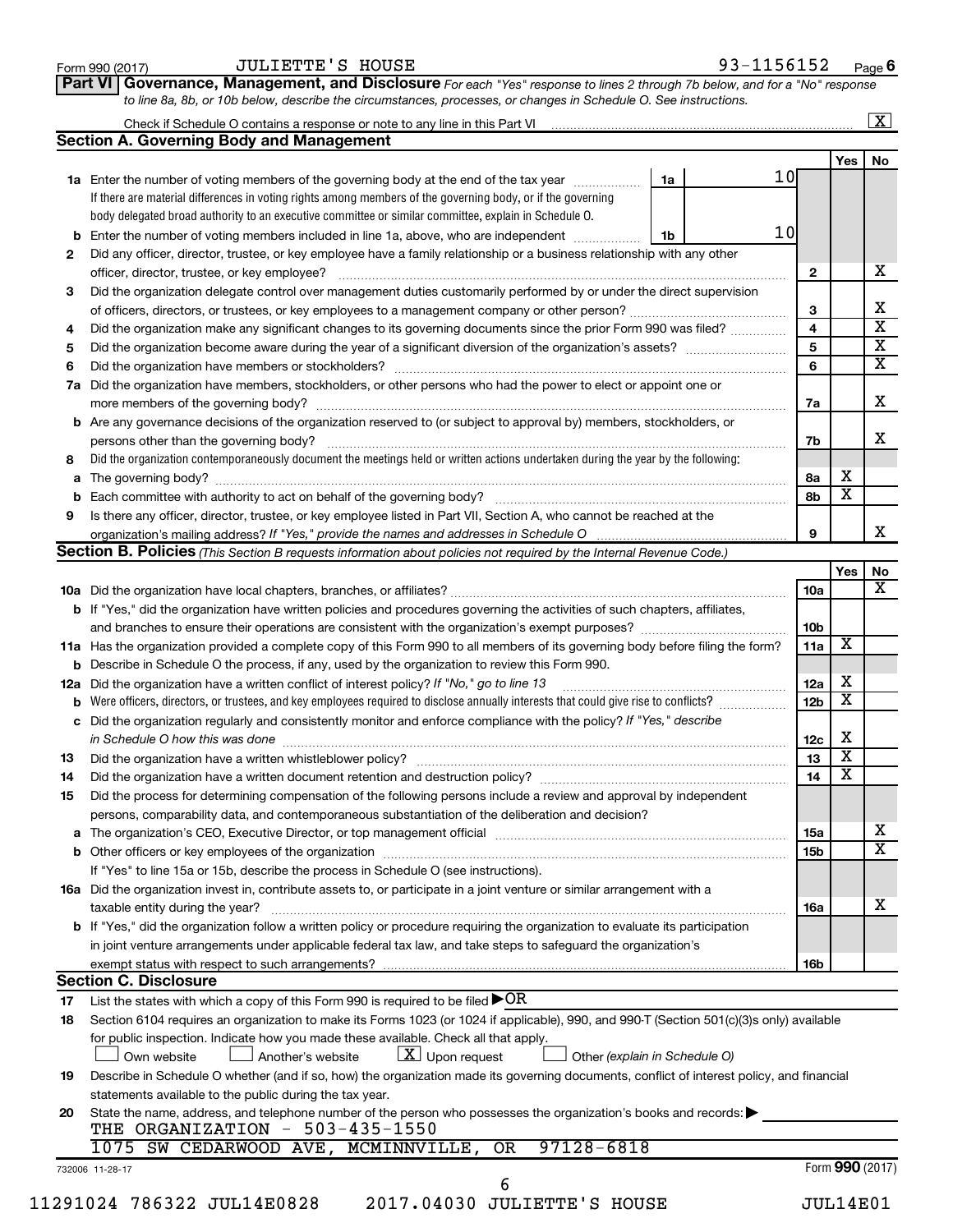$\Box$ 

| Part VII Compensation of Officers, Directors, Trustees, Key Employees, Highest Compensated |
|--------------------------------------------------------------------------------------------|
| <b>Employees, and Independent Contractors</b>                                              |

Check if Schedule O contains a response or note to any line in this Part VII

**Section A. Officers, Directors, Trustees, Key Employees, and Highest Compensated Employees**

**1a**  Complete this table for all persons required to be listed. Report compensation for the calendar year ending with or within the organization's tax year.

**•** List all of the organization's current officers, directors, trustees (whether individuals or organizations), regardless of amount of compensation. Enter -0- in columns  $(D)$ ,  $(E)$ , and  $(F)$  if no compensation was paid.

**•** List all of the organization's **current** key employees, if any. See instructions for definition of "key employee."

**•** List the organization's five current highest compensated employees (other than an officer, director, trustee, or key employee) who received reportable compensation (Box 5 of Form W-2 and/or Box 7 of Form 1099-MISC) of more than \$100,000 from the organization and any related organizations.

**•** List all of the organization's former officers, key employees, and highest compensated employees who received more than \$100,000 of reportable compensation from the organization and any related organizations.

**•** List all of the organization's former directors or trustees that received, in the capacity as a former director or trustee of the organization, more than \$10,000 of reportable compensation from the organization and any related organizations.

List persons in the following order: individual trustees or directors; institutional trustees; officers; key employees; highest compensated employees; and former such persons.

Check this box if neither the organization nor any related organization compensated any current officer, director, or trustee.  $\Box$ 

| (A)                       | (B)                  | (C)                                                                                                         |                       |             |              |                                 |        | (D)                             | (E)             | (F)                      |
|---------------------------|----------------------|-------------------------------------------------------------------------------------------------------------|-----------------------|-------------|--------------|---------------------------------|--------|---------------------------------|-----------------|--------------------------|
| Name and Title            | Average              | Position<br>(do not check more than one<br>box, unless person is both an<br>officer and a director/trustee) |                       |             |              |                                 |        | Reportable                      | Reportable      | Estimated                |
|                           | hours per            |                                                                                                             |                       |             |              |                                 |        | compensation                    | compensation    | amount of                |
|                           | week                 |                                                                                                             |                       |             | from         | from related                    | other  |                                 |                 |                          |
|                           | (list any            |                                                                                                             |                       |             |              |                                 |        | the                             | organizations   | compensation             |
|                           | hours for<br>related |                                                                                                             |                       |             |              |                                 |        | organization<br>(W-2/1099-MISC) | (W-2/1099-MISC) | from the<br>organization |
|                           | organizations        |                                                                                                             |                       |             |              |                                 |        |                                 |                 | and related              |
|                           | below                |                                                                                                             |                       |             |              |                                 |        |                                 |                 | organizations            |
|                           | line)                | Individual trustee or director                                                                              | Institutional trustee | Officer     | Key employee | Highest compensated<br>employee | Former |                                 |                 |                          |
| AURORA RONNING<br>(1)     | 2.00                 |                                                                                                             |                       |             |              |                                 |        |                                 |                 |                          |
| <b>CHAIR</b>              |                      | $\mathbf X$                                                                                                 |                       | $\mathbf X$ |              |                                 |        | $\mathbf 0$ .                   | 0.              | $\boldsymbol{0}$ .       |
| (2)<br>RICK SORENSEN      | 7.00                 |                                                                                                             |                       |             |              |                                 |        |                                 |                 |                          |
| VICE-CHAIR                |                      | $\mathbf X$                                                                                                 |                       | $\mathbf X$ |              |                                 |        | $\mathbf 0$ .                   | $\mathbf 0$ .   | $\mathbf 0$ .            |
| PATTY SLEGERS<br>(3)      | 2.00                 |                                                                                                             |                       |             |              |                                 |        |                                 |                 |                          |
| <b>SECRETARY</b>          |                      | $\mathbf X$                                                                                                 |                       | $\rm X$     |              |                                 |        | $\mathbf 0$ .                   | $\mathbf 0$ .   | $\mathbf 0$ .            |
| (4)<br>PATRICK SWANICK    | 4.00                 |                                                                                                             |                       |             |              |                                 |        |                                 |                 |                          |
| <b>TREASURER</b>          |                      | $\mathbf X$                                                                                                 |                       | $\mathbf X$ |              |                                 |        | 0.                              | 0.              | $\mathbf 0$ .            |
| KATHIE BUMPUS<br>(5)      | 1.00                 |                                                                                                             |                       |             |              |                                 |        |                                 |                 |                          |
| BOARD MEMBER              |                      | X                                                                                                           |                       |             |              |                                 |        | $\mathbf 0$ .                   | $\mathbf 0$ .   | $\boldsymbol{0}$ .       |
| CINDY FLAKE<br>(6)        | 2.50                 |                                                                                                             |                       |             |              |                                 |        |                                 |                 |                          |
| BOARD MEMBER              |                      | X                                                                                                           |                       |             |              |                                 |        | $\mathbf 0$ .                   | $\mathbf 0$ .   | $\mathbf 0$ .            |
| MICHELLE GRAHAM<br>(7)    | 0.50                 |                                                                                                             |                       |             |              |                                 |        |                                 |                 |                          |
| <b>BOARD MEMBER</b>       |                      | X                                                                                                           |                       |             |              |                                 |        | $\mathbf 0$ .                   | $\mathbf 0$     | $\mathbf 0$ .            |
| (8)<br><b>KEN WESSELS</b> | 2.50                 |                                                                                                             |                       |             |              |                                 |        |                                 |                 |                          |
| BOARD MEMBER              |                      | X                                                                                                           |                       |             |              |                                 |        | $\mathbf 0$ .                   | $\mathbf 0$ .   | $\mathbf 0$ .            |
| CHRIS EVERS<br>(9)        | 2.00                 |                                                                                                             |                       |             |              |                                 |        |                                 |                 |                          |
| BOARD MEMBER              |                      | X                                                                                                           |                       |             |              |                                 |        | $\mathbf 0$ .                   | 0.              | $\mathbf 0$ .            |
| (10) SHIRLEY WARD-MULLEN  | 4.00                 |                                                                                                             |                       |             |              |                                 |        |                                 |                 |                          |
| <b>BOARD MEMBER</b>       |                      | $\mathbf X$                                                                                                 |                       |             |              |                                 |        | 0.                              | $\mathbf 0$ .   | $\mathbf 0$ .            |
| (11) RUSSELL MARK         | 40.00                |                                                                                                             |                       |             |              |                                 |        |                                 |                 |                          |
| EXECUTIVE DIRECTOR        |                      |                                                                                                             |                       | X           |              |                                 |        | 66,071.                         | 0.              | $\mathbf 0$ .            |
|                           |                      |                                                                                                             |                       |             |              |                                 |        |                                 |                 |                          |
|                           |                      |                                                                                                             |                       |             |              |                                 |        |                                 |                 |                          |
|                           |                      |                                                                                                             |                       |             |              |                                 |        |                                 |                 |                          |
|                           |                      |                                                                                                             |                       |             |              |                                 |        |                                 |                 |                          |
|                           |                      |                                                                                                             |                       |             |              |                                 |        |                                 |                 |                          |
|                           |                      |                                                                                                             |                       |             |              |                                 |        |                                 |                 |                          |
|                           |                      |                                                                                                             |                       |             |              |                                 |        |                                 |                 |                          |
|                           |                      |                                                                                                             |                       |             |              |                                 |        |                                 |                 |                          |
|                           |                      |                                                                                                             |                       |             |              |                                 |        |                                 |                 |                          |
|                           |                      |                                                                                                             |                       |             |              |                                 |        |                                 |                 |                          |
|                           |                      |                                                                                                             |                       |             |              |                                 |        |                                 |                 |                          |
|                           |                      |                                                                                                             |                       |             |              |                                 |        |                                 |                 | $\overline{00}$          |

732007 11-28-17

7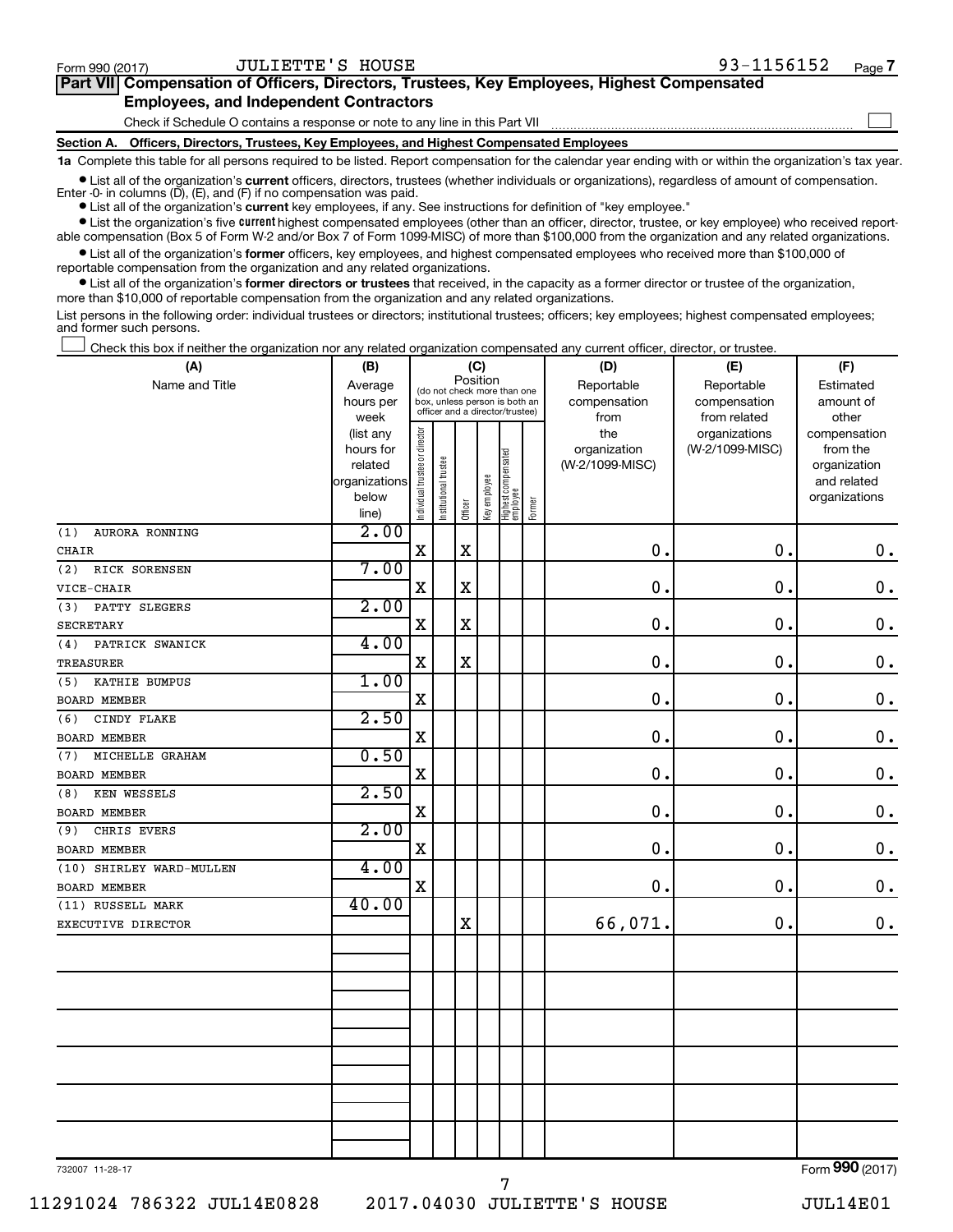|   | <b>JULIETTE'S HOUSE</b><br>Form 990 (2017)                                                                                                                                                                                                             |                                                         |                                |                       |                 |              |                                                                                                 |        |                                           | 93-1156152                                        |                                                 |                     |                                                                          | Page 8                               |
|---|--------------------------------------------------------------------------------------------------------------------------------------------------------------------------------------------------------------------------------------------------------|---------------------------------------------------------|--------------------------------|-----------------------|-----------------|--------------|-------------------------------------------------------------------------------------------------|--------|-------------------------------------------|---------------------------------------------------|-------------------------------------------------|---------------------|--------------------------------------------------------------------------|--------------------------------------|
|   | <b>Part VII</b><br>Section A. Officers, Directors, Trustees, Key Employees, and Highest Compensated Employees (continued)                                                                                                                              |                                                         |                                |                       |                 |              |                                                                                                 |        |                                           |                                                   |                                                 |                     |                                                                          |                                      |
|   | (A)<br>Name and title                                                                                                                                                                                                                                  | (B)<br>Average<br>hours per<br>week<br>(list any        |                                |                       | (C)<br>Position |              | (do not check more than one<br>box, unless person is both an<br>officer and a director/trustee) |        | (D)<br>Reportable<br>compensation<br>from | (E)<br>Reportable<br>compensation<br>from related |                                                 |                     | (F)<br>Estimated<br>amount of<br>other                                   |                                      |
|   |                                                                                                                                                                                                                                                        | hours for<br>related<br>organizations<br>below<br>line) | Individual trustee or director | Institutional trustee | Officer         | Key employee | Highest compensated<br>  employee                                                               | Former | the<br>organization<br>(W-2/1099-MISC)    | organizations<br>(W-2/1099-MISC)                  |                                                 |                     | compensation<br>from the<br>organization<br>and related<br>organizations |                                      |
|   |                                                                                                                                                                                                                                                        |                                                         |                                |                       |                 |              |                                                                                                 |        |                                           |                                                   |                                                 |                     |                                                                          |                                      |
|   |                                                                                                                                                                                                                                                        |                                                         |                                |                       |                 |              |                                                                                                 |        |                                           |                                                   |                                                 |                     |                                                                          |                                      |
|   |                                                                                                                                                                                                                                                        |                                                         |                                |                       |                 |              |                                                                                                 |        |                                           |                                                   |                                                 |                     |                                                                          |                                      |
|   |                                                                                                                                                                                                                                                        |                                                         |                                |                       |                 |              |                                                                                                 |        |                                           |                                                   |                                                 |                     |                                                                          |                                      |
|   |                                                                                                                                                                                                                                                        |                                                         |                                |                       |                 |              |                                                                                                 |        |                                           |                                                   |                                                 |                     |                                                                          |                                      |
|   |                                                                                                                                                                                                                                                        |                                                         |                                |                       |                 |              |                                                                                                 |        |                                           |                                                   |                                                 |                     |                                                                          |                                      |
|   |                                                                                                                                                                                                                                                        |                                                         |                                |                       |                 |              |                                                                                                 |        |                                           |                                                   |                                                 |                     |                                                                          |                                      |
|   | 1b Sub-total                                                                                                                                                                                                                                           |                                                         |                                |                       |                 |              |                                                                                                 |        | 66,071.                                   |                                                   | $\overline{0}$ .                                |                     |                                                                          | 0.                                   |
|   |                                                                                                                                                                                                                                                        |                                                         |                                |                       |                 |              |                                                                                                 |        | 0.<br>66,071.                             |                                                   | $\overline{\mathfrak{o}}$ .<br>$\overline{0}$ . |                     |                                                                          | $\overline{0}$ .<br>$\overline{0}$ . |
| 2 | Total number of individuals (including but not limited to those listed above) who received more than \$100,000 of reportable<br>compensation from the organization $\blacktriangleright$                                                               |                                                         |                                |                       |                 |              |                                                                                                 |        |                                           |                                                   |                                                 |                     |                                                                          | 0                                    |
|   |                                                                                                                                                                                                                                                        |                                                         |                                |                       |                 |              |                                                                                                 |        |                                           |                                                   |                                                 |                     | Yes                                                                      | No                                   |
| З | Did the organization list any former officer, director, or trustee, key employee, or highest compensated employee on<br>line 1a? If "Yes," complete Schedule J for such individual                                                                     |                                                         |                                |                       |                 |              |                                                                                                 |        |                                           |                                                   |                                                 | 3                   |                                                                          | x                                    |
| 4 | For any individual listed on line 1a, is the sum of reportable compensation and other compensation from the organization                                                                                                                               |                                                         |                                |                       |                 |              |                                                                                                 |        |                                           |                                                   |                                                 | 4                   |                                                                          | x                                    |
| 5 | Did any person listed on line 1a receive or accrue compensation from any unrelated organization or individual for services                                                                                                                             |                                                         |                                |                       |                 |              |                                                                                                 |        |                                           |                                                   |                                                 | 5                   |                                                                          | x                                    |
|   | <b>Section B. Independent Contractors</b>                                                                                                                                                                                                              |                                                         |                                |                       |                 |              |                                                                                                 |        |                                           |                                                   |                                                 |                     |                                                                          |                                      |
| 1 | Complete this table for your five highest compensated independent contractors that received more than \$100,000 of compensation from<br>the organization. Report compensation for the calendar year ending with or within the organization's tax year. |                                                         |                                |                       |                 |              |                                                                                                 |        |                                           |                                                   |                                                 |                     |                                                                          |                                      |
|   | (A)<br>(B)<br>Name and business address<br>Description of services<br><b>NONE</b>                                                                                                                                                                      |                                                         |                                |                       |                 |              |                                                                                                 |        |                                           |                                                   |                                                 | (C)<br>Compensation |                                                                          |                                      |
|   |                                                                                                                                                                                                                                                        |                                                         |                                |                       |                 |              |                                                                                                 |        |                                           |                                                   |                                                 |                     |                                                                          |                                      |
|   |                                                                                                                                                                                                                                                        |                                                         |                                |                       |                 |              |                                                                                                 |        |                                           |                                                   |                                                 |                     |                                                                          |                                      |
|   |                                                                                                                                                                                                                                                        |                                                         |                                |                       |                 |              |                                                                                                 |        |                                           |                                                   |                                                 |                     |                                                                          |                                      |
|   |                                                                                                                                                                                                                                                        |                                                         |                                |                       |                 |              |                                                                                                 |        |                                           |                                                   |                                                 |                     |                                                                          |                                      |
| 2 | Total number of independent contractors (including but not limited to those listed above) who received more than<br>\$100,000 of compensation from the organization                                                                                    |                                                         |                                |                       |                 | U            |                                                                                                 |        |                                           |                                                   |                                                 |                     |                                                                          |                                      |
|   |                                                                                                                                                                                                                                                        |                                                         |                                |                       |                 |              |                                                                                                 |        |                                           |                                                   |                                                 |                     |                                                                          | Form 990 (2017)                      |

732008 11-28-17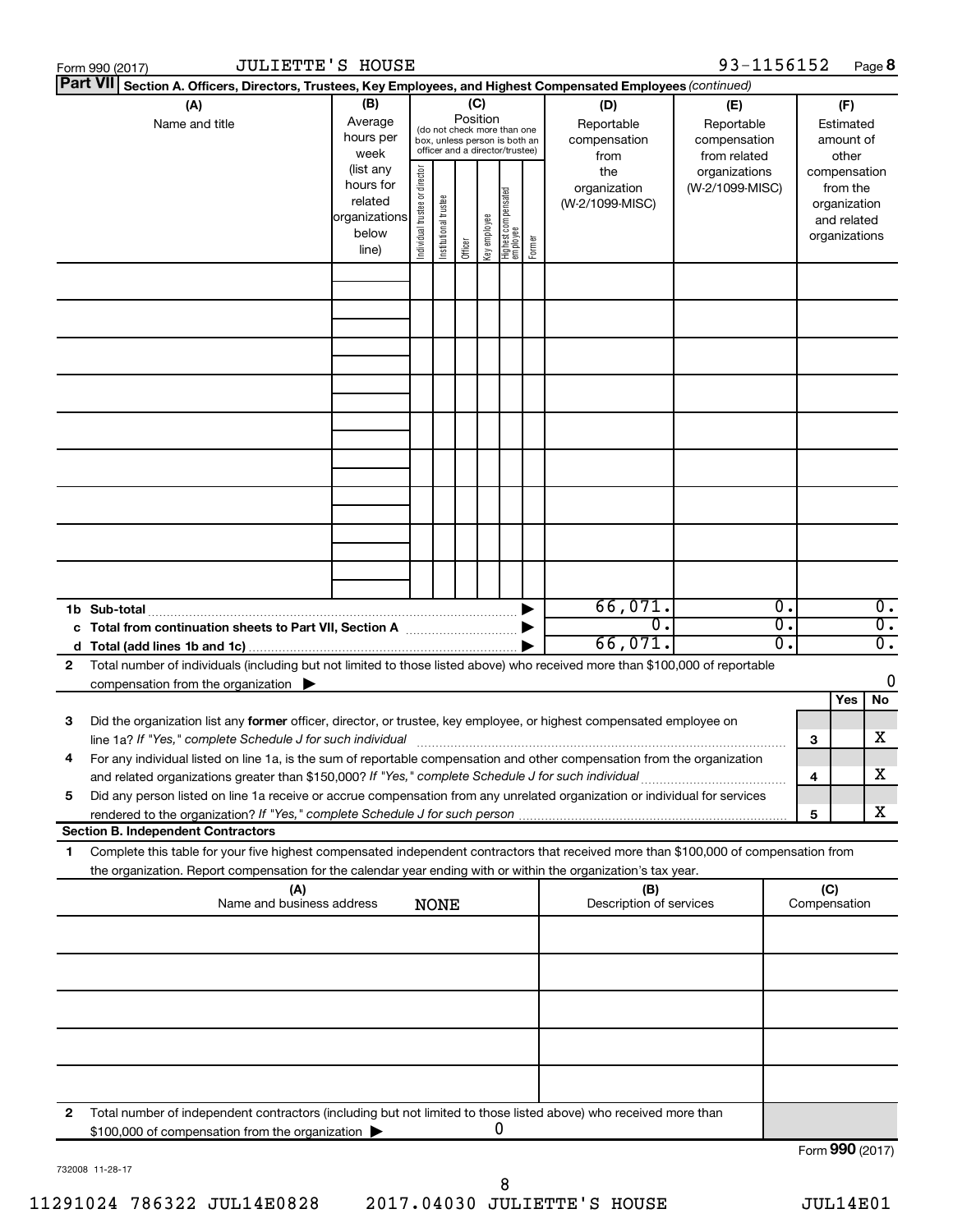|                                                           | <b>Part VIII</b> | <b>Statement of Revenue</b>                                                               |                                                             |                                |               |                                          |                                  |                                                                    |
|-----------------------------------------------------------|------------------|-------------------------------------------------------------------------------------------|-------------------------------------------------------------|--------------------------------|---------------|------------------------------------------|----------------------------------|--------------------------------------------------------------------|
|                                                           |                  |                                                                                           |                                                             |                                |               |                                          |                                  |                                                                    |
|                                                           |                  |                                                                                           |                                                             |                                | Total revenue | Related or<br>exempt function<br>revenue | Unrelated<br>business<br>revenue | (D)<br>Revenue excluded<br>trom tax under<br>sections<br>512 - 514 |
| Contributions, Gifts, Grants<br>and Other Similar Amounts |                  | 1 a Federated campaigns                                                                   | 1a                                                          |                                |               |                                          |                                  |                                                                    |
|                                                           | b                | Membership dues                                                                           | 1 <sub>b</sub>                                              |                                |               |                                          |                                  |                                                                    |
|                                                           |                  | c Fundraising events                                                                      | 1 <sub>c</sub>                                              | 93,434.                        |               |                                          |                                  |                                                                    |
|                                                           | d                | Related organizations                                                                     | 1 <sub>d</sub>                                              |                                |               |                                          |                                  |                                                                    |
|                                                           |                  | Government grants (contributions)                                                         | 1e                                                          |                                |               |                                          |                                  |                                                                    |
|                                                           |                  | f All other contributions, gifts, grants, and                                             |                                                             |                                |               |                                          |                                  |                                                                    |
|                                                           |                  | similar amounts not included above                                                        | 1f                                                          | 122,905.                       |               |                                          |                                  |                                                                    |
|                                                           |                  | Noncash contributions included in lines 1a-1f: \$                                         |                                                             |                                |               |                                          |                                  |                                                                    |
|                                                           |                  |                                                                                           |                                                             |                                | 216,339.      |                                          |                                  |                                                                    |
|                                                           |                  | GOVERNMENT CONTRACTS                                                                      |                                                             | <b>Business Code</b><br>624100 | 483,388.      | 483,388.                                 |                                  |                                                                    |
| Program Service<br>Revenue                                | 2 a              | <b>MEDICAL BILLINGS</b>                                                                   |                                                             | 624100                         | 146,697.      | 146,697.                                 |                                  |                                                                    |
|                                                           | b                | <b>COURT BILLINGS</b>                                                                     |                                                             | 624100                         | 7,336.        | 7,336.                                   |                                  |                                                                    |
|                                                           | C                |                                                                                           |                                                             |                                |               |                                          |                                  |                                                                    |
|                                                           | d                |                                                                                           |                                                             |                                |               |                                          |                                  |                                                                    |
|                                                           | е<br>f           |                                                                                           |                                                             |                                |               |                                          |                                  |                                                                    |
|                                                           |                  |                                                                                           |                                                             |                                | 637,421.      |                                          |                                  |                                                                    |
|                                                           | З                | Investment income (including dividends, interest, and                                     |                                                             |                                |               |                                          |                                  |                                                                    |
|                                                           |                  |                                                                                           |                                                             |                                | 2,801.        |                                          |                                  | 2,801.                                                             |
|                                                           | 4                | Income from investment of tax-exempt bond proceeds                                        |                                                             |                                |               |                                          |                                  |                                                                    |
|                                                           | 5                |                                                                                           |                                                             |                                |               |                                          |                                  |                                                                    |
|                                                           |                  |                                                                                           | (i) Real                                                    | (ii) Personal                  |               |                                          |                                  |                                                                    |
|                                                           |                  | <b>6 a</b> Gross rents                                                                    |                                                             |                                |               |                                          |                                  |                                                                    |
|                                                           | b                | Less: rental expenses                                                                     |                                                             |                                |               |                                          |                                  |                                                                    |
|                                                           | с                | Rental income or (loss)                                                                   |                                                             |                                |               |                                          |                                  |                                                                    |
|                                                           | d                |                                                                                           |                                                             |                                |               |                                          |                                  |                                                                    |
|                                                           |                  | 7 a Gross amount from sales of                                                            | (i) Securities                                              | (ii) Other                     |               |                                          |                                  |                                                                    |
|                                                           |                  | assets other than inventory                                                               |                                                             |                                |               |                                          |                                  |                                                                    |
|                                                           |                  | <b>b</b> Less: cost or other basis                                                        |                                                             |                                |               |                                          |                                  |                                                                    |
|                                                           |                  | and sales expenses                                                                        |                                                             |                                |               |                                          |                                  |                                                                    |
|                                                           |                  |                                                                                           |                                                             |                                |               |                                          |                                  |                                                                    |
|                                                           |                  | 8 a Gross income from fundraising events (not                                             |                                                             |                                |               |                                          |                                  |                                                                    |
| <b>Other Revenue</b>                                      |                  | including \$<br>contributions reported on line 1c). See                                   | 93,434. of                                                  | 5,950.                         |               |                                          |                                  |                                                                    |
|                                                           |                  |                                                                                           | $\mathbf{b}$                                                | 14,493.                        |               |                                          |                                  |                                                                    |
|                                                           |                  | c Net income or (loss) from fundraising events                                            |                                                             | .                              | $-8,543.$     |                                          |                                  | $-8,543.$                                                          |
|                                                           |                  | 9 a Gross income from gaming activities. See                                              |                                                             |                                |               |                                          |                                  |                                                                    |
|                                                           |                  |                                                                                           |                                                             |                                |               |                                          |                                  |                                                                    |
|                                                           |                  |                                                                                           | $\mathbf{b}$                                                |                                |               |                                          |                                  |                                                                    |
|                                                           |                  | 10 a Gross sales of inventory, less returns                                               |                                                             |                                |               |                                          |                                  |                                                                    |
|                                                           |                  | and allowances $\ldots$ , $\ldots$ , $\ldots$ , $\ldots$ , $\ldots$ , $\ldots$ , $\ldots$ |                                                             |                                |               |                                          |                                  |                                                                    |
|                                                           |                  |                                                                                           | $\mathbf{b}$                                                |                                |               |                                          |                                  |                                                                    |
|                                                           |                  | c Net income or (loss) from sales of inventory                                            |                                                             |                                |               |                                          |                                  |                                                                    |
|                                                           |                  | Miscellaneous Revenue                                                                     |                                                             | <b>Business Code</b>           |               |                                          |                                  |                                                                    |
|                                                           | 11a              | the control of the control of the control of the control of the control of                |                                                             |                                |               |                                          |                                  |                                                                    |
|                                                           | b                |                                                                                           |                                                             |                                |               |                                          |                                  |                                                                    |
|                                                           | с                |                                                                                           | the control of the control of the control of the control of |                                |               |                                          |                                  |                                                                    |
|                                                           | d                |                                                                                           |                                                             |                                |               |                                          |                                  |                                                                    |
|                                                           | е                |                                                                                           |                                                             |                                |               |                                          |                                  |                                                                    |
|                                                           | 12               |                                                                                           |                                                             |                                | 848,018.      | 637,421.                                 | 0.                               | $-5,742.$<br>Form 990 (2017)                                       |

9

Form 990 (2017) Page JULIETTE'S HOUSE 93-1156152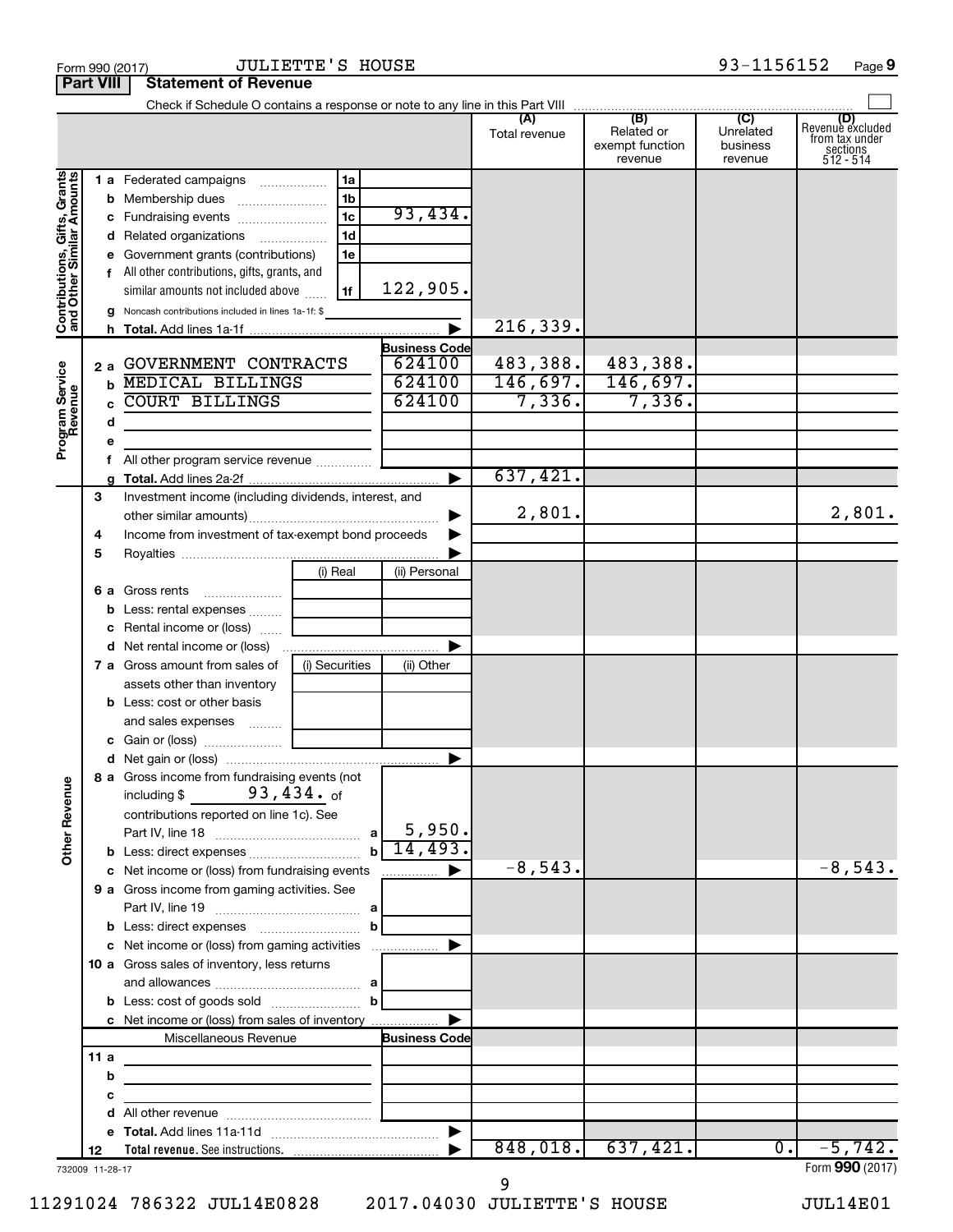Form 990 (2017)  $JULIENTE'S$   $HOUSE$   $93-1156152$   $Page$ 

**Part IX Statement of Functional Expenses** 

*Section 501(c)(3) and 501(c)(4) organizations must complete all columns. All other organizations must complete column (A).*

|              | Check if Schedule O contains a response or note to any line in this Part IX                                                                                                                                 |                       |                                    |                                                      |                                |  |  |  |  |  |  |
|--------------|-------------------------------------------------------------------------------------------------------------------------------------------------------------------------------------------------------------|-----------------------|------------------------------------|------------------------------------------------------|--------------------------------|--|--|--|--|--|--|
|              | Do not include amounts reported on lines 6b,<br>7b, 8b, 9b, and 10b of Part VIII.                                                                                                                           | (A)<br>Total expenses | (B)<br>Program service<br>expenses | $\overline{C}$<br>Management and<br>general expenses | (D)<br>Fundraising<br>expenses |  |  |  |  |  |  |
| 1            | Grants and other assistance to domestic organizations                                                                                                                                                       |                       |                                    |                                                      |                                |  |  |  |  |  |  |
|              | and domestic governments. See Part IV, line 21                                                                                                                                                              |                       |                                    |                                                      |                                |  |  |  |  |  |  |
| $\mathbf{2}$ | Grants and other assistance to domestic                                                                                                                                                                     |                       |                                    |                                                      |                                |  |  |  |  |  |  |
|              | individuals. See Part IV, line 22                                                                                                                                                                           |                       |                                    |                                                      |                                |  |  |  |  |  |  |
| 3            | Grants and other assistance to foreign                                                                                                                                                                      |                       |                                    |                                                      |                                |  |  |  |  |  |  |
|              | organizations, foreign governments, and foreign                                                                                                                                                             |                       |                                    |                                                      |                                |  |  |  |  |  |  |
|              | individuals. See Part IV, lines 15 and 16                                                                                                                                                                   |                       |                                    |                                                      |                                |  |  |  |  |  |  |
| 4            | Benefits paid to or for members                                                                                                                                                                             |                       |                                    |                                                      |                                |  |  |  |  |  |  |
| 5            | Compensation of current officers, directors,                                                                                                                                                                |                       |                                    |                                                      |                                |  |  |  |  |  |  |
|              | trustees, and key employees                                                                                                                                                                                 | 68,237.               | 60,731.                            | 4,094.                                               | 3,412.                         |  |  |  |  |  |  |
| 6            | Compensation not included above, to disqualified                                                                                                                                                            |                       |                                    |                                                      |                                |  |  |  |  |  |  |
|              | persons (as defined under section 4958(f)(1)) and                                                                                                                                                           |                       |                                    |                                                      |                                |  |  |  |  |  |  |
|              | persons described in section 4958(c)(3)(B)                                                                                                                                                                  |                       |                                    |                                                      |                                |  |  |  |  |  |  |
| 7            | Other salaries and wages                                                                                                                                                                                    | 454, 227.             | 404,685.                           | 28,041.                                              | 21,501.                        |  |  |  |  |  |  |
| 8            | Pension plan accruals and contributions (include                                                                                                                                                            |                       |                                    |                                                      |                                |  |  |  |  |  |  |
|              | section 401(k) and 403(b) employer contributions)                                                                                                                                                           |                       |                                    |                                                      |                                |  |  |  |  |  |  |
| 9            |                                                                                                                                                                                                             | 22,721.               | 19, 157.                           | 1,974.                                               | 1,590.                         |  |  |  |  |  |  |
| 10           |                                                                                                                                                                                                             |                       |                                    |                                                      |                                |  |  |  |  |  |  |
| 11           | Fees for services (non-employees):                                                                                                                                                                          |                       |                                    |                                                      |                                |  |  |  |  |  |  |
| а            |                                                                                                                                                                                                             |                       |                                    |                                                      |                                |  |  |  |  |  |  |
| b            |                                                                                                                                                                                                             | 5,697.                | 797.                               | 4,900.                                               |                                |  |  |  |  |  |  |
| с            |                                                                                                                                                                                                             |                       |                                    |                                                      |                                |  |  |  |  |  |  |
| d            | Professional fundraising services. See Part IV, line 17                                                                                                                                                     |                       |                                    |                                                      |                                |  |  |  |  |  |  |
| е<br>f       | Investment management fees                                                                                                                                                                                  |                       |                                    |                                                      |                                |  |  |  |  |  |  |
| g            | Other. (If line 11g amount exceeds 10% of line 25,                                                                                                                                                          |                       |                                    |                                                      |                                |  |  |  |  |  |  |
|              | column (A) amount, list line 11g expenses on Sch O.)                                                                                                                                                        | 56,016.               | $51,026$ .                         | 640.                                                 | 4,350.                         |  |  |  |  |  |  |
| 12           |                                                                                                                                                                                                             | 3,608.                | 2,716.                             | 435.                                                 | 457.                           |  |  |  |  |  |  |
| 13           |                                                                                                                                                                                                             |                       |                                    |                                                      |                                |  |  |  |  |  |  |
| 14           |                                                                                                                                                                                                             |                       |                                    |                                                      |                                |  |  |  |  |  |  |
| 15           |                                                                                                                                                                                                             |                       |                                    |                                                      |                                |  |  |  |  |  |  |
| 16           |                                                                                                                                                                                                             | 12,422.               | 8,017.                             | 3,709.                                               | 696.                           |  |  |  |  |  |  |
| 17           | Travel                                                                                                                                                                                                      |                       |                                    |                                                      |                                |  |  |  |  |  |  |
| 18           | Payments of travel or entertainment expenses                                                                                                                                                                |                       |                                    |                                                      |                                |  |  |  |  |  |  |
|              | for any federal, state, or local public officials                                                                                                                                                           |                       |                                    |                                                      |                                |  |  |  |  |  |  |
| 19           | Conferences, conventions, and meetings                                                                                                                                                                      | 17,048.               | 16,052.                            | 932.                                                 | 64.                            |  |  |  |  |  |  |
| 20           | Interest                                                                                                                                                                                                    |                       |                                    |                                                      |                                |  |  |  |  |  |  |
| 21           |                                                                                                                                                                                                             |                       |                                    |                                                      |                                |  |  |  |  |  |  |
| 22           | Depreciation, depletion, and amortization                                                                                                                                                                   | 14,569.               | 13,819.                            | 500.                                                 | 250.                           |  |  |  |  |  |  |
| 23           | Insurance                                                                                                                                                                                                   | 16,806.               | 13,328.                            | 2,379.                                               | 1,099.                         |  |  |  |  |  |  |
| 24           | Other expenses. Itemize expenses not covered<br>above. (List miscellaneous expenses in line 24e. If line<br>24e amount exceeds 10% of line 25, column (A)<br>amount, list line 24e expenses on Schedule O.) |                       |                                    |                                                      |                                |  |  |  |  |  |  |
| a            | <b>SUPPLIES</b>                                                                                                                                                                                             | 30,601.               | 26,727.                            | 2,086.                                               | 1,788.                         |  |  |  |  |  |  |
| b            | PROMOTIONAL SUPPLIES                                                                                                                                                                                        | 15, 103.              |                                    |                                                      | 15, 103.                       |  |  |  |  |  |  |
|              | NEW EQUIPMENT                                                                                                                                                                                               | 10,254.               | 8,951.                             | 843.                                                 | 460.                           |  |  |  |  |  |  |
| d            | EQUIPMENT RENTAL & MAIN                                                                                                                                                                                     | 9,380.                | 6,770.                             | 1,838.                                               | 772.                           |  |  |  |  |  |  |
|              | e All other expenses                                                                                                                                                                                        | 7,429.                | 11,685.                            | 8,225.                                               | $-12,481.$                     |  |  |  |  |  |  |
| 25           | Total functional expenses. Add lines 1 through 24e                                                                                                                                                          | 744,118.              | 644,461.                           | 60,596.                                              | 39,061.                        |  |  |  |  |  |  |
| 26           | Joint costs. Complete this line only if the organization                                                                                                                                                    |                       |                                    |                                                      |                                |  |  |  |  |  |  |
|              | reported in column (B) joint costs from a combined                                                                                                                                                          |                       |                                    |                                                      |                                |  |  |  |  |  |  |
|              | educational campaign and fundraising solicitation.                                                                                                                                                          |                       |                                    |                                                      |                                |  |  |  |  |  |  |
|              | Check here<br>if following SOP 98-2 (ASC 958-720)                                                                                                                                                           |                       |                                    |                                                      |                                |  |  |  |  |  |  |

732010 11-28-17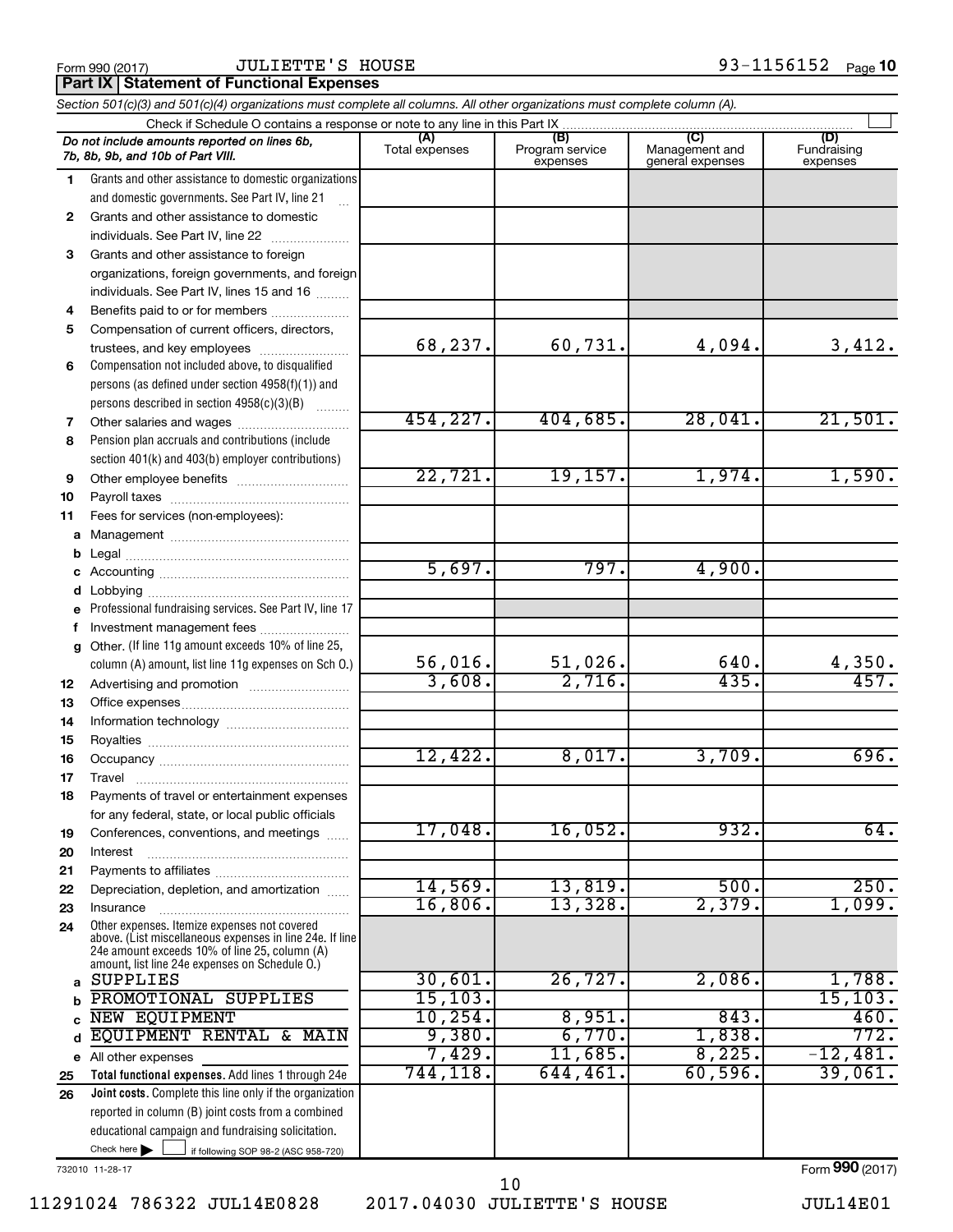Form 990 (2017)  $JULIENTE'S$   $HOUSE$   $93-1156152$   $Page$ 

93-1156152 Page 11

|                             |    |                                                                                                                                                                                                                               |  |           | (A)<br>Beginning of year |                          | (B)<br>End of year |
|-----------------------------|----|-------------------------------------------------------------------------------------------------------------------------------------------------------------------------------------------------------------------------------|--|-----------|--------------------------|--------------------------|--------------------|
|                             | 1  |                                                                                                                                                                                                                               |  |           | 17,686.                  | $\mathbf{1}$             | 17,733.            |
|                             | 2  |                                                                                                                                                                                                                               |  |           | 129, 355.                | $\mathbf{2}$             | 200,948.           |
|                             | 3  |                                                                                                                                                                                                                               |  |           | 56,780.                  | 3                        | 98,579.            |
|                             | 4  |                                                                                                                                                                                                                               |  |           | 21,871.                  | $\overline{4}$           | 14,227.            |
|                             | 5  | Loans and other receivables from current and former officers, directors,                                                                                                                                                      |  |           |                          |                          |                    |
|                             |    | trustees, key employees, and highest compensated employees. Complete                                                                                                                                                          |  |           |                          |                          |                    |
|                             |    | Part II of Schedule L                                                                                                                                                                                                         |  |           |                          | 5                        |                    |
|                             | 6  | Loans and other receivables from other disqualified persons (as defined under                                                                                                                                                 |  |           |                          |                          |                    |
|                             |    | section 4958(f)(1)), persons described in section 4958(c)(3)(B), and contributing                                                                                                                                             |  |           |                          |                          |                    |
|                             |    | employers and sponsoring organizations of section 501(c)(9) voluntary                                                                                                                                                         |  |           |                          |                          |                    |
|                             |    | employees' beneficiary organizations (see instr). Complete Part II of Sch L                                                                                                                                                   |  |           |                          | 6                        |                    |
| Assets                      | 7  |                                                                                                                                                                                                                               |  |           |                          | $\overline{\phantom{a}}$ |                    |
|                             | 8  |                                                                                                                                                                                                                               |  |           |                          | 8                        |                    |
|                             | 9  | Prepaid expenses and deferred charges [11] [11] Prepaid expenses and deferred charges [11] [11] Martin Marian Marian Marian Marian Marian Marian Marian Marian Marian Marian Marian Marian Marian Marian Marian Marian Marian |  |           |                          | 9                        |                    |
|                             |    | 10a Land, buildings, and equipment: cost or other                                                                                                                                                                             |  |           |                          |                          |                    |
|                             |    | basis. Complete Part VI of Schedule D  10a                                                                                                                                                                                    |  | 756,443.  |                          |                          |                    |
|                             |    |                                                                                                                                                                                                                               |  | 314, 250. | 456,762.                 | 10 <sub>c</sub>          | 442,193.           |
|                             | 11 |                                                                                                                                                                                                                               |  |           | 86,762.                  | 11                       | 99,167.            |
|                             | 12 |                                                                                                                                                                                                                               |  |           |                          | 12                       |                    |
|                             | 13 |                                                                                                                                                                                                                               |  |           |                          | 13                       |                    |
|                             | 14 |                                                                                                                                                                                                                               |  |           |                          | 14                       |                    |
|                             | 15 |                                                                                                                                                                                                                               |  |           | σ.                       | 15                       | 10,032.            |
|                             | 16 |                                                                                                                                                                                                                               |  |           | 769, 216.                | 16                       | 882, 879.          |
|                             | 17 |                                                                                                                                                                                                                               |  |           | 31,701.                  | 17                       | 38,879.            |
|                             | 18 |                                                                                                                                                                                                                               |  |           |                          | 18                       |                    |
|                             | 19 |                                                                                                                                                                                                                               |  | 5,853.    | 19                       | 5,853.                   |                    |
|                             | 20 |                                                                                                                                                                                                                               |  |           |                          | 20                       |                    |
|                             | 21 | Escrow or custodial account liability. Complete Part IV of Schedule D                                                                                                                                                         |  |           |                          | 21                       |                    |
|                             | 22 | Loans and other payables to current and former officers, directors, trustees,                                                                                                                                                 |  |           |                          |                          |                    |
| Liabilities                 |    | key employees, highest compensated employees, and disqualified persons.                                                                                                                                                       |  |           |                          |                          |                    |
|                             |    |                                                                                                                                                                                                                               |  |           |                          | 22                       |                    |
|                             | 23 | Secured mortgages and notes payable to unrelated third parties                                                                                                                                                                |  |           |                          | 23                       |                    |
|                             | 24 | Unsecured notes and loans payable to unrelated third parties                                                                                                                                                                  |  |           |                          | 24                       |                    |
|                             | 25 | Other liabilities (including federal income tax, payables to related third                                                                                                                                                    |  |           |                          |                          |                    |
|                             |    | parties, and other liabilities not included on lines 17-24). Complete Part X of                                                                                                                                               |  |           |                          |                          |                    |
|                             |    | Schedule D                                                                                                                                                                                                                    |  |           |                          | 25                       |                    |
|                             | 26 |                                                                                                                                                                                                                               |  |           | 37,554.                  | 26                       | 44,732.            |
|                             |    | Organizations that follow SFAS 117 (ASC 958), check here $\blacktriangleright \begin{array}{c} \boxed{X} \\ \end{array}$ and                                                                                                  |  |           |                          |                          |                    |
|                             |    | complete lines 27 through 29, and lines 33 and 34.                                                                                                                                                                            |  |           |                          |                          |                    |
|                             | 27 |                                                                                                                                                                                                                               |  |           | 496,662.                 | 27                       | 593,115.           |
|                             | 28 |                                                                                                                                                                                                                               |  |           |                          | 28                       |                    |
|                             | 29 | Permanently restricted net assets                                                                                                                                                                                             |  |           | 235,000.                 | 29                       | 245,032.           |
|                             |    | Organizations that do not follow SFAS 117 (ASC 958), check here $\blacktriangleright$                                                                                                                                         |  |           |                          |                          |                    |
| Net Assets or Fund Balances |    | and complete lines 30 through 34.                                                                                                                                                                                             |  |           |                          |                          |                    |
|                             | 30 |                                                                                                                                                                                                                               |  |           |                          | 30                       |                    |
|                             | 31 | Paid-in or capital surplus, or land, building, or equipment fund                                                                                                                                                              |  |           |                          | 31                       |                    |
|                             | 32 | Retained earnings, endowment, accumulated income, or other funds                                                                                                                                                              |  |           |                          | 32                       |                    |
|                             | 33 |                                                                                                                                                                                                                               |  |           | 731,662.                 | 33                       | 838,147.           |
|                             | 34 |                                                                                                                                                                                                                               |  |           | 769, 216.                | 34                       | 882,879.           |
|                             |    |                                                                                                                                                                                                                               |  |           |                          |                          | Form 990 (2017)    |

**Part X Balance Sheet**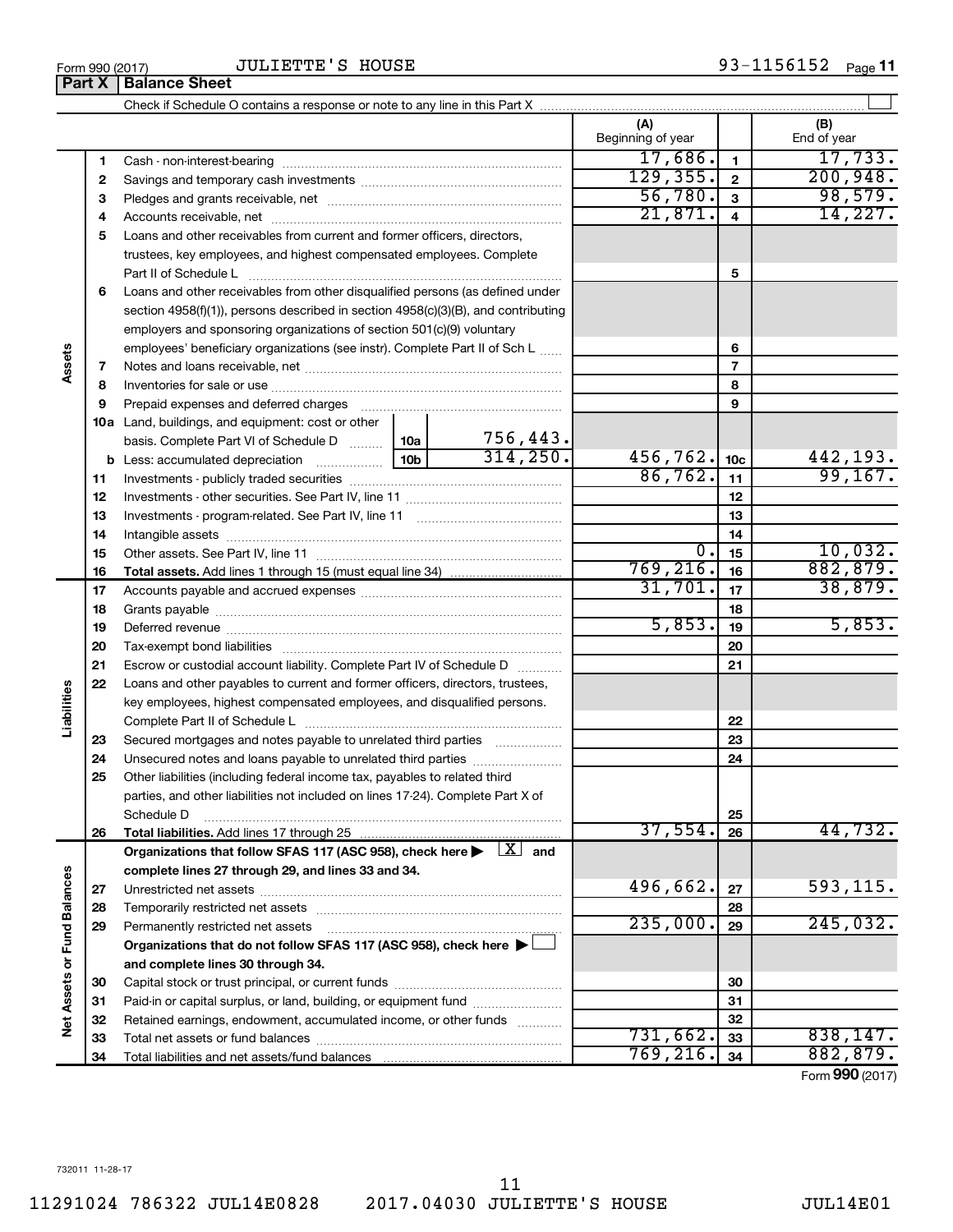|    | <b>JULIETTE'S HOUSE</b><br>Form 990 (2017)                                                                                                                                                                                                                                                                                                                                                                                                                               | 93-1156152     |                |                     | Page 12          |  |  |
|----|--------------------------------------------------------------------------------------------------------------------------------------------------------------------------------------------------------------------------------------------------------------------------------------------------------------------------------------------------------------------------------------------------------------------------------------------------------------------------|----------------|----------------|---------------------|------------------|--|--|
|    | Part XI<br><b>Reconciliation of Net Assets</b>                                                                                                                                                                                                                                                                                                                                                                                                                           |                |                |                     |                  |  |  |
|    | Check if Schedule O contains a response or note to any line in this Part XI [11] [12] Check if Schedule O contains a response or note to any line in this Part XI                                                                                                                                                                                                                                                                                                        |                |                |                     |                  |  |  |
|    |                                                                                                                                                                                                                                                                                                                                                                                                                                                                          |                |                |                     |                  |  |  |
| 1  |                                                                                                                                                                                                                                                                                                                                                                                                                                                                          | 1              |                |                     | 848,018.         |  |  |
| 2  |                                                                                                                                                                                                                                                                                                                                                                                                                                                                          | $\mathbf{2}$   |                |                     | 744, 118.        |  |  |
| 3  | Revenue less expenses. Subtract line 2 from line 1                                                                                                                                                                                                                                                                                                                                                                                                                       | 3              |                |                     | 103,900.         |  |  |
| 4  |                                                                                                                                                                                                                                                                                                                                                                                                                                                                          | 4              |                |                     | 731,662.         |  |  |
| 5  |                                                                                                                                                                                                                                                                                                                                                                                                                                                                          | 5              |                |                     | 2,585.           |  |  |
| 6  | Donated services and use of facilities                                                                                                                                                                                                                                                                                                                                                                                                                                   | 6              |                |                     |                  |  |  |
| 7  | Investment expenses                                                                                                                                                                                                                                                                                                                                                                                                                                                      | $\overline{7}$ |                |                     |                  |  |  |
| 8  | Prior period adjustments<br>$\begin{minipage}{0.5\textwidth} \begin{tabular}{ l l l } \hline \multicolumn{1}{ l l l } \hline \multicolumn{1}{ l l } \hline \multicolumn{1}{ l } \multicolumn{1}{ l } \hline \multicolumn{1}{ l } \multicolumn{1}{ l } \multicolumn{1}{ l } \multicolumn{1}{ l } \hline \multicolumn{1}{ l } \multicolumn{1}{ l } \multicolumn{1}{ l } \multicolumn{1}{ l } \hline \multicolumn{1}{ l } \multicolumn{1}{ l } \multicolumn{1}{ l } \hline$ | 8              |                |                     |                  |  |  |
| 9  |                                                                                                                                                                                                                                                                                                                                                                                                                                                                          | 9              |                |                     | $\overline{0}$ . |  |  |
| 10 | Net assets or fund balances at end of year. Combine lines 3 through 9 (must equal Part X, line 33,                                                                                                                                                                                                                                                                                                                                                                       |                |                |                     |                  |  |  |
|    | column (B))                                                                                                                                                                                                                                                                                                                                                                                                                                                              | 10             |                |                     | 838,147.         |  |  |
|    | Part XII Financial Statements and Reporting                                                                                                                                                                                                                                                                                                                                                                                                                              |                |                |                     |                  |  |  |
|    |                                                                                                                                                                                                                                                                                                                                                                                                                                                                          |                |                |                     |                  |  |  |
|    |                                                                                                                                                                                                                                                                                                                                                                                                                                                                          |                |                | Yes                 | No               |  |  |
| 1  | $\lfloor x \rfloor$ Accrual<br>Accounting method used to prepare the Form 990: $\Box$ Cash<br>Other                                                                                                                                                                                                                                                                                                                                                                      |                |                |                     |                  |  |  |
|    | If the organization changed its method of accounting from a prior year or checked "Other," explain in Schedule O.                                                                                                                                                                                                                                                                                                                                                        |                |                |                     |                  |  |  |
|    |                                                                                                                                                                                                                                                                                                                                                                                                                                                                          |                | 2a             |                     | x                |  |  |
|    | If "Yes," check a box below to indicate whether the financial statements for the year were compiled or reviewed on a                                                                                                                                                                                                                                                                                                                                                     |                |                |                     |                  |  |  |
|    | separate basis, consolidated basis, or both:                                                                                                                                                                                                                                                                                                                                                                                                                             |                |                |                     |                  |  |  |
|    | Both consolidated and separate basis<br>Separate basis<br>Consolidated basis                                                                                                                                                                                                                                                                                                                                                                                             |                |                |                     |                  |  |  |
|    |                                                                                                                                                                                                                                                                                                                                                                                                                                                                          |                | 2 <sub>b</sub> | x                   |                  |  |  |
|    | If "Yes," check a box below to indicate whether the financial statements for the year were audited on a separate basis,                                                                                                                                                                                                                                                                                                                                                  |                |                |                     |                  |  |  |
|    | consolidated basis, or both:                                                                                                                                                                                                                                                                                                                                                                                                                                             |                |                |                     |                  |  |  |
|    | $ \mathbf{X} $ Separate basis<br>Consolidated basis<br>Both consolidated and separate basis                                                                                                                                                                                                                                                                                                                                                                              |                |                |                     |                  |  |  |
|    | c If "Yes" to line 2a or 2b, does the organization have a committee that assumes responsibility for oversight of the audit,                                                                                                                                                                                                                                                                                                                                              |                |                |                     |                  |  |  |
|    |                                                                                                                                                                                                                                                                                                                                                                                                                                                                          |                | 2c             |                     | х                |  |  |
|    | If the organization changed either its oversight process or selection process during the tax year, explain in Schedule O.                                                                                                                                                                                                                                                                                                                                                |                |                |                     |                  |  |  |
|    | 3a As a result of a federal award, was the organization required to undergo an audit or audits as set forth in the Single Audit                                                                                                                                                                                                                                                                                                                                          |                |                |                     |                  |  |  |
|    |                                                                                                                                                                                                                                                                                                                                                                                                                                                                          |                | За             |                     | x                |  |  |
|    | <b>b</b> If "Yes," did the organization undergo the required audit or audits? If the organization did not undergo the required audit                                                                                                                                                                                                                                                                                                                                     |                |                |                     |                  |  |  |
|    |                                                                                                                                                                                                                                                                                                                                                                                                                                                                          |                | Зb             | $000 \, \text{GeV}$ |                  |  |  |
|    |                                                                                                                                                                                                                                                                                                                                                                                                                                                                          |                |                |                     |                  |  |  |

Form (2017) **990**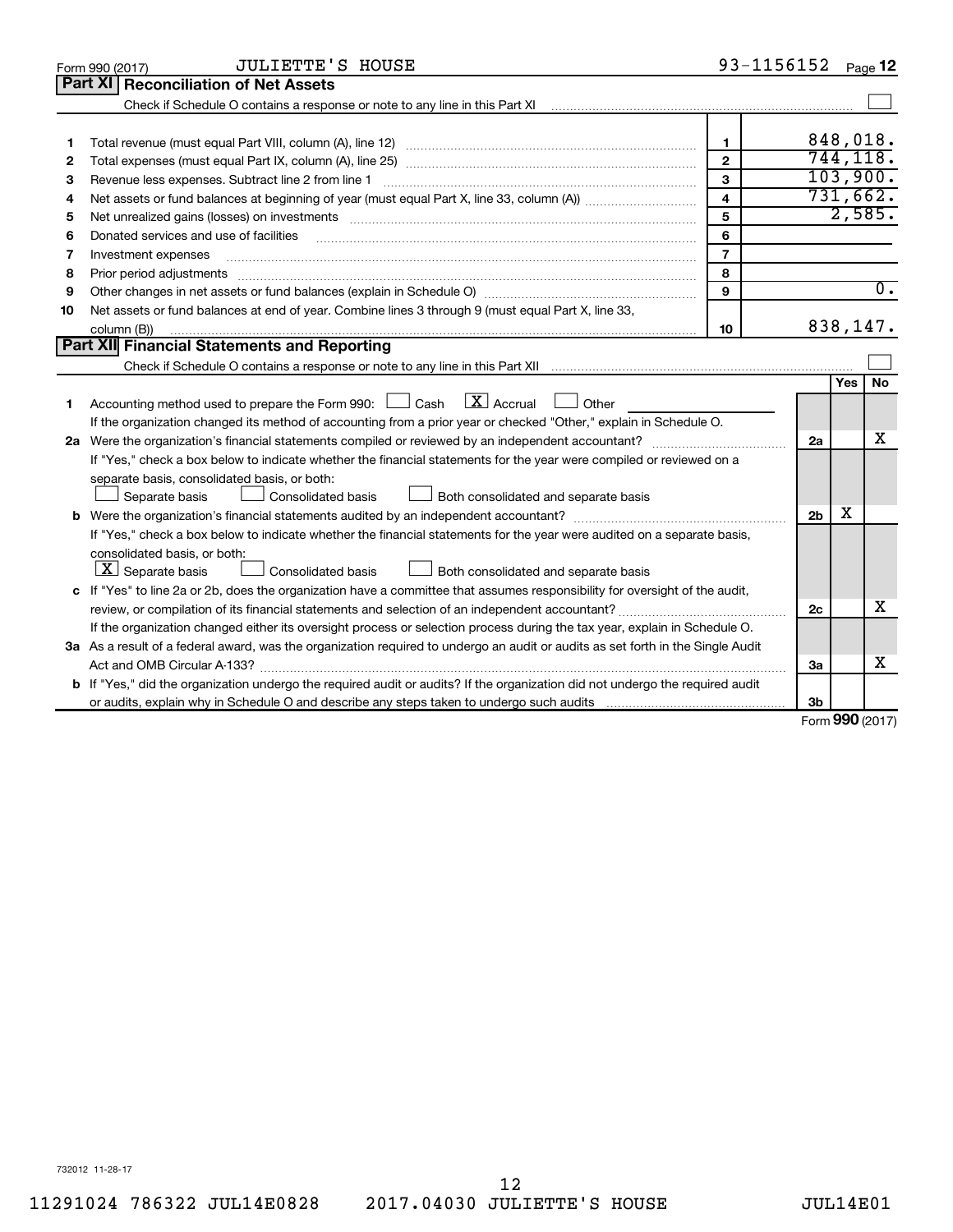| <b>SCHEDULE A</b> |  |
|-------------------|--|
|-------------------|--|

Department of the Treasury

|  |  | (Form 990 or 990-EZ) |  |
|--|--|----------------------|--|
|  |  |                      |  |

## Form 990 or 990-EZ)<br>
Complete if the organization is a section 501(c)(3) organization or a section<br> **Public Charity Status and Public Support**

**4947(a)(1) nonexempt charitable trust. | Attach to Form 990 or Form 990-EZ.** 

|   | <b>Open to Public</b><br>Inspection |
|---|-------------------------------------|
| r | identification numi                 |

OMB No. 1545-0047

| nternal Revenue Service<br>Go to www.irs.gov/Form990 for instructions and the latest information. |                       |                                                                                                                                           |                                             |                                                                        |                                                                                                                                                                                                                                  |                                                                | Inspection |                            |  |                                       |  |
|---------------------------------------------------------------------------------------------------|-----------------------|-------------------------------------------------------------------------------------------------------------------------------------------|---------------------------------------------|------------------------------------------------------------------------|----------------------------------------------------------------------------------------------------------------------------------------------------------------------------------------------------------------------------------|----------------------------------------------------------------|------------|----------------------------|--|---------------------------------------|--|
|                                                                                                   |                       | Name of the organization                                                                                                                  |                                             |                                                                        |                                                                                                                                                                                                                                  |                                                                |            |                            |  | <b>Employer identification number</b> |  |
|                                                                                                   |                       |                                                                                                                                           |                                             | JULIETTE'S HOUSE                                                       |                                                                                                                                                                                                                                  |                                                                |            |                            |  | 93-1156152                            |  |
| Part I                                                                                            |                       |                                                                                                                                           |                                             |                                                                        | Reason for Public Charity Status (All organizations must complete this part.) See instructions.                                                                                                                                  |                                                                |            |                            |  |                                       |  |
|                                                                                                   |                       |                                                                                                                                           |                                             |                                                                        | The organization is not a private foundation because it is: (For lines 1 through 12, check only one box.)                                                                                                                        |                                                                |            |                            |  |                                       |  |
| 1                                                                                                 |                       |                                                                                                                                           |                                             |                                                                        | A church, convention of churches, or association of churches described in section 170(b)(1)(A)(i).                                                                                                                               |                                                                |            |                            |  |                                       |  |
| 2                                                                                                 |                       |                                                                                                                                           |                                             |                                                                        | A school described in section 170(b)(1)(A)(ii). (Attach Schedule E (Form 990 or 990-EZ).)                                                                                                                                        |                                                                |            |                            |  |                                       |  |
| З                                                                                                 |                       |                                                                                                                                           |                                             |                                                                        | A hospital or a cooperative hospital service organization described in section 170(b)(1)(A)(iii).                                                                                                                                |                                                                |            |                            |  |                                       |  |
| 4                                                                                                 |                       |                                                                                                                                           |                                             |                                                                        | A medical research organization operated in conjunction with a hospital described in section 170(b)(1)(A)(iii). Enter the hospital's name,                                                                                       |                                                                |            |                            |  |                                       |  |
|                                                                                                   |                       | city, and state:                                                                                                                          |                                             |                                                                        |                                                                                                                                                                                                                                  |                                                                |            |                            |  |                                       |  |
| 5                                                                                                 |                       |                                                                                                                                           |                                             |                                                                        | An organization operated for the benefit of a college or university owned or operated by a governmental unit described in                                                                                                        |                                                                |            |                            |  |                                       |  |
|                                                                                                   |                       |                                                                                                                                           |                                             | section 170(b)(1)(A)(iv). (Complete Part II.)                          |                                                                                                                                                                                                                                  |                                                                |            |                            |  |                                       |  |
| 6                                                                                                 |                       |                                                                                                                                           |                                             |                                                                        | A federal, state, or local government or governmental unit described in section 170(b)(1)(A)(v).                                                                                                                                 |                                                                |            |                            |  |                                       |  |
|                                                                                                   |                       | An organization that normally receives a substantial part of its support from a governmental unit or from the general public described in |                                             |                                                                        |                                                                                                                                                                                                                                  |                                                                |            |                            |  |                                       |  |
|                                                                                                   |                       |                                                                                                                                           |                                             | section 170(b)(1)(A)(vi). (Complete Part II.)                          |                                                                                                                                                                                                                                  |                                                                |            |                            |  |                                       |  |
| 8                                                                                                 |                       |                                                                                                                                           |                                             |                                                                        | A community trust described in section 170(b)(1)(A)(vi). (Complete Part II.)                                                                                                                                                     |                                                                |            |                            |  |                                       |  |
| 9                                                                                                 |                       |                                                                                                                                           |                                             |                                                                        | An agricultural research organization described in section 170(b)(1)(A)(ix) operated in conjunction with a land-grant college                                                                                                    |                                                                |            |                            |  |                                       |  |
|                                                                                                   |                       |                                                                                                                                           |                                             |                                                                        | or university or a non-land-grant college of agriculture (see instructions). Enter the name, city, and state of the college or                                                                                                   |                                                                |            |                            |  |                                       |  |
|                                                                                                   |                       | university:                                                                                                                               |                                             |                                                                        |                                                                                                                                                                                                                                  |                                                                |            |                            |  |                                       |  |
|                                                                                                   | 10 $\boxed{\text{X}}$ |                                                                                                                                           |                                             |                                                                        | An organization that normally receives: (1) more than 33 1/3% of its support from contributions, membership fees, and gross receipts from                                                                                        |                                                                |            |                            |  |                                       |  |
|                                                                                                   |                       |                                                                                                                                           |                                             |                                                                        | activities related to its exempt functions - subject to certain exceptions, and (2) no more than 33 1/3% of its support from gross investment                                                                                    |                                                                |            |                            |  |                                       |  |
|                                                                                                   |                       |                                                                                                                                           |                                             |                                                                        | income and unrelated business taxable income (less section 511 tax) from businesses acquired by the organization after June 30, 1975.                                                                                            |                                                                |            |                            |  |                                       |  |
|                                                                                                   |                       |                                                                                                                                           |                                             | See section 509(a)(2). (Complete Part III.)                            |                                                                                                                                                                                                                                  |                                                                |            |                            |  |                                       |  |
| 11                                                                                                |                       |                                                                                                                                           |                                             |                                                                        | An organization organized and operated exclusively to test for public safety. See section 509(a)(4).                                                                                                                             |                                                                |            |                            |  |                                       |  |
| 12                                                                                                |                       |                                                                                                                                           |                                             |                                                                        | An organization organized and operated exclusively for the benefit of, to perform the functions of, or to carry out the purposes of one or                                                                                       |                                                                |            |                            |  |                                       |  |
|                                                                                                   |                       |                                                                                                                                           |                                             |                                                                        | more publicly supported organizations described in section 509(a)(1) or section 509(a)(2). See section 509(a)(3). Check the box in                                                                                               |                                                                |            |                            |  |                                       |  |
|                                                                                                   |                       |                                                                                                                                           |                                             |                                                                        | lines 12a through 12d that describes the type of supporting organization and complete lines 12e, 12f, and 12g.                                                                                                                   |                                                                |            |                            |  |                                       |  |
| а                                                                                                 |                       |                                                                                                                                           |                                             |                                                                        | Type I. A supporting organization operated, supervised, or controlled by its supported organization(s), typically by giving                                                                                                      |                                                                |            |                            |  |                                       |  |
|                                                                                                   |                       |                                                                                                                                           |                                             |                                                                        | the supported organization(s) the power to regularly appoint or elect a majority of the directors or trustees of the supporting                                                                                                  |                                                                |            |                            |  |                                       |  |
|                                                                                                   |                       |                                                                                                                                           |                                             | organization. You must complete Part IV, Sections A and B.             |                                                                                                                                                                                                                                  |                                                                |            |                            |  |                                       |  |
| b                                                                                                 |                       |                                                                                                                                           |                                             |                                                                        | Type II. A supporting organization supervised or controlled in connection with its supported organization(s), by having                                                                                                          |                                                                |            |                            |  |                                       |  |
|                                                                                                   |                       |                                                                                                                                           |                                             |                                                                        | control or management of the supporting organization vested in the same persons that control or manage the supported                                                                                                             |                                                                |            |                            |  |                                       |  |
|                                                                                                   |                       |                                                                                                                                           |                                             | organization(s). You must complete Part IV, Sections A and C.          |                                                                                                                                                                                                                                  |                                                                |            |                            |  |                                       |  |
| с                                                                                                 |                       |                                                                                                                                           |                                             |                                                                        | Type III functionally integrated. A supporting organization operated in connection with, and functionally integrated with,<br>its supported organization(s) (see instructions). You must complete Part IV, Sections A, D, and E. |                                                                |            |                            |  |                                       |  |
| d                                                                                                 |                       |                                                                                                                                           |                                             |                                                                        | Type III non-functionally integrated. A supporting organization operated in connection with its supported organization(s)                                                                                                        |                                                                |            |                            |  |                                       |  |
|                                                                                                   |                       |                                                                                                                                           |                                             |                                                                        | that is not functionally integrated. The organization generally must satisfy a distribution requirement and an attentiveness                                                                                                     |                                                                |            |                            |  |                                       |  |
|                                                                                                   |                       |                                                                                                                                           |                                             |                                                                        | requirement (see instructions). You must complete Part IV, Sections A and D, and Part V.                                                                                                                                         |                                                                |            |                            |  |                                       |  |
| е                                                                                                 |                       |                                                                                                                                           |                                             |                                                                        | Check this box if the organization received a written determination from the IRS that it is a Type I, Type II, Type III                                                                                                          |                                                                |            |                            |  |                                       |  |
|                                                                                                   |                       |                                                                                                                                           |                                             |                                                                        | functionally integrated, or Type III non-functionally integrated supporting organization.                                                                                                                                        |                                                                |            |                            |  |                                       |  |
| f                                                                                                 |                       |                                                                                                                                           | Enter the number of supported organizations |                                                                        |                                                                                                                                                                                                                                  |                                                                |            |                            |  |                                       |  |
|                                                                                                   |                       |                                                                                                                                           |                                             | Provide the following information about the supported organization(s). |                                                                                                                                                                                                                                  |                                                                |            |                            |  |                                       |  |
|                                                                                                   |                       | (i) Name of supported                                                                                                                     |                                             | (ii) EIN                                                               | (iii) Type of organization                                                                                                                                                                                                       | (iv) Is the organization listed<br>in your governing document? |            | (v) Amount of monetary     |  | (vi) Amount of other                  |  |
|                                                                                                   |                       | organization                                                                                                                              |                                             |                                                                        | (described on lines 1-10<br>above (see instructions))                                                                                                                                                                            | Yes                                                            | No         | support (see instructions) |  | support (see instructions)            |  |
|                                                                                                   |                       |                                                                                                                                           |                                             |                                                                        |                                                                                                                                                                                                                                  |                                                                |            |                            |  |                                       |  |
|                                                                                                   |                       |                                                                                                                                           |                                             |                                                                        |                                                                                                                                                                                                                                  |                                                                |            |                            |  |                                       |  |
|                                                                                                   |                       |                                                                                                                                           |                                             |                                                                        |                                                                                                                                                                                                                                  |                                                                |            |                            |  |                                       |  |
|                                                                                                   |                       |                                                                                                                                           |                                             |                                                                        |                                                                                                                                                                                                                                  |                                                                |            |                            |  |                                       |  |
|                                                                                                   |                       |                                                                                                                                           |                                             |                                                                        |                                                                                                                                                                                                                                  |                                                                |            |                            |  |                                       |  |
|                                                                                                   |                       |                                                                                                                                           |                                             |                                                                        |                                                                                                                                                                                                                                  |                                                                |            |                            |  |                                       |  |
|                                                                                                   |                       |                                                                                                                                           |                                             |                                                                        |                                                                                                                                                                                                                                  |                                                                |            |                            |  |                                       |  |
|                                                                                                   |                       |                                                                                                                                           |                                             |                                                                        |                                                                                                                                                                                                                                  |                                                                |            |                            |  |                                       |  |
|                                                                                                   |                       |                                                                                                                                           |                                             |                                                                        |                                                                                                                                                                                                                                  |                                                                |            |                            |  |                                       |  |
|                                                                                                   |                       |                                                                                                                                           |                                             |                                                                        |                                                                                                                                                                                                                                  |                                                                |            |                            |  |                                       |  |
| Total                                                                                             |                       |                                                                                                                                           |                                             |                                                                        |                                                                                                                                                                                                                                  |                                                                |            |                            |  |                                       |  |

LHA For Paperwork Reduction Act Notice, see the Instructions for Form 990 or 990-EZ. 732021 10-06-17 Schedule A (Form 990 or 990-EZ) 2017 13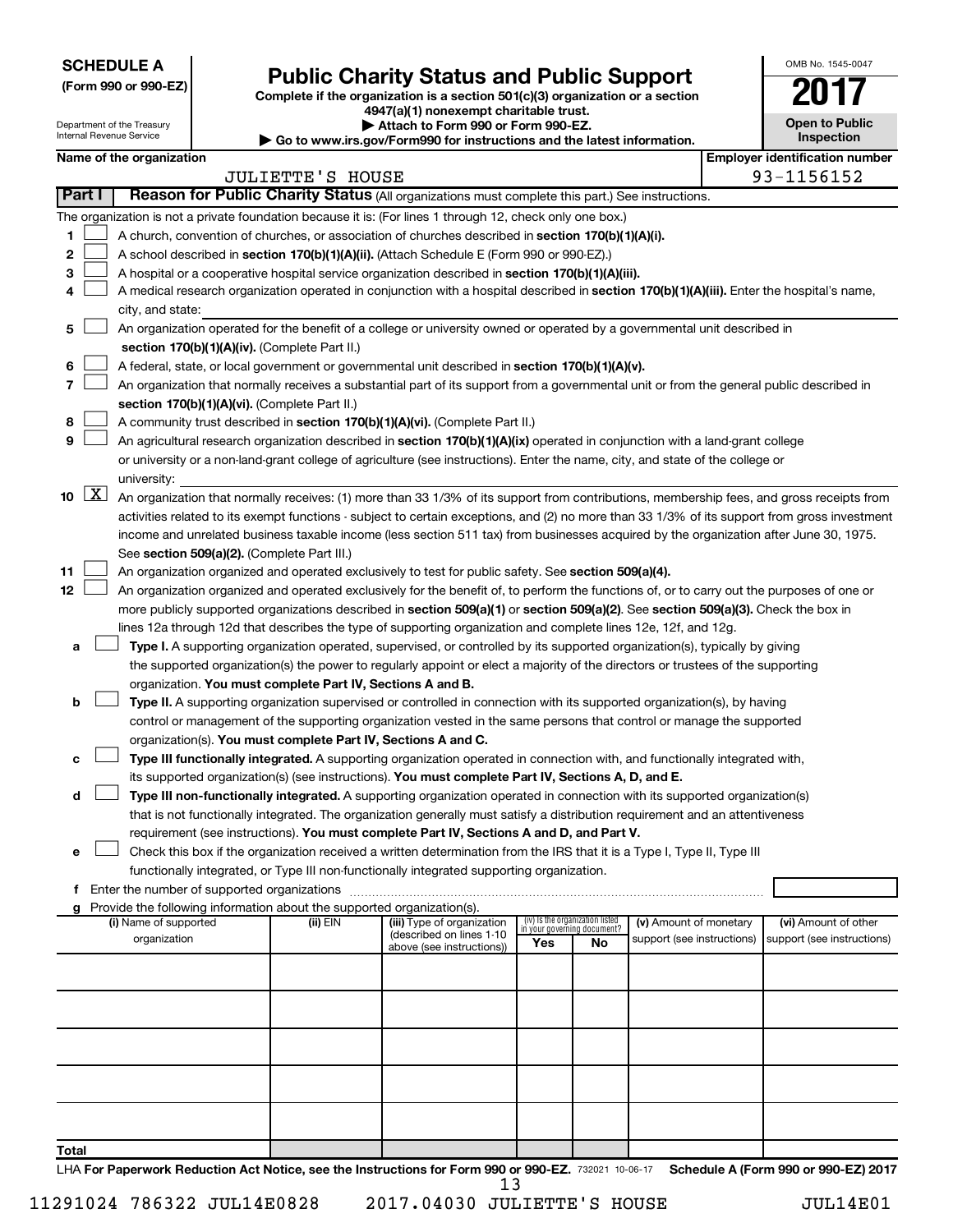#### Schedule A (Form 990 or 990-EZ) 2017  $JULIETTE'S$   $HOUSE$   $93-1156152$   $Page$

93-1156152 Page 2

**Part II Support Schedule for Organizations Described in Sections 170(b)(1)(A)(iv) and 170(b)(1)(A)(vi)**

(Complete only if you checked the box on line 5, 7, or 8 of Part I or if the organization failed to qualify under Part III. If the organization fails to qualify under the tests listed below, please complete Part III.)

| Calendar year (or fiscal year beginning in)<br>(a) 2013<br>(b) 2014<br>$(c)$ 2015<br>$(d)$ 2016<br>(e) 2017<br>(f) Total<br>1 Gifts, grants, contributions, and<br>membership fees received. (Do not<br>include any "unusual grants.")<br>2 Tax revenues levied for the organ-<br>ization's benefit and either paid to<br>or expended on its behalf<br>3 The value of services or facilities<br>furnished by a governmental unit to<br>the organization without charge<br>4 Total. Add lines 1 through 3<br>5 The portion of total contributions<br>by each person (other than a<br>governmental unit or publicly<br>supported organization) included<br>on line 1 that exceeds 2% of the<br>amount shown on line 11,<br>column (f)<br>6 Public support. Subtract line 5 from line 4.<br><b>Section B. Total Support</b><br>Calendar year (or fiscal year beginning in)<br>(a) 2013<br>(b) 2014<br>$(c)$ 2015<br>$(d)$ 2016<br>(e) 2017<br>(f) Total<br>7 Amounts from line 4<br>8 Gross income from interest,<br>dividends, payments received on<br>securities loans, rents, royalties,<br>and income from similar sources<br>Net income from unrelated business<br>9<br>activities, whether or not the<br>business is regularly carried on<br>10 Other income. Do not include gain<br>or loss from the sale of capital<br>assets (Explain in Part VI.)<br>11 Total support. Add lines 7 through 10<br>12<br><b>12</b> Gross receipts from related activities, etc. (see instructions)<br>13 First five years. If the Form 990 is for the organization's first, second, third, fourth, or fifth tax year as a section 501(c)(3)<br>organization, check this box and stop here<br><b>Section C. Computation of Public Support Percentage</b><br>14<br>15<br>16a 33 1/3% support test - 2017. If the organization did not check the box on line 13, and line 14 is 33 1/3% or more, check this box and | <b>Section A. Public Support</b> |  |  |   |
|-------------------------------------------------------------------------------------------------------------------------------------------------------------------------------------------------------------------------------------------------------------------------------------------------------------------------------------------------------------------------------------------------------------------------------------------------------------------------------------------------------------------------------------------------------------------------------------------------------------------------------------------------------------------------------------------------------------------------------------------------------------------------------------------------------------------------------------------------------------------------------------------------------------------------------------------------------------------------------------------------------------------------------------------------------------------------------------------------------------------------------------------------------------------------------------------------------------------------------------------------------------------------------------------------------------------------------------------------------------------------------------------------------------------------------------------------------------------------------------------------------------------------------------------------------------------------------------------------------------------------------------------------------------------------------------------------------------------------------------------------------------------------------------------------------------------------------------------------------------------------------------------------------|----------------------------------|--|--|---|
|                                                                                                                                                                                                                                                                                                                                                                                                                                                                                                                                                                                                                                                                                                                                                                                                                                                                                                                                                                                                                                                                                                                                                                                                                                                                                                                                                                                                                                                                                                                                                                                                                                                                                                                                                                                                                                                                                                       |                                  |  |  |   |
|                                                                                                                                                                                                                                                                                                                                                                                                                                                                                                                                                                                                                                                                                                                                                                                                                                                                                                                                                                                                                                                                                                                                                                                                                                                                                                                                                                                                                                                                                                                                                                                                                                                                                                                                                                                                                                                                                                       |                                  |  |  |   |
|                                                                                                                                                                                                                                                                                                                                                                                                                                                                                                                                                                                                                                                                                                                                                                                                                                                                                                                                                                                                                                                                                                                                                                                                                                                                                                                                                                                                                                                                                                                                                                                                                                                                                                                                                                                                                                                                                                       |                                  |  |  |   |
|                                                                                                                                                                                                                                                                                                                                                                                                                                                                                                                                                                                                                                                                                                                                                                                                                                                                                                                                                                                                                                                                                                                                                                                                                                                                                                                                                                                                                                                                                                                                                                                                                                                                                                                                                                                                                                                                                                       |                                  |  |  |   |
|                                                                                                                                                                                                                                                                                                                                                                                                                                                                                                                                                                                                                                                                                                                                                                                                                                                                                                                                                                                                                                                                                                                                                                                                                                                                                                                                                                                                                                                                                                                                                                                                                                                                                                                                                                                                                                                                                                       |                                  |  |  |   |
|                                                                                                                                                                                                                                                                                                                                                                                                                                                                                                                                                                                                                                                                                                                                                                                                                                                                                                                                                                                                                                                                                                                                                                                                                                                                                                                                                                                                                                                                                                                                                                                                                                                                                                                                                                                                                                                                                                       |                                  |  |  |   |
|                                                                                                                                                                                                                                                                                                                                                                                                                                                                                                                                                                                                                                                                                                                                                                                                                                                                                                                                                                                                                                                                                                                                                                                                                                                                                                                                                                                                                                                                                                                                                                                                                                                                                                                                                                                                                                                                                                       |                                  |  |  |   |
|                                                                                                                                                                                                                                                                                                                                                                                                                                                                                                                                                                                                                                                                                                                                                                                                                                                                                                                                                                                                                                                                                                                                                                                                                                                                                                                                                                                                                                                                                                                                                                                                                                                                                                                                                                                                                                                                                                       |                                  |  |  |   |
|                                                                                                                                                                                                                                                                                                                                                                                                                                                                                                                                                                                                                                                                                                                                                                                                                                                                                                                                                                                                                                                                                                                                                                                                                                                                                                                                                                                                                                                                                                                                                                                                                                                                                                                                                                                                                                                                                                       |                                  |  |  |   |
|                                                                                                                                                                                                                                                                                                                                                                                                                                                                                                                                                                                                                                                                                                                                                                                                                                                                                                                                                                                                                                                                                                                                                                                                                                                                                                                                                                                                                                                                                                                                                                                                                                                                                                                                                                                                                                                                                                       |                                  |  |  |   |
|                                                                                                                                                                                                                                                                                                                                                                                                                                                                                                                                                                                                                                                                                                                                                                                                                                                                                                                                                                                                                                                                                                                                                                                                                                                                                                                                                                                                                                                                                                                                                                                                                                                                                                                                                                                                                                                                                                       |                                  |  |  |   |
|                                                                                                                                                                                                                                                                                                                                                                                                                                                                                                                                                                                                                                                                                                                                                                                                                                                                                                                                                                                                                                                                                                                                                                                                                                                                                                                                                                                                                                                                                                                                                                                                                                                                                                                                                                                                                                                                                                       |                                  |  |  |   |
|                                                                                                                                                                                                                                                                                                                                                                                                                                                                                                                                                                                                                                                                                                                                                                                                                                                                                                                                                                                                                                                                                                                                                                                                                                                                                                                                                                                                                                                                                                                                                                                                                                                                                                                                                                                                                                                                                                       |                                  |  |  |   |
|                                                                                                                                                                                                                                                                                                                                                                                                                                                                                                                                                                                                                                                                                                                                                                                                                                                                                                                                                                                                                                                                                                                                                                                                                                                                                                                                                                                                                                                                                                                                                                                                                                                                                                                                                                                                                                                                                                       |                                  |  |  |   |
|                                                                                                                                                                                                                                                                                                                                                                                                                                                                                                                                                                                                                                                                                                                                                                                                                                                                                                                                                                                                                                                                                                                                                                                                                                                                                                                                                                                                                                                                                                                                                                                                                                                                                                                                                                                                                                                                                                       |                                  |  |  |   |
|                                                                                                                                                                                                                                                                                                                                                                                                                                                                                                                                                                                                                                                                                                                                                                                                                                                                                                                                                                                                                                                                                                                                                                                                                                                                                                                                                                                                                                                                                                                                                                                                                                                                                                                                                                                                                                                                                                       |                                  |  |  |   |
|                                                                                                                                                                                                                                                                                                                                                                                                                                                                                                                                                                                                                                                                                                                                                                                                                                                                                                                                                                                                                                                                                                                                                                                                                                                                                                                                                                                                                                                                                                                                                                                                                                                                                                                                                                                                                                                                                                       |                                  |  |  |   |
|                                                                                                                                                                                                                                                                                                                                                                                                                                                                                                                                                                                                                                                                                                                                                                                                                                                                                                                                                                                                                                                                                                                                                                                                                                                                                                                                                                                                                                                                                                                                                                                                                                                                                                                                                                                                                                                                                                       |                                  |  |  |   |
|                                                                                                                                                                                                                                                                                                                                                                                                                                                                                                                                                                                                                                                                                                                                                                                                                                                                                                                                                                                                                                                                                                                                                                                                                                                                                                                                                                                                                                                                                                                                                                                                                                                                                                                                                                                                                                                                                                       |                                  |  |  |   |
|                                                                                                                                                                                                                                                                                                                                                                                                                                                                                                                                                                                                                                                                                                                                                                                                                                                                                                                                                                                                                                                                                                                                                                                                                                                                                                                                                                                                                                                                                                                                                                                                                                                                                                                                                                                                                                                                                                       |                                  |  |  |   |
|                                                                                                                                                                                                                                                                                                                                                                                                                                                                                                                                                                                                                                                                                                                                                                                                                                                                                                                                                                                                                                                                                                                                                                                                                                                                                                                                                                                                                                                                                                                                                                                                                                                                                                                                                                                                                                                                                                       |                                  |  |  |   |
|                                                                                                                                                                                                                                                                                                                                                                                                                                                                                                                                                                                                                                                                                                                                                                                                                                                                                                                                                                                                                                                                                                                                                                                                                                                                                                                                                                                                                                                                                                                                                                                                                                                                                                                                                                                                                                                                                                       |                                  |  |  |   |
|                                                                                                                                                                                                                                                                                                                                                                                                                                                                                                                                                                                                                                                                                                                                                                                                                                                                                                                                                                                                                                                                                                                                                                                                                                                                                                                                                                                                                                                                                                                                                                                                                                                                                                                                                                                                                                                                                                       |                                  |  |  |   |
|                                                                                                                                                                                                                                                                                                                                                                                                                                                                                                                                                                                                                                                                                                                                                                                                                                                                                                                                                                                                                                                                                                                                                                                                                                                                                                                                                                                                                                                                                                                                                                                                                                                                                                                                                                                                                                                                                                       |                                  |  |  |   |
|                                                                                                                                                                                                                                                                                                                                                                                                                                                                                                                                                                                                                                                                                                                                                                                                                                                                                                                                                                                                                                                                                                                                                                                                                                                                                                                                                                                                                                                                                                                                                                                                                                                                                                                                                                                                                                                                                                       |                                  |  |  |   |
|                                                                                                                                                                                                                                                                                                                                                                                                                                                                                                                                                                                                                                                                                                                                                                                                                                                                                                                                                                                                                                                                                                                                                                                                                                                                                                                                                                                                                                                                                                                                                                                                                                                                                                                                                                                                                                                                                                       |                                  |  |  |   |
|                                                                                                                                                                                                                                                                                                                                                                                                                                                                                                                                                                                                                                                                                                                                                                                                                                                                                                                                                                                                                                                                                                                                                                                                                                                                                                                                                                                                                                                                                                                                                                                                                                                                                                                                                                                                                                                                                                       |                                  |  |  |   |
|                                                                                                                                                                                                                                                                                                                                                                                                                                                                                                                                                                                                                                                                                                                                                                                                                                                                                                                                                                                                                                                                                                                                                                                                                                                                                                                                                                                                                                                                                                                                                                                                                                                                                                                                                                                                                                                                                                       |                                  |  |  |   |
|                                                                                                                                                                                                                                                                                                                                                                                                                                                                                                                                                                                                                                                                                                                                                                                                                                                                                                                                                                                                                                                                                                                                                                                                                                                                                                                                                                                                                                                                                                                                                                                                                                                                                                                                                                                                                                                                                                       |                                  |  |  |   |
|                                                                                                                                                                                                                                                                                                                                                                                                                                                                                                                                                                                                                                                                                                                                                                                                                                                                                                                                                                                                                                                                                                                                                                                                                                                                                                                                                                                                                                                                                                                                                                                                                                                                                                                                                                                                                                                                                                       |                                  |  |  |   |
|                                                                                                                                                                                                                                                                                                                                                                                                                                                                                                                                                                                                                                                                                                                                                                                                                                                                                                                                                                                                                                                                                                                                                                                                                                                                                                                                                                                                                                                                                                                                                                                                                                                                                                                                                                                                                                                                                                       |                                  |  |  |   |
|                                                                                                                                                                                                                                                                                                                                                                                                                                                                                                                                                                                                                                                                                                                                                                                                                                                                                                                                                                                                                                                                                                                                                                                                                                                                                                                                                                                                                                                                                                                                                                                                                                                                                                                                                                                                                                                                                                       |                                  |  |  |   |
|                                                                                                                                                                                                                                                                                                                                                                                                                                                                                                                                                                                                                                                                                                                                                                                                                                                                                                                                                                                                                                                                                                                                                                                                                                                                                                                                                                                                                                                                                                                                                                                                                                                                                                                                                                                                                                                                                                       |                                  |  |  |   |
|                                                                                                                                                                                                                                                                                                                                                                                                                                                                                                                                                                                                                                                                                                                                                                                                                                                                                                                                                                                                                                                                                                                                                                                                                                                                                                                                                                                                                                                                                                                                                                                                                                                                                                                                                                                                                                                                                                       |                                  |  |  |   |
|                                                                                                                                                                                                                                                                                                                                                                                                                                                                                                                                                                                                                                                                                                                                                                                                                                                                                                                                                                                                                                                                                                                                                                                                                                                                                                                                                                                                                                                                                                                                                                                                                                                                                                                                                                                                                                                                                                       |                                  |  |  |   |
|                                                                                                                                                                                                                                                                                                                                                                                                                                                                                                                                                                                                                                                                                                                                                                                                                                                                                                                                                                                                                                                                                                                                                                                                                                                                                                                                                                                                                                                                                                                                                                                                                                                                                                                                                                                                                                                                                                       |                                  |  |  |   |
|                                                                                                                                                                                                                                                                                                                                                                                                                                                                                                                                                                                                                                                                                                                                                                                                                                                                                                                                                                                                                                                                                                                                                                                                                                                                                                                                                                                                                                                                                                                                                                                                                                                                                                                                                                                                                                                                                                       |                                  |  |  |   |
|                                                                                                                                                                                                                                                                                                                                                                                                                                                                                                                                                                                                                                                                                                                                                                                                                                                                                                                                                                                                                                                                                                                                                                                                                                                                                                                                                                                                                                                                                                                                                                                                                                                                                                                                                                                                                                                                                                       |                                  |  |  | % |
|                                                                                                                                                                                                                                                                                                                                                                                                                                                                                                                                                                                                                                                                                                                                                                                                                                                                                                                                                                                                                                                                                                                                                                                                                                                                                                                                                                                                                                                                                                                                                                                                                                                                                                                                                                                                                                                                                                       |                                  |  |  | % |
|                                                                                                                                                                                                                                                                                                                                                                                                                                                                                                                                                                                                                                                                                                                                                                                                                                                                                                                                                                                                                                                                                                                                                                                                                                                                                                                                                                                                                                                                                                                                                                                                                                                                                                                                                                                                                                                                                                       |                                  |  |  |   |
| stop here. The organization qualifies as a publicly supported organization                                                                                                                                                                                                                                                                                                                                                                                                                                                                                                                                                                                                                                                                                                                                                                                                                                                                                                                                                                                                                                                                                                                                                                                                                                                                                                                                                                                                                                                                                                                                                                                                                                                                                                                                                                                                                            |                                  |  |  |   |
| b 33 1/3% support test - 2016. If the organization did not check a box on line 13 or 16a, and line 15 is 33 1/3% or more, check this box                                                                                                                                                                                                                                                                                                                                                                                                                                                                                                                                                                                                                                                                                                                                                                                                                                                                                                                                                                                                                                                                                                                                                                                                                                                                                                                                                                                                                                                                                                                                                                                                                                                                                                                                                              |                                  |  |  |   |
|                                                                                                                                                                                                                                                                                                                                                                                                                                                                                                                                                                                                                                                                                                                                                                                                                                                                                                                                                                                                                                                                                                                                                                                                                                                                                                                                                                                                                                                                                                                                                                                                                                                                                                                                                                                                                                                                                                       |                                  |  |  |   |
| 17a 10% -facts-and-circumstances test - 2017. If the organization did not check a box on line 13, 16a, or 16b, and line 14 is 10% or more,                                                                                                                                                                                                                                                                                                                                                                                                                                                                                                                                                                                                                                                                                                                                                                                                                                                                                                                                                                                                                                                                                                                                                                                                                                                                                                                                                                                                                                                                                                                                                                                                                                                                                                                                                            |                                  |  |  |   |
| and if the organization meets the "facts-and-circumstances" test, check this box and stop here. Explain in Part VI how the organization                                                                                                                                                                                                                                                                                                                                                                                                                                                                                                                                                                                                                                                                                                                                                                                                                                                                                                                                                                                                                                                                                                                                                                                                                                                                                                                                                                                                                                                                                                                                                                                                                                                                                                                                                               |                                  |  |  |   |
|                                                                                                                                                                                                                                                                                                                                                                                                                                                                                                                                                                                                                                                                                                                                                                                                                                                                                                                                                                                                                                                                                                                                                                                                                                                                                                                                                                                                                                                                                                                                                                                                                                                                                                                                                                                                                                                                                                       |                                  |  |  |   |
| b 10% -facts-and-circumstances test - 2016. If the organization did not check a box on line 13, 16a, 16b, or 17a, and line 15 is 10% or                                                                                                                                                                                                                                                                                                                                                                                                                                                                                                                                                                                                                                                                                                                                                                                                                                                                                                                                                                                                                                                                                                                                                                                                                                                                                                                                                                                                                                                                                                                                                                                                                                                                                                                                                               |                                  |  |  |   |
| more, and if the organization meets the "facts-and-circumstances" test, check this box and stop here. Explain in Part VI how the                                                                                                                                                                                                                                                                                                                                                                                                                                                                                                                                                                                                                                                                                                                                                                                                                                                                                                                                                                                                                                                                                                                                                                                                                                                                                                                                                                                                                                                                                                                                                                                                                                                                                                                                                                      |                                  |  |  |   |
| organization meets the "facts-and-circumstances" test. The organization qualifies as a publicly supported organization                                                                                                                                                                                                                                                                                                                                                                                                                                                                                                                                                                                                                                                                                                                                                                                                                                                                                                                                                                                                                                                                                                                                                                                                                                                                                                                                                                                                                                                                                                                                                                                                                                                                                                                                                                                |                                  |  |  |   |
| 18 Private foundation. If the organization did not check a box on line 13, 16a, 16b, 17a, or 17b, check this box and see instructions                                                                                                                                                                                                                                                                                                                                                                                                                                                                                                                                                                                                                                                                                                                                                                                                                                                                                                                                                                                                                                                                                                                                                                                                                                                                                                                                                                                                                                                                                                                                                                                                                                                                                                                                                                 |                                  |  |  |   |

**Schedule A (Form 990 or 990-EZ) 2017**

732022 10-06-17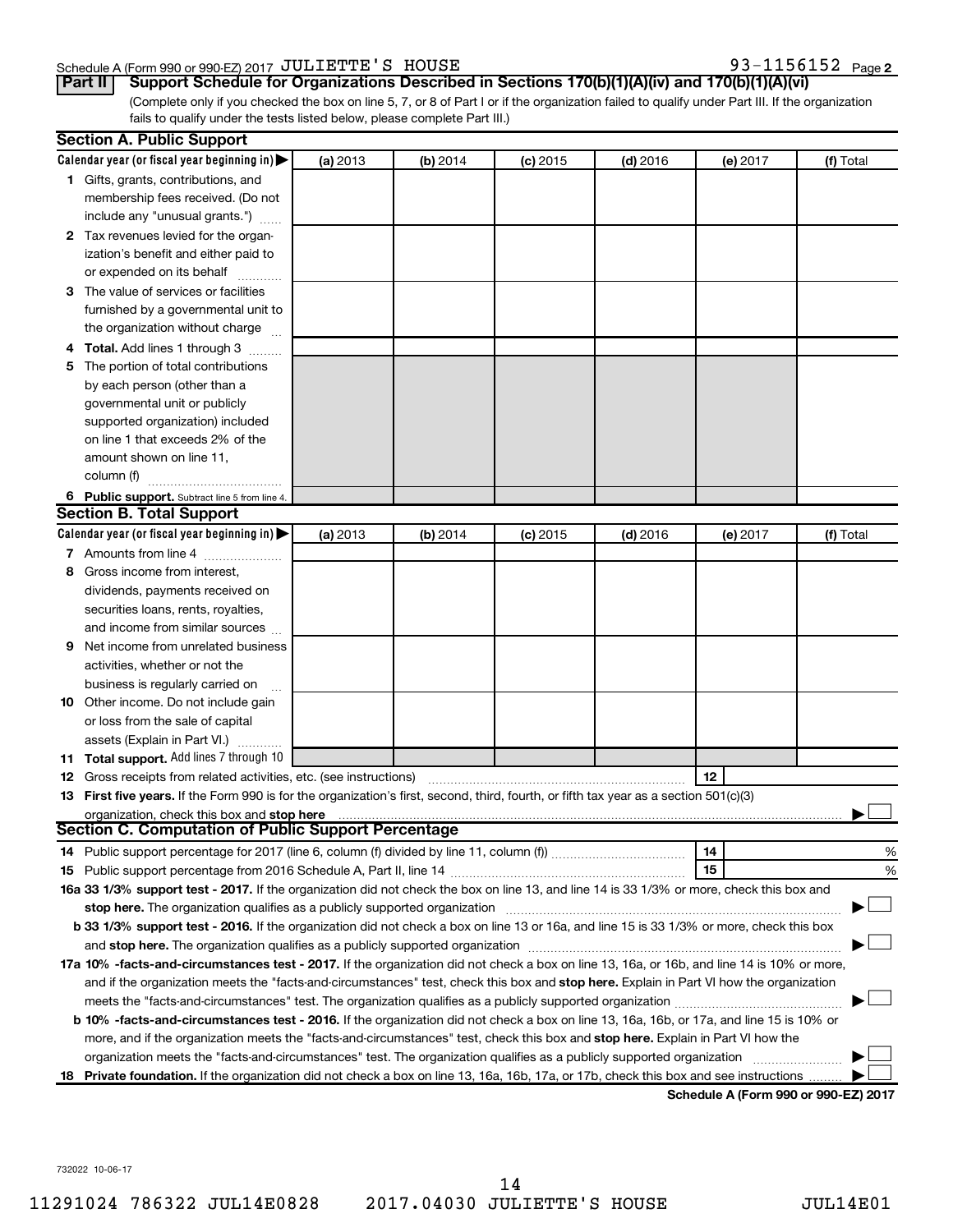#### Schedule A (Form 990 or 990-EZ) 2017  $JULIETTE'S$   $HOUSE$   $93-1156152$   $Page$

#### **Part III Support Schedule for Organizations Described in Section 509(a)(2)**

(Complete only if you checked the box on line 10 of Part I or if the organization failed to qualify under Part II. If the organization fails to qualify under the tests listed below, please complete Part II.)

| <b>Section A. Public Support</b>                                                                                                                    |                      |           |                            |            |                                      |                                          |
|-----------------------------------------------------------------------------------------------------------------------------------------------------|----------------------|-----------|----------------------------|------------|--------------------------------------|------------------------------------------|
| Calendar year (or fiscal year beginning in)                                                                                                         | (a) 2013             | (b) 2014  | $(c)$ 2015                 | $(d)$ 2016 | (e) 2017                             | (f) Total                                |
| 1 Gifts, grants, contributions, and                                                                                                                 |                      |           |                            |            |                                      |                                          |
| membership fees received. (Do not                                                                                                                   |                      |           |                            |            |                                      |                                          |
| include any "unusual grants.")                                                                                                                      | 208,112.             | 468,488.  | 465,549.                   | 175,938.   | 240,942.                             | 1,559,029.                               |
| 2 Gross receipts from admissions,<br>merchandise sold or services per-<br>formed, or facilities furnished in<br>any activity that is related to the |                      |           |                            |            |                                      |                                          |
| organization's tax-exempt purpose                                                                                                                   | 288, 108.            | 121, 243. | 102, 196.                  | 436, 210.  | 637,421.                             | 1,585,178.                               |
| 3 Gross receipts from activities that                                                                                                               |                      |           |                            |            |                                      |                                          |
| are not an unrelated trade or bus-                                                                                                                  |                      |           |                            |            |                                      |                                          |
| iness under section 513                                                                                                                             |                      |           |                            |            |                                      |                                          |
| 4 Tax revenues levied for the organ-                                                                                                                |                      |           |                            |            |                                      |                                          |
| ization's benefit and either paid to                                                                                                                |                      |           |                            |            |                                      |                                          |
| or expended on its behalf                                                                                                                           |                      |           |                            |            |                                      |                                          |
| 5 The value of services or facilities                                                                                                               |                      |           |                            |            |                                      |                                          |
| furnished by a governmental unit to                                                                                                                 |                      |           |                            |            |                                      |                                          |
| the organization without charge                                                                                                                     |                      |           |                            |            |                                      |                                          |
| <b>6 Total.</b> Add lines 1 through 5                                                                                                               | 496, 220.            | 589,731.  | 567,745.                   | 612, 148.  | 878,363.                             | 3, 144, 207.                             |
| 7a Amounts included on lines 1, 2, and                                                                                                              |                      |           |                            |            |                                      |                                          |
| 3 received from disqualified persons                                                                                                                |                      |           |                            |            |                                      | 0.                                       |
| <b>b</b> Amounts included on lines 2 and 3 received<br>from other than disqualified persons that<br>exceed the greater of \$5,000 or 1% of the      |                      |           |                            |            |                                      | $\mathbf 0$ .                            |
| amount on line 13 for the year<br>c Add lines 7a and 7b                                                                                             |                      |           |                            |            |                                      | σ.                                       |
| 8 Public support. (Subtract line 7c from line 6.)                                                                                                   |                      |           |                            |            |                                      | 3, 144, 207.                             |
| <b>Section B. Total Support</b>                                                                                                                     |                      |           |                            |            |                                      |                                          |
| Calendar year (or fiscal year beginning in)                                                                                                         | (a) 2013             | (b) 2014  | $(c)$ 2015                 | $(d)$ 2016 |                                      | (f) Total                                |
| <b>9</b> Amounts from line 6                                                                                                                        | $\overline{496,220}$ | 589,731   | $\overline{567,745}$ .     | 612,148.   | e) 2017<br>878, 363.                 | 3, 144, 207.                             |
| <b>10a</b> Gross income from interest,<br>dividends, payments received on<br>securities loans, rents, royalties,                                    |                      |           |                            |            |                                      |                                          |
| and income from similar sources                                                                                                                     | 5,516.               | 1,002.    | 4,644.                     | 2,742.     | 2,801.                               | 16,705.                                  |
| <b>b</b> Unrelated business taxable income<br>(less section 511 taxes) from businesses                                                              |                      |           |                            |            |                                      |                                          |
| acquired after June 30, 1975                                                                                                                        |                      |           |                            |            |                                      |                                          |
| c Add lines 10a and 10b                                                                                                                             | 5,516.               | 1,002.    | 4,644.                     | 2,742.     | 2,801.                               | 16,705.                                  |
| 11 Net income from unrelated business<br>activities not included in line 10b,<br>whether or not the business is<br>regularly carried on             |                      |           |                            |            |                                      |                                          |
| 12 Other income. Do not include gain<br>or loss from the sale of capital<br>assets (Explain in Part VI.)                                            |                      |           |                            |            |                                      |                                          |
| <b>13</b> Total support. (Add lines 9, 10c, 11, and 12.)                                                                                            | 501, 736.            |           | 590,733. 572,389. 614,890. |            | 881,164.                             | 3,160,912.                               |
| 14 First five years. If the Form 990 is for the organization's first, second, third, fourth, or fifth tax year as a section 501(c)(3) organization, |                      |           |                            |            |                                      |                                          |
| check this box and stop here                                                                                                                        |                      |           |                            |            |                                      |                                          |
| <b>Section C. Computation of Public Support Percentage</b>                                                                                          |                      |           |                            |            |                                      |                                          |
|                                                                                                                                                     |                      |           |                            |            | 15                                   | 99.47<br>%                               |
| 16 Public support percentage from 2016 Schedule A, Part III, line 15                                                                                |                      |           |                            |            | 16                                   | 99.44<br>$\%$                            |
| Section D. Computation of Investment Income Percentage                                                                                              |                      |           |                            |            |                                      |                                          |
| 17 Investment income percentage for 2017 (line 10c, column (f) divided by line 13, column (f))                                                      |                      |           |                            |            | 17                                   | .53<br>$\%$                              |
| 18 Investment income percentage from 2016 Schedule A, Part III, line 17                                                                             |                      |           |                            |            | 18                                   | .56<br>$\%$                              |
| 19a 33 1/3% support tests - 2017. If the organization did not check the box on line 14, and line 15 is more than 33 1/3%, and line 17 is not        |                      |           |                            |            |                                      |                                          |
| more than 33 1/3%, check this box and stop here. The organization qualifies as a publicly supported organization                                    |                      |           |                            |            |                                      | $\blacktriangleright$ $\boxed{\text{X}}$ |
| <b>b 33 1/3% support tests - 2016.</b> If the organization did not check a box on line 14 or line 19a, and line 16 is more than 33 1/3%, and        |                      |           |                            |            |                                      |                                          |
| line 18 is not more than 33 1/3%, check this box and stop here. The organization qualifies as a publicly supported organization                     |                      |           |                            |            |                                      |                                          |
|                                                                                                                                                     |                      |           |                            |            |                                      |                                          |
| 732023 10-06-17                                                                                                                                     |                      |           |                            |            | Schedule A (Form 990 or 990-EZ) 2017 |                                          |
|                                                                                                                                                     |                      |           | 15                         |            |                                      |                                          |

11291024 786322 JUL14E0828 2017.04030 JULIETTE'S HOUSE JUL14E01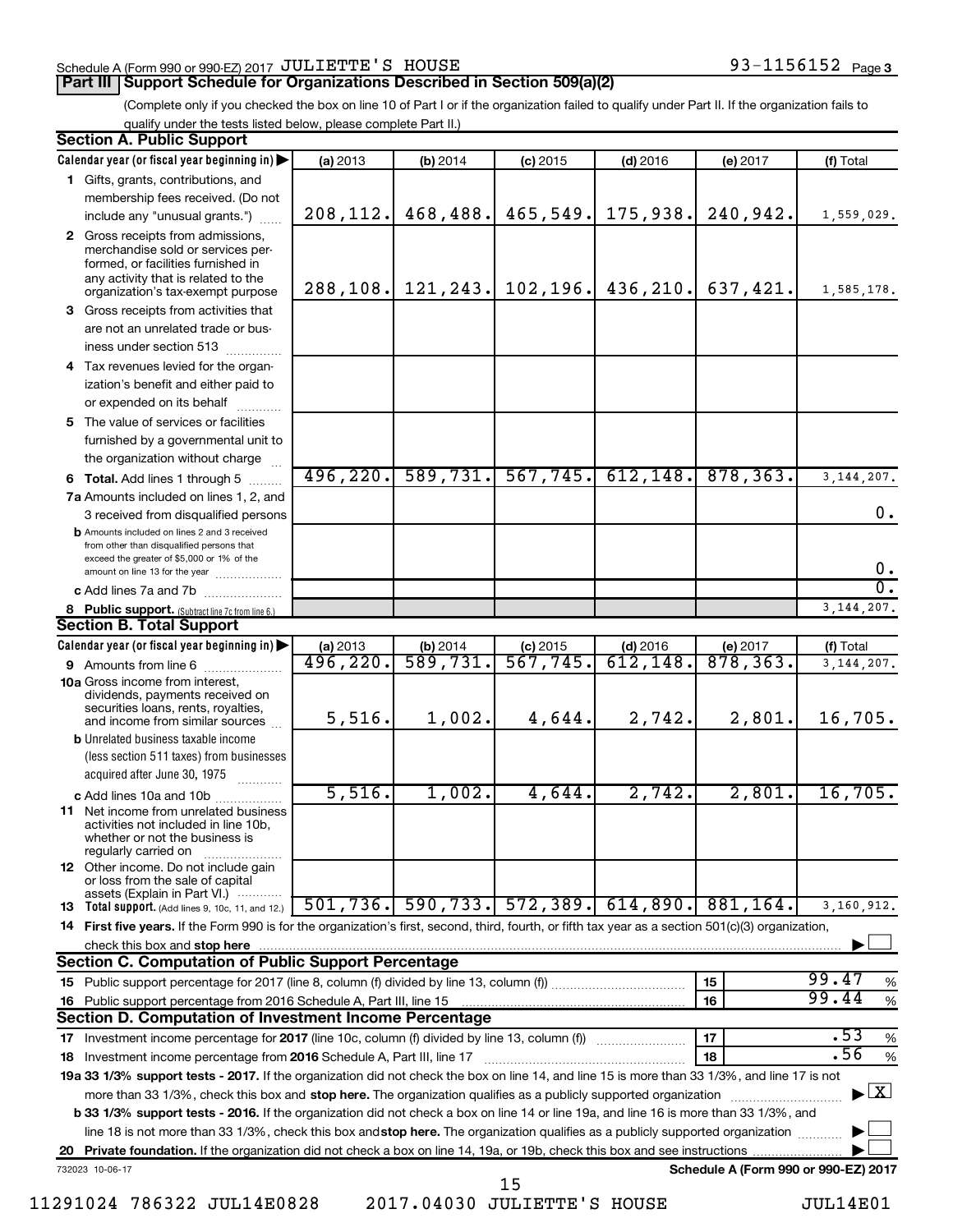**1**

**2**

**3a**

**3b**

**3c**

**4a**

**4b**

**4c**

**5a**

**5b 5c**

**6**

**7**

**8**

**9a**

**9b**

**9c**

**10a**

**10b**

**Yes No**

#### **Part IV Supporting Organizations**

(Complete only if you checked a box in line 12 on Part I. If you checked 12a of Part I, complete Sections A and B. If you checked 12b of Part I, complete Sections A and C. If you checked 12c of Part I, complete Sections A, D, and E. If you checked 12d of Part I, complete Sections A and D, and complete Part V.)

#### **Section A. All Supporting Organizations**

- **1** Are all of the organization's supported organizations listed by name in the organization's governing documents? If "No," describe in Part VI how the supported organizations are designated. If designated by *class or purpose, describe the designation. If historic and continuing relationship, explain.*
- **2** Did the organization have any supported organization that does not have an IRS determination of status under section 509(a)(1) or (2)? If "Yes," explain in Part **VI** how the organization determined that the supported *organization was described in section 509(a)(1) or (2).*
- **3a** Did the organization have a supported organization described in section 501(c)(4), (5), or (6)? If "Yes," answer *(b) and (c) below.*
- **b** Did the organization confirm that each supported organization qualified under section 501(c)(4), (5), or (6) and satisfied the public support tests under section 509(a)(2)? If "Yes," describe in Part VI when and how the *organization made the determination.*
- **c** Did the organization ensure that all support to such organizations was used exclusively for section 170(c)(2)(B) purposes? If "Yes," explain in Part VI what controls the organization put in place to ensure such use.
- **4 a** *If* Was any supported organization not organized in the United States ("foreign supported organization")? *"Yes," and if you checked 12a or 12b in Part I, answer (b) and (c) below.*
- **b** Did the organization have ultimate control and discretion in deciding whether to make grants to the foreign supported organization? If "Yes," describe in Part VI how the organization had such control and discretion *despite being controlled or supervised by or in connection with its supported organizations.*
- **c** Did the organization support any foreign supported organization that does not have an IRS determination under sections 501(c)(3) and 509(a)(1) or (2)? If "Yes," explain in Part VI what controls the organization used *to ensure that all support to the foreign supported organization was used exclusively for section 170(c)(2)(B) purposes.*
- **5a** Did the organization add, substitute, or remove any supported organizations during the tax year? If "Yes," answer (b) and (c) below (if applicable). Also, provide detail in **Part VI,** including (i) the names and EIN *numbers of the supported organizations added, substituted, or removed; (ii) the reasons for each such action; (iii) the authority under the organization's organizing document authorizing such action; and (iv) how the action was accomplished (such as by amendment to the organizing document).*
- **b Type I or Type II only.** Was any added or substituted supported organization part of a class already designated in the organization's organizing document?
- **c Substitutions only.**  Was the substitution the result of an event beyond the organization's control?
- **6** Did the organization provide support (whether in the form of grants or the provision of services or facilities) to **Part VI.** support or benefit one or more of the filing organization's supported organizations? If "Yes," provide detail in anyone other than (i) its supported organizations, (ii) individuals that are part of the charitable class benefited by one or more of its supported organizations, or (iii) other supporting organizations that also
- **7** Did the organization provide a grant, loan, compensation, or other similar payment to a substantial contributor regard to a substantial contributor? If "Yes," complete Part I of Schedule L (Form 990 or 990-EZ). (defined in section 4958(c)(3)(C)), a family member of a substantial contributor, or a 35% controlled entity with
- **8** Did the organization make a loan to a disqualified person (as defined in section 4958) not described in line 7? *If "Yes," complete Part I of Schedule L (Form 990 or 990-EZ).*
- **9 a** Was the organization controlled directly or indirectly at any time during the tax year by one or more in section 509(a)(1) or (2))? If "Yes," provide detail in **Part VI.** disqualified persons as defined in section 4946 (other than foundation managers and organizations described
- **b** Did one or more disqualified persons (as defined in line 9a) hold a controlling interest in any entity in which the supporting organization had an interest? If "Yes," provide detail in Part VI.
- **c** Did a disqualified person (as defined in line 9a) have an ownership interest in, or derive any personal benefit from, assets in which the supporting organization also had an interest? If "Yes," provide detail in Part VI.
- **10 a** Was the organization subject to the excess business holdings rules of section 4943 because of section supporting organizations)? If "Yes," answer 10b below. 4943(f) (regarding certain Type II supporting organizations, and all Type III non-functionally integrated
	- **b** Did the organization have any excess business holdings in the tax year? (Use Schedule C, Form 4720, to *determine whether the organization had excess business holdings.)*

732024 10-06-17

**Schedule A (Form 990 or 990-EZ) 2017**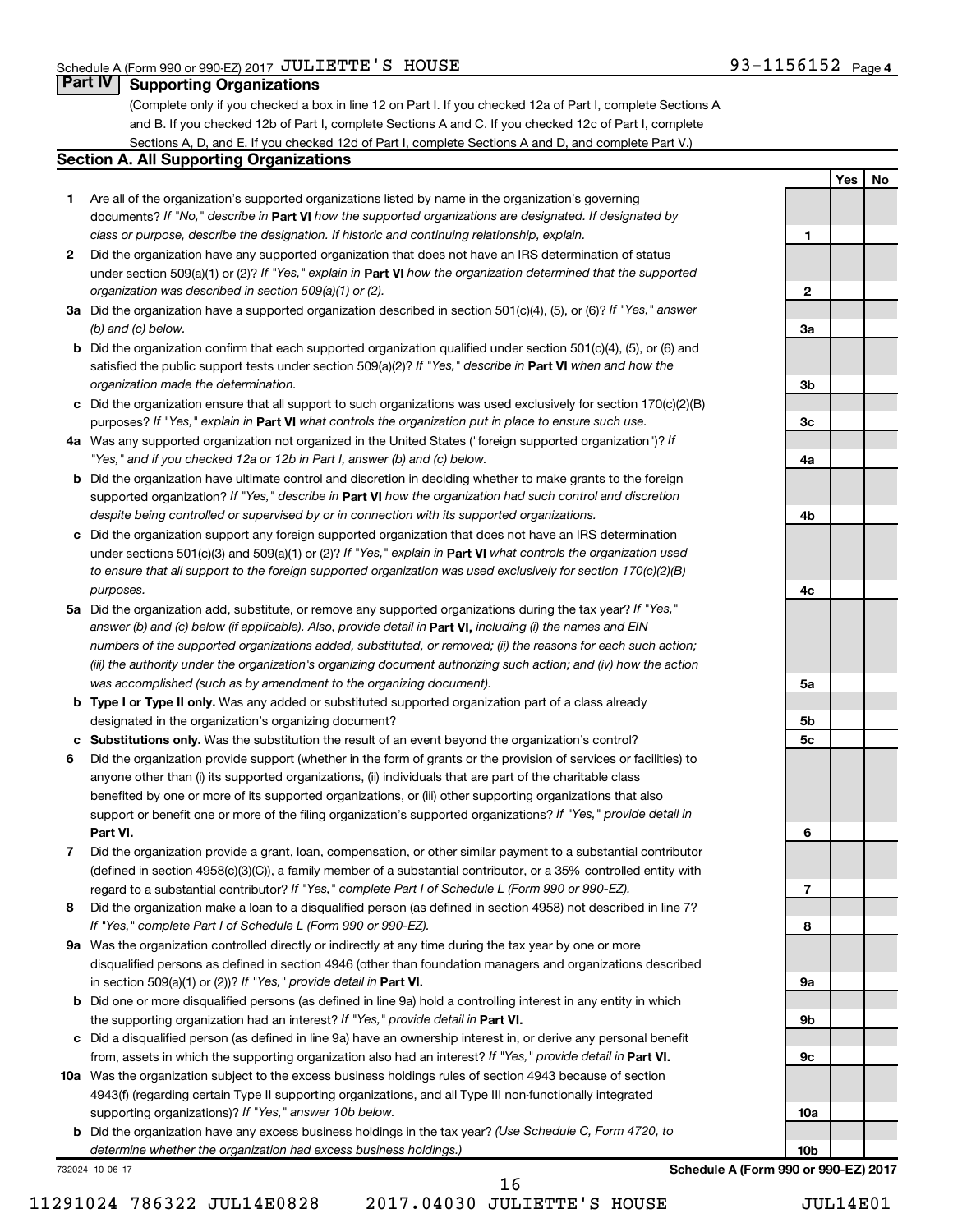|    | Part IV<br><b>Supporting Organizations (continued)</b>                                                                          |                 |            |    |
|----|---------------------------------------------------------------------------------------------------------------------------------|-----------------|------------|----|
|    |                                                                                                                                 |                 | Yes        | No |
| 11 | Has the organization accepted a gift or contribution from any of the following persons?                                         |                 |            |    |
|    | a A person who directly or indirectly controls, either alone or together with persons described in (b) and (c)                  |                 |            |    |
|    | below, the governing body of a supported organization?                                                                          | 11a             |            |    |
|    | <b>b</b> A family member of a person described in (a) above?                                                                    | 11 <sub>b</sub> |            |    |
|    | c A 35% controlled entity of a person described in (a) or (b) above? If "Yes" to a, b, or c, provide detail in Part VI.         | 11c             |            |    |
|    | <b>Section B. Type I Supporting Organizations</b>                                                                               |                 |            |    |
|    |                                                                                                                                 |                 | Yes        | No |
| 1. | Did the directors, trustees, or membership of one or more supported organizations have the power to                             |                 |            |    |
|    | regularly appoint or elect at least a majority of the organization's directors or trustees at all times during the              |                 |            |    |
|    | tax year? If "No," describe in Part VI how the supported organization(s) effectively operated, supervised, or                   |                 |            |    |
|    | controlled the organization's activities. If the organization had more than one supported organization,                         |                 |            |    |
|    | describe how the powers to appoint and/or remove directors or trustees were allocated among the supported                       |                 |            |    |
|    | organizations and what conditions or restrictions, if any, applied to such powers during the tax year.                          | 1               |            |    |
| 2  | Did the organization operate for the benefit of any supported organization other than the supported                             |                 |            |    |
|    | organization(s) that operated, supervised, or controlled the supporting organization? If "Yes," explain in                      |                 |            |    |
|    | Part VI how providing such benefit carried out the purposes of the supported organization(s) that operated,                     |                 |            |    |
|    | supervised, or controlled the supporting organization.                                                                          | 2               |            |    |
|    | <b>Section C. Type II Supporting Organizations</b>                                                                              |                 |            |    |
|    |                                                                                                                                 |                 | <b>Yes</b> | No |
| 1. | Were a majority of the organization's directors or trustees during the tax year also a majority of the directors                |                 |            |    |
|    | or trustees of each of the organization's supported organization(s)? If "No," describe in Part VI how control                   |                 |            |    |
|    | or management of the supporting organization was vested in the same persons that controlled or managed                          |                 |            |    |
|    | the supported organization(s).                                                                                                  | 1               |            |    |
|    | <b>Section D. All Type III Supporting Organizations</b>                                                                         |                 |            |    |
|    |                                                                                                                                 |                 | Yes        | No |
| 1  | Did the organization provide to each of its supported organizations, by the last day of the fifth month of the                  |                 |            |    |
|    | organization's tax year, (i) a written notice describing the type and amount of support provided during the prior tax           |                 |            |    |
|    | year, (ii) a copy of the Form 990 that was most recently filed as of the date of notification, and (iii) copies of the          |                 |            |    |
|    | organization's governing documents in effect on the date of notification, to the extent not previously provided?                | 1               |            |    |
| 2  | Were any of the organization's officers, directors, or trustees either (i) appointed or elected by the supported                |                 |            |    |
|    | organization(s) or (ii) serving on the governing body of a supported organization? If "No," explain in Part VI how              |                 |            |    |
|    | the organization maintained a close and continuous working relationship with the supported organization(s).                     | 2               |            |    |
| 3  | By reason of the relationship described in (2), did the organization's supported organizations have a                           |                 |            |    |
|    | significant voice in the organization's investment policies and in directing the use of the organization's                      |                 |            |    |
|    | income or assets at all times during the tax year? If "Yes," describe in Part VI the role the organization's                    |                 |            |    |
|    | supported organizations played in this regard.                                                                                  | з               |            |    |
|    | Section E. Type III Functionally Integrated Supporting Organizations                                                            |                 |            |    |
| 1  | Check the box next to the method that the organization used to satisfy the Integral Part Test during the yealsee instructions). |                 |            |    |
| a  | The organization satisfied the Activities Test. Complete line 2 below.                                                          |                 |            |    |
| b  | The organization is the parent of each of its supported organizations. Complete line 3 below.                                   |                 |            |    |
| c  | The organization supported a governmental entity. Describe in Part VI how you supported a government entity (see instructions). |                 |            |    |
| 2  | Activities Test. Answer (a) and (b) below.                                                                                      |                 | Yes        | No |
| а  | Did substantially all of the organization's activities during the tax year directly further the exempt purposes of              |                 |            |    |
|    | the supported organization(s) to which the organization was responsive? If "Yes," then in Part VI identify                      |                 |            |    |
|    | those supported organizations and explain how these activities directly furthered their exempt purposes,                        |                 |            |    |
|    | how the organization was responsive to those supported organizations, and how the organization determined                       |                 |            |    |
|    | that these activities constituted substantially all of its activities.                                                          | 2a              |            |    |
|    | <b>b</b> Did the activities described in (a) constitute activities that, but for the organization's involvement, one or more    |                 |            |    |
|    | of the organization's supported organization(s) would have been engaged in? If "Yes," explain in Part VI the                    |                 |            |    |
|    | reasons for the organization's position that its supported organization(s) would have engaged in these                          |                 |            |    |
|    | activities but for the organization's involvement.                                                                              | 2b              |            |    |
| з  | Parent of Supported Organizations. Answer (a) and (b) below.                                                                    |                 |            |    |
| а  | Did the organization have the power to regularly appoint or elect a majority of the officers, directors, or                     |                 |            |    |
|    | trustees of each of the supported organizations? Provide details in Part VI.                                                    | За              |            |    |
|    | <b>b</b> Did the organization exercise a substantial degree of direction over the policies, programs, and activities of each    |                 |            |    |
|    | of its supported organizations? If "Yes," describe in Part VI the role played by the organization in this regard.               | 3b              |            |    |
|    | Schedule A (Form 990 or 990-EZ) 2017<br>732025 10-06-17                                                                         |                 |            |    |
|    | 17                                                                                                                              |                 |            |    |

11291024 786322 JUL14E0828 2017.04030 JULIETTE'S HOUSE JUL14E01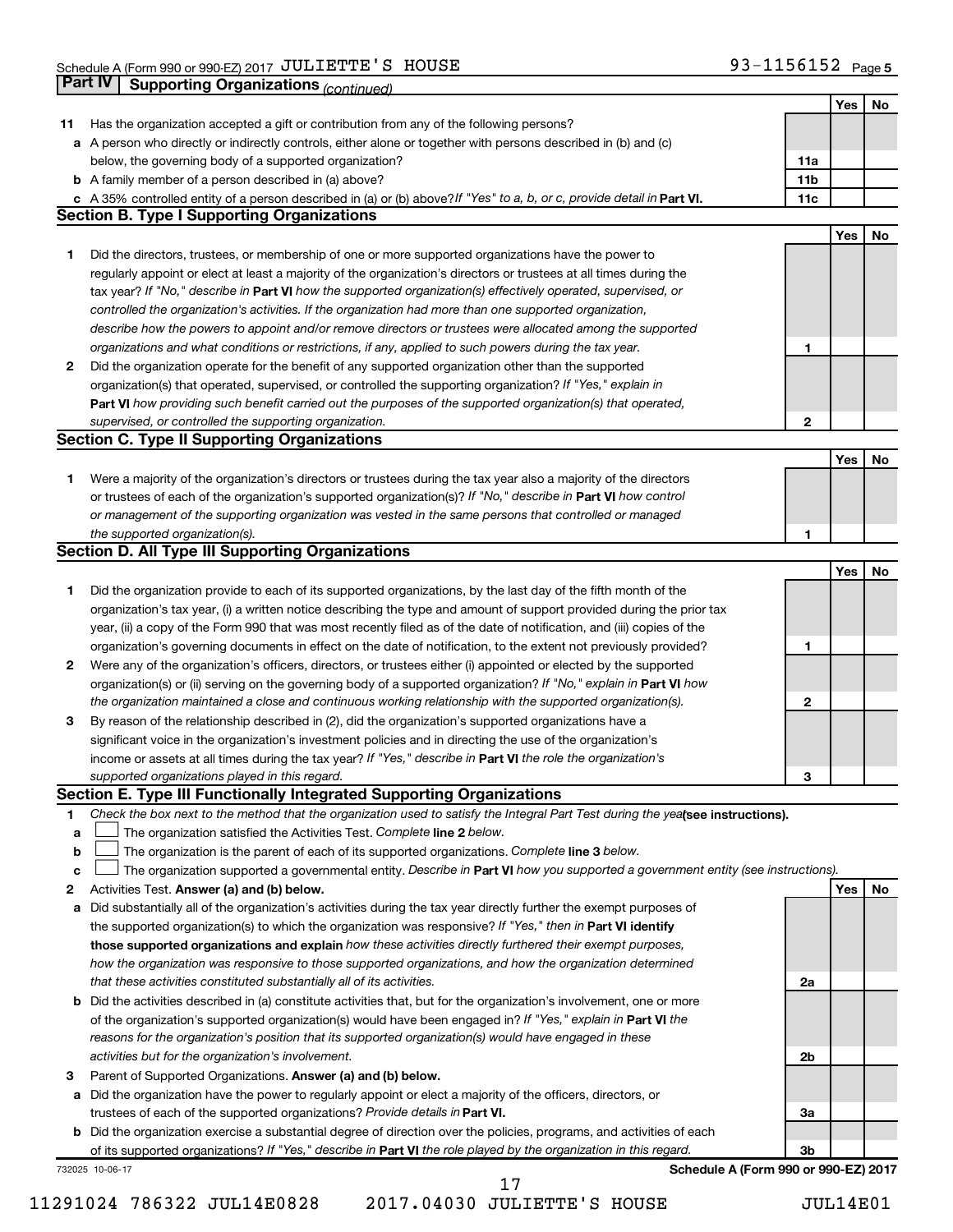#### Schedule A (Form 990 or 990-EZ) 2017  $JULIETTE'S$   $HOUSE$   $93-1156152$   $Page$

1 **Letter See instructions.** All Check here if the organization satisfied the Integral Part Test as a qualifying trust on Nov. 20, 1970 (explain in Part VI.) See instructions. All other Type III non-functionally integrated supporting organizations must complete Sections A through E. **Part V Type III Non-Functionally Integrated 509(a)(3) Supporting Organizations** 

|                          | Section A - Adjusted Net Income                                              |                | (A) Prior Year | (B) Current Year<br>(optional) |
|--------------------------|------------------------------------------------------------------------------|----------------|----------------|--------------------------------|
| 1.                       | Net short-term capital gain                                                  | 1              |                |                                |
| 2                        | Recoveries of prior-year distributions                                       | $\overline{2}$ |                |                                |
| З                        | Other gross income (see instructions)                                        | 3              |                |                                |
| 4                        | Add lines 1 through 3                                                        | 4              |                |                                |
| 5                        | Depreciation and depletion                                                   | 5              |                |                                |
| 6                        | Portion of operating expenses paid or incurred for production or             |                |                |                                |
|                          | collection of gross income or for management, conservation, or               |                |                |                                |
|                          | maintenance of property held for production of income (see instructions)     | 6              |                |                                |
| 7                        | Other expenses (see instructions)                                            | $\overline{7}$ |                |                                |
| 8                        | Adjusted Net Income (subtract lines 5, 6, and 7 from line 4)                 | 8              |                |                                |
|                          | <b>Section B - Minimum Asset Amount</b>                                      |                | (A) Prior Year | (B) Current Year<br>(optional) |
| 1                        | Aggregate fair market value of all non-exempt-use assets (see                |                |                |                                |
|                          | instructions for short tax year or assets held for part of year):            |                |                |                                |
|                          | a Average monthly value of securities                                        | 1a             |                |                                |
|                          | <b>b</b> Average monthly cash balances                                       | 1b             |                |                                |
|                          | c Fair market value of other non-exempt-use assets                           | 1c             |                |                                |
|                          | d Total (add lines 1a, 1b, and 1c)                                           | 1 <sub>d</sub> |                |                                |
|                          | e Discount claimed for blockage or other                                     |                |                |                                |
|                          | factors (explain in detail in <b>Part VI</b> ):                              |                |                |                                |
| 2                        | Acquisition indebtedness applicable to non-exempt-use assets                 | $\mathbf{2}$   |                |                                |
| З                        | Subtract line 2 from line 1d                                                 | 3              |                |                                |
| 4                        | Cash deemed held for exempt use. Enter 1-1/2% of line 3 (for greater amount, |                |                |                                |
|                          | see instructions)                                                            | 4              |                |                                |
| 5                        | Net value of non-exempt-use assets (subtract line 4 from line 3)             | 5              |                |                                |
| 6                        | Multiply line 5 by .035                                                      | 6              |                |                                |
| $\overline{\phantom{a}}$ | Recoveries of prior-year distributions                                       | 7              |                |                                |
| 8                        | <b>Minimum Asset Amount (add line 7 to line 6)</b>                           | 8              |                |                                |
|                          | <b>Section C - Distributable Amount</b>                                      |                |                | <b>Current Year</b>            |
| 1                        | Adjusted net income for prior year (from Section A, line 8, Column A)        | 1              |                |                                |
| $\mathbf{2}$             | Enter 85% of line 1                                                          | $\mathbf{2}$   |                |                                |
| 3                        | Minimum asset amount for prior year (from Section B, line 8, Column A)       | 3              |                |                                |
| 4                        | Enter greater of line 2 or line 3                                            | 4              |                |                                |
| 5                        | Income tax imposed in prior year                                             | 5              |                |                                |
| 6                        | <b>Distributable Amount.</b> Subtract line 5 from line 4, unless subject to  |                |                |                                |
|                          | emergency temporary reduction (see instructions)                             | 6              |                |                                |
|                          |                                                                              |                |                |                                |

**7** Let Check here if the current year is the organization's first as a non-functionally integrated Type III supporting organization (see instructions).

**Schedule A (Form 990 or 990-EZ) 2017**

732026 10-06-17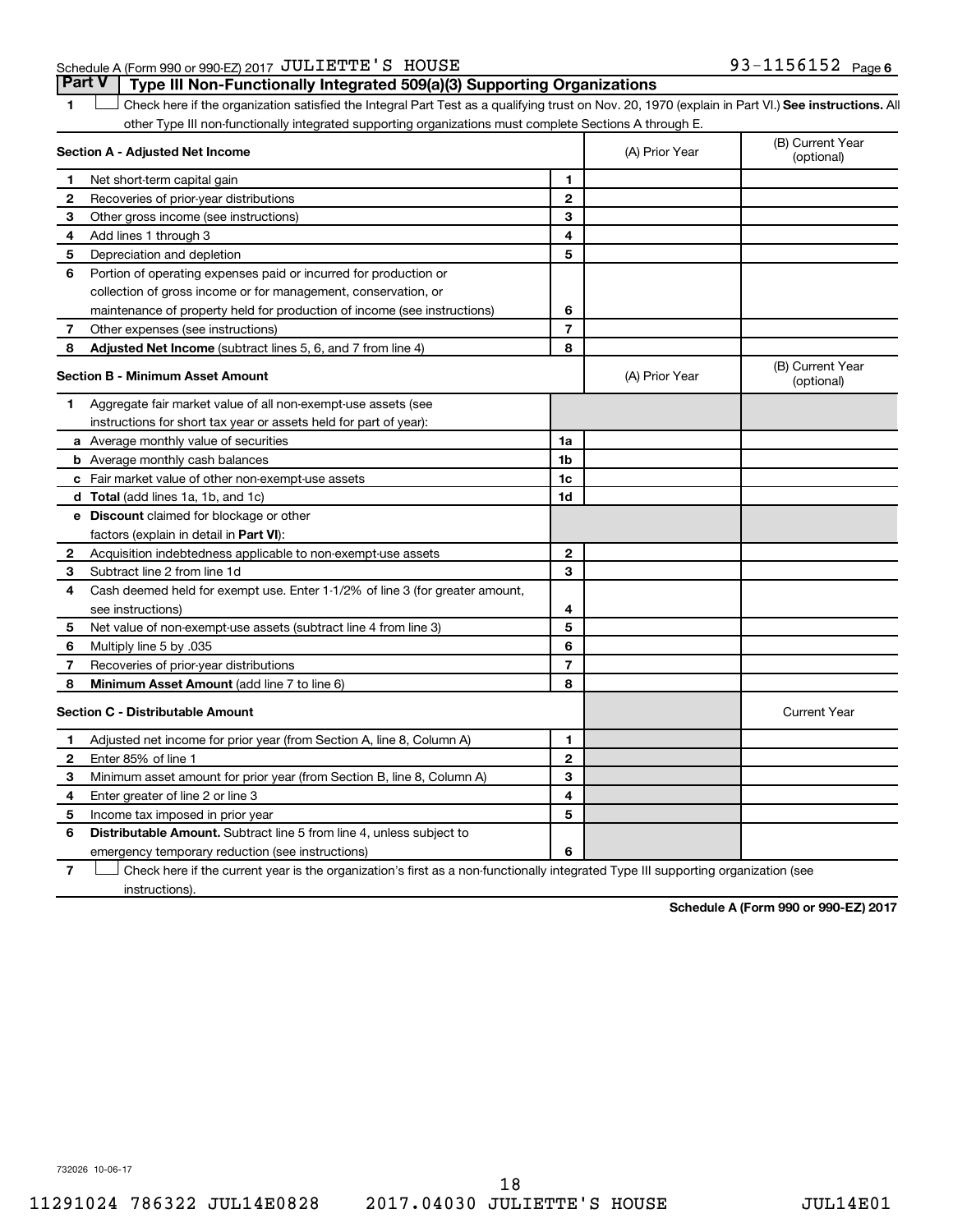| <b>Part V</b> | Type III Non-Functionally Integrated 509(a)(3) Supporting Organizations (continued)        |                             |                                       |                                                |  |  |  |  |  |
|---------------|--------------------------------------------------------------------------------------------|-----------------------------|---------------------------------------|------------------------------------------------|--|--|--|--|--|
|               | <b>Section D - Distributions</b>                                                           |                             |                                       | <b>Current Year</b>                            |  |  |  |  |  |
| 1             | Amounts paid to supported organizations to accomplish exempt purposes                      |                             |                                       |                                                |  |  |  |  |  |
| 2             | Amounts paid to perform activity that directly furthers exempt purposes of supported       |                             |                                       |                                                |  |  |  |  |  |
|               | organizations, in excess of income from activity                                           |                             |                                       |                                                |  |  |  |  |  |
| 3             | Administrative expenses paid to accomplish exempt purposes of supported organizations      |                             |                                       |                                                |  |  |  |  |  |
| 4             | Amounts paid to acquire exempt-use assets                                                  |                             |                                       |                                                |  |  |  |  |  |
| 5             | Qualified set-aside amounts (prior IRS approval required)                                  |                             |                                       |                                                |  |  |  |  |  |
| 6             | Other distributions (describe in Part VI). See instructions.                               |                             |                                       |                                                |  |  |  |  |  |
| 7             | Total annual distributions. Add lines 1 through 6.                                         |                             |                                       |                                                |  |  |  |  |  |
| 8             | Distributions to attentive supported organizations to which the organization is responsive |                             |                                       |                                                |  |  |  |  |  |
|               | (provide details in Part VI). See instructions.                                            |                             |                                       |                                                |  |  |  |  |  |
| 9             | Distributable amount for 2017 from Section C, line 6                                       |                             |                                       |                                                |  |  |  |  |  |
| 10            | Line 8 amount divided by line 9 amount                                                     |                             |                                       |                                                |  |  |  |  |  |
|               |                                                                                            | (i)                         | (ii)                                  | (iii)                                          |  |  |  |  |  |
|               | Section E - Distribution Allocations (see instructions)                                    | <b>Excess Distributions</b> | <b>Underdistributions</b><br>Pre-2017 | <b>Distributable</b><br><b>Amount for 2017</b> |  |  |  |  |  |
| 1             | Distributable amount for 2017 from Section C, line 6                                       |                             |                                       |                                                |  |  |  |  |  |
| 2             | Underdistributions, if any, for years prior to 2017 (reason-                               |                             |                                       |                                                |  |  |  |  |  |
|               | able cause required- explain in Part VI). See instructions.                                |                             |                                       |                                                |  |  |  |  |  |
| 3             | Excess distributions carryover, if any, to 2017                                            |                             |                                       |                                                |  |  |  |  |  |
| a             |                                                                                            |                             |                                       |                                                |  |  |  |  |  |
|               | <b>b</b> From 2013                                                                         |                             |                                       |                                                |  |  |  |  |  |
|               | c From 2014                                                                                |                             |                                       |                                                |  |  |  |  |  |
|               | d From 2015                                                                                |                             |                                       |                                                |  |  |  |  |  |
|               | e From 2016                                                                                |                             |                                       |                                                |  |  |  |  |  |
| f             | <b>Total</b> of lines 3a through e                                                         |                             |                                       |                                                |  |  |  |  |  |
|               | <b>g</b> Applied to underdistributions of prior years                                      |                             |                                       |                                                |  |  |  |  |  |
|               | <b>h</b> Applied to 2017 distributable amount                                              |                             |                                       |                                                |  |  |  |  |  |
|               | Carryover from 2012 not applied (see instructions)                                         |                             |                                       |                                                |  |  |  |  |  |
|               | Remainder. Subtract lines 3g, 3h, and 3i from 3f.                                          |                             |                                       |                                                |  |  |  |  |  |
| 4             | Distributions for 2017 from Section D,                                                     |                             |                                       |                                                |  |  |  |  |  |
|               | line $7:$                                                                                  |                             |                                       |                                                |  |  |  |  |  |
|               | a Applied to underdistributions of prior years                                             |                             |                                       |                                                |  |  |  |  |  |
|               | <b>b</b> Applied to 2017 distributable amount                                              |                             |                                       |                                                |  |  |  |  |  |
| с             | Remainder. Subtract lines 4a and 4b from 4.                                                |                             |                                       |                                                |  |  |  |  |  |
| 5             | Remaining underdistributions for years prior to 2017, if                                   |                             |                                       |                                                |  |  |  |  |  |
|               | any. Subtract lines 3g and 4a from line 2. For result greater                              |                             |                                       |                                                |  |  |  |  |  |
|               | than zero, explain in Part VI. See instructions.                                           |                             |                                       |                                                |  |  |  |  |  |
| 6             | Remaining underdistributions for 2017. Subtract lines 3h                                   |                             |                                       |                                                |  |  |  |  |  |
|               | and 4b from line 1. For result greater than zero, explain in                               |                             |                                       |                                                |  |  |  |  |  |
|               | <b>Part VI.</b> See instructions.                                                          |                             |                                       |                                                |  |  |  |  |  |
| $\mathbf{7}$  | Excess distributions carryover to 2018. Add lines 3j                                       |                             |                                       |                                                |  |  |  |  |  |
|               | and 4c.                                                                                    |                             |                                       |                                                |  |  |  |  |  |
| 8             | Breakdown of line 7:                                                                       |                             |                                       |                                                |  |  |  |  |  |
|               | a Excess from 2013                                                                         |                             |                                       |                                                |  |  |  |  |  |
|               | <b>b</b> Excess from 2014                                                                  |                             |                                       |                                                |  |  |  |  |  |
|               | c Excess from 2015                                                                         |                             |                                       |                                                |  |  |  |  |  |
|               | d Excess from 2016                                                                         |                             |                                       |                                                |  |  |  |  |  |
|               | e Excess from 2017                                                                         |                             |                                       |                                                |  |  |  |  |  |

**Schedule A (Form 990 or 990-EZ) 2017**

732027 10-06-17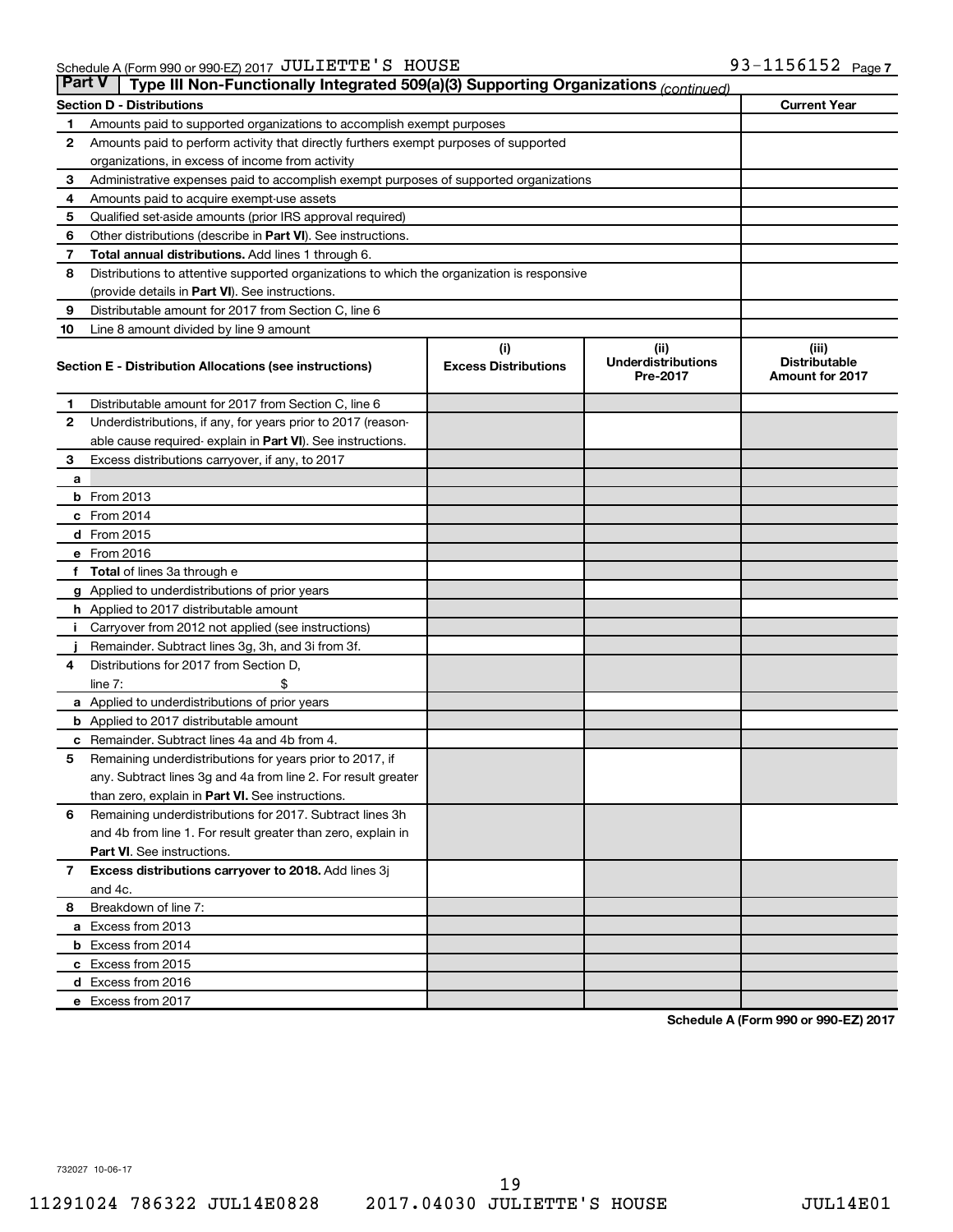#### Schedule A (Form 990 or 990-EZ) 2017 Page JULIETTE'S HOUSE 93-1156152

| <b>Part VI</b><br>(See instructions.) | <b>Supplemental Information.</b> Provide the explanations required by Part II, line 10; Part II, line 17a or 17b; Part III, line 12;<br>Part IV, Section A, lines 1, 2, 3b, 3c, 4b, 4c, 5a, 6, 9a, 9b, 9c, 11a, 11b, and 11c; Part IV,<br>Section D, lines 5, 6, and 8; and Part V, Section E, lines 2, 5, and 6. Also complete this part for any additional information. |
|---------------------------------------|---------------------------------------------------------------------------------------------------------------------------------------------------------------------------------------------------------------------------------------------------------------------------------------------------------------------------------------------------------------------------|
|                                       |                                                                                                                                                                                                                                                                                                                                                                           |
|                                       |                                                                                                                                                                                                                                                                                                                                                                           |
|                                       |                                                                                                                                                                                                                                                                                                                                                                           |
|                                       |                                                                                                                                                                                                                                                                                                                                                                           |
|                                       |                                                                                                                                                                                                                                                                                                                                                                           |
|                                       |                                                                                                                                                                                                                                                                                                                                                                           |
|                                       |                                                                                                                                                                                                                                                                                                                                                                           |
|                                       |                                                                                                                                                                                                                                                                                                                                                                           |
|                                       |                                                                                                                                                                                                                                                                                                                                                                           |
|                                       |                                                                                                                                                                                                                                                                                                                                                                           |
|                                       |                                                                                                                                                                                                                                                                                                                                                                           |
|                                       |                                                                                                                                                                                                                                                                                                                                                                           |
|                                       |                                                                                                                                                                                                                                                                                                                                                                           |
|                                       |                                                                                                                                                                                                                                                                                                                                                                           |
|                                       |                                                                                                                                                                                                                                                                                                                                                                           |
|                                       |                                                                                                                                                                                                                                                                                                                                                                           |
|                                       |                                                                                                                                                                                                                                                                                                                                                                           |
|                                       |                                                                                                                                                                                                                                                                                                                                                                           |
|                                       |                                                                                                                                                                                                                                                                                                                                                                           |
|                                       |                                                                                                                                                                                                                                                                                                                                                                           |
|                                       |                                                                                                                                                                                                                                                                                                                                                                           |
|                                       |                                                                                                                                                                                                                                                                                                                                                                           |
|                                       |                                                                                                                                                                                                                                                                                                                                                                           |
|                                       |                                                                                                                                                                                                                                                                                                                                                                           |
|                                       |                                                                                                                                                                                                                                                                                                                                                                           |
|                                       |                                                                                                                                                                                                                                                                                                                                                                           |
|                                       |                                                                                                                                                                                                                                                                                                                                                                           |
|                                       |                                                                                                                                                                                                                                                                                                                                                                           |
|                                       |                                                                                                                                                                                                                                                                                                                                                                           |
|                                       |                                                                                                                                                                                                                                                                                                                                                                           |
|                                       |                                                                                                                                                                                                                                                                                                                                                                           |
|                                       |                                                                                                                                                                                                                                                                                                                                                                           |
|                                       |                                                                                                                                                                                                                                                                                                                                                                           |
|                                       |                                                                                                                                                                                                                                                                                                                                                                           |
| 732028 10-06-17                       | Schedule A (Form 990 or 990-EZ) 2017<br>20                                                                                                                                                                                                                                                                                                                                |
| 11291024 786322 JUL14E0828            | 2017.04030 JULIETTE'S HOUSE<br><b>JUL14E01</b>                                                                                                                                                                                                                                                                                                                            |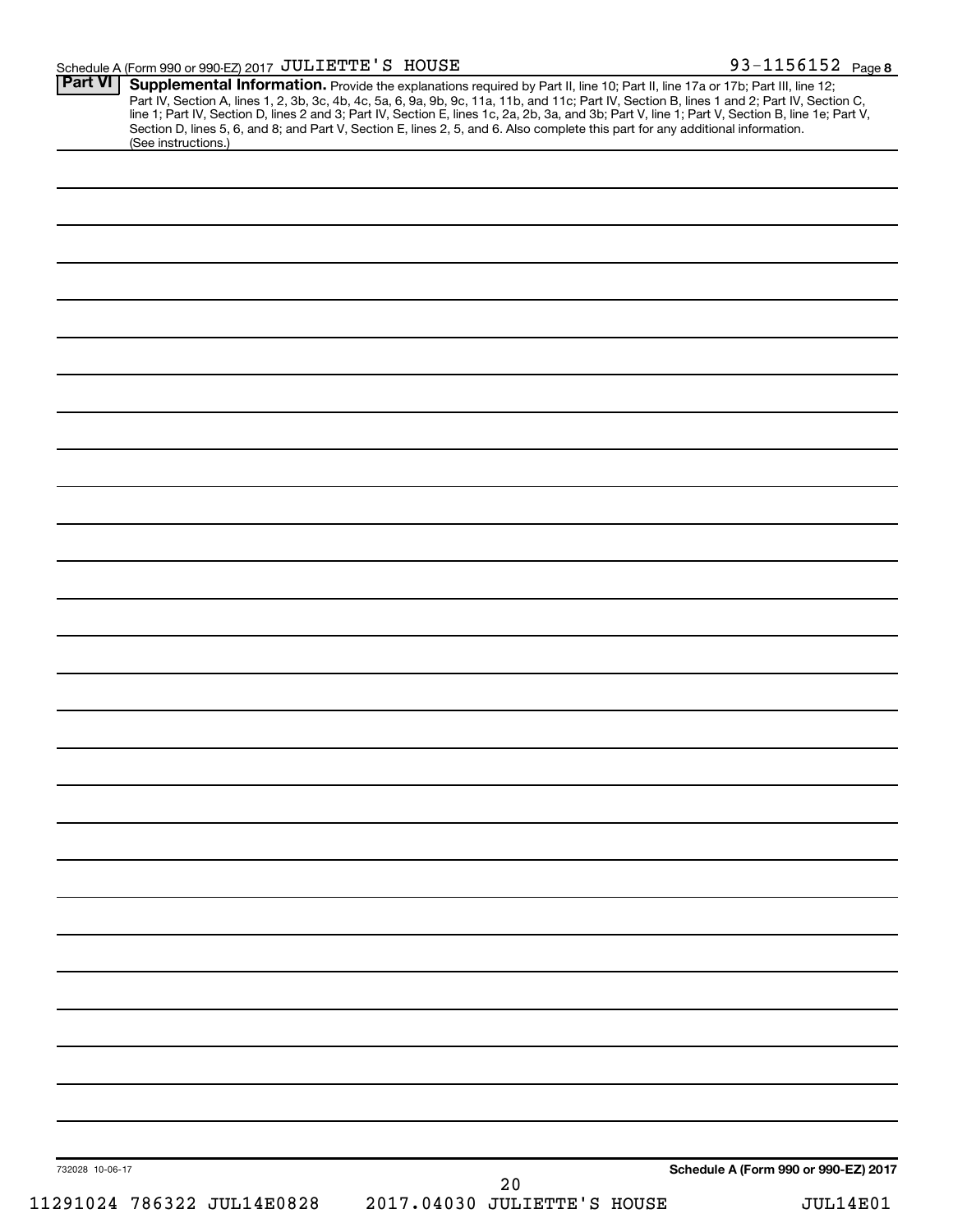| <b>SCHEDULE D</b> |  |
|-------------------|--|
|-------------------|--|

# **SCHEDULE D Supplemental Financial Statements**<br> **Form 990 2017**<br> **Part IV** line 6.7.8.9.10, 11a, 11b, 11d, 11d, 11d, 11d, 11d, 12a, 0r, 12b

**(Form 990) | Complete if the organization answered "Yes" on Form 990, Part IV, line 6, 7, 8, 9, 10, 11a, 11b, 11c, 11d, 11e, 11f, 12a, or 12b.**

**| Attach to Form 990. |Go to www.irs.gov/Form990 for instructions and the latest information.**



Department of the Treasury Internal Revenue Service

| Name of the organization |                               | <b>Emplover identification number</b> |
|--------------------------|-------------------------------|---------------------------------------|
|                          | $TITT$ $T$ $TmmT$ $A$ $T2O17$ | 0.2.1157152                           |

|         | <b>JULIETTE'S HOUSE</b>                                                                                                                                   |                                                    |                | 93-1156152                      |
|---------|-----------------------------------------------------------------------------------------------------------------------------------------------------------|----------------------------------------------------|----------------|---------------------------------|
| Part I  | Organizations Maintaining Donor Advised Funds or Other Similar Funds or Accounts. Complete if the                                                         |                                                    |                |                                 |
|         | organization answered "Yes" on Form 990, Part IV, line 6.                                                                                                 |                                                    |                |                                 |
|         |                                                                                                                                                           | (a) Donor advised funds                            |                | (b) Funds and other accounts    |
| 1.      |                                                                                                                                                           |                                                    |                |                                 |
| 2       | Aggregate value of contributions to (during year)                                                                                                         |                                                    |                |                                 |
| з       |                                                                                                                                                           |                                                    |                |                                 |
| 4       |                                                                                                                                                           |                                                    |                |                                 |
| 5       | Did the organization inform all donors and donor advisors in writing that the assets held in donor advised funds                                          |                                                    |                |                                 |
|         |                                                                                                                                                           |                                                    |                | Yes<br>No                       |
| 6       | Did the organization inform all grantees, donors, and donor advisors in writing that grant funds can be used only                                         |                                                    |                |                                 |
|         | for charitable purposes and not for the benefit of the donor or donor advisor, or for any other purpose conferring                                        |                                                    |                |                                 |
|         | impermissible private benefit?                                                                                                                            |                                                    |                | Yes<br>No                       |
| Part II | Conservation Easements. Complete if the organization answered "Yes" on Form 990, Part IV, line 7.                                                         |                                                    |                |                                 |
|         | Purpose(s) of conservation easements held by the organization (check all that apply).                                                                     |                                                    |                |                                 |
|         | Preservation of land for public use (e.g., recreation or education)                                                                                       | Preservation of a historically important land area |                |                                 |
|         | Protection of natural habitat                                                                                                                             | Preservation of a certified historic structure     |                |                                 |
|         | Preservation of open space                                                                                                                                |                                                    |                |                                 |
|         |                                                                                                                                                           |                                                    |                |                                 |
| 2       | Complete lines 2a through 2d if the organization held a qualified conservation contribution in the form of a conservation easement on the last            |                                                    |                | Held at the End of the Tax Year |
|         | day of the tax year.                                                                                                                                      |                                                    |                |                                 |
| а       |                                                                                                                                                           |                                                    | 2a             |                                 |
|         |                                                                                                                                                           |                                                    | 2 <sub>b</sub> |                                 |
|         |                                                                                                                                                           |                                                    | 2c             |                                 |
| d       | Number of conservation easements included in (c) acquired after 7/25/06, and not on a historic structure                                                  |                                                    |                |                                 |
|         | listed in the National Register [111] Martin Marcon Marco 2014 12: 12: 13: 14: 14: 15: 15: 15: 15: 15: 15: 15:                                            |                                                    | 2d             |                                 |
| 3       | Number of conservation easements modified, transferred, released, extinguished, or terminated by the organization during the tax                          |                                                    |                |                                 |
|         | year                                                                                                                                                      |                                                    |                |                                 |
| 4       | Number of states where property subject to conservation easement is located >                                                                             |                                                    |                |                                 |
| 5       | Does the organization have a written policy regarding the periodic monitoring, inspection, handling of                                                    |                                                    |                |                                 |
|         | violations, and enforcement of the conservation easements it holds?                                                                                       |                                                    |                | Yes<br><b>No</b>                |
| 6       | Staff and volunteer hours devoted to monitoring, inspecting, handling of violations, and enforcing conservation easements during the year                 |                                                    |                |                                 |
|         |                                                                                                                                                           |                                                    |                |                                 |
| 7       | Amount of expenses incurred in monitoring, inspecting, handling of violations, and enforcing conservation easements during the year                       |                                                    |                |                                 |
|         | ▶ \$                                                                                                                                                      |                                                    |                |                                 |
| 8       | Does each conservation easement reported on line 2(d) above satisfy the requirements of section 170(h)(4)(B)(i)                                           |                                                    |                |                                 |
|         |                                                                                                                                                           |                                                    |                | Yes<br>No                       |
| 9       | In Part XIII, describe how the organization reports conservation easements in its revenue and expense statement, and balance sheet, and                   |                                                    |                |                                 |
|         | include, if applicable, the text of the footnote to the organization's financial statements that describes the organization's accounting for              |                                                    |                |                                 |
|         | conservation easements.<br>Organizations Maintaining Collections of Art, Historical Treasures, or Other Similar Assets.<br>Part III                       |                                                    |                |                                 |
|         | Complete if the organization answered "Yes" on Form 990, Part IV, line 8.                                                                                 |                                                    |                |                                 |
|         |                                                                                                                                                           |                                                    |                |                                 |
|         | 1a If the organization elected, as permitted under SFAS 116 (ASC 958), not to report in its revenue statement and balance sheet works of art,             |                                                    |                |                                 |
|         | historical treasures, or other similar assets held for public exhibition, education, or research in furtherance of public service, provide, in Part XIII, |                                                    |                |                                 |
|         | the text of the footnote to its financial statements that describes these items.                                                                          |                                                    |                |                                 |
|         | b If the organization elected, as permitted under SFAS 116 (ASC 958), to report in its revenue statement and balance sheet works of art, historical       |                                                    |                |                                 |
|         | treasures, or other similar assets held for public exhibition, education, or research in furtherance of public service, provide the following amounts     |                                                    |                |                                 |
|         | relating to these items:                                                                                                                                  |                                                    |                |                                 |
|         |                                                                                                                                                           |                                                    |                | $\frac{1}{2}$                   |
|         | (ii) Assets included in Form 990, Part X                                                                                                                  |                                                    |                | $\blacktriangleright$ \$        |
| 2       | If the organization received or held works of art, historical treasures, or other similar assets for financial gain, provide                              |                                                    |                |                                 |
|         | the following amounts required to be reported under SFAS 116 (ASC 958) relating to these items:                                                           |                                                    |                |                                 |
| а       |                                                                                                                                                           |                                                    | \$<br>▶        |                                 |
|         |                                                                                                                                                           |                                                    | -\$            |                                 |
|         | LHA For Paperwork Reduction Act Notice, see the Instructions for Form 990.                                                                                |                                                    |                | Schedule D (Form 990) 2017      |

732051 10-09-17

25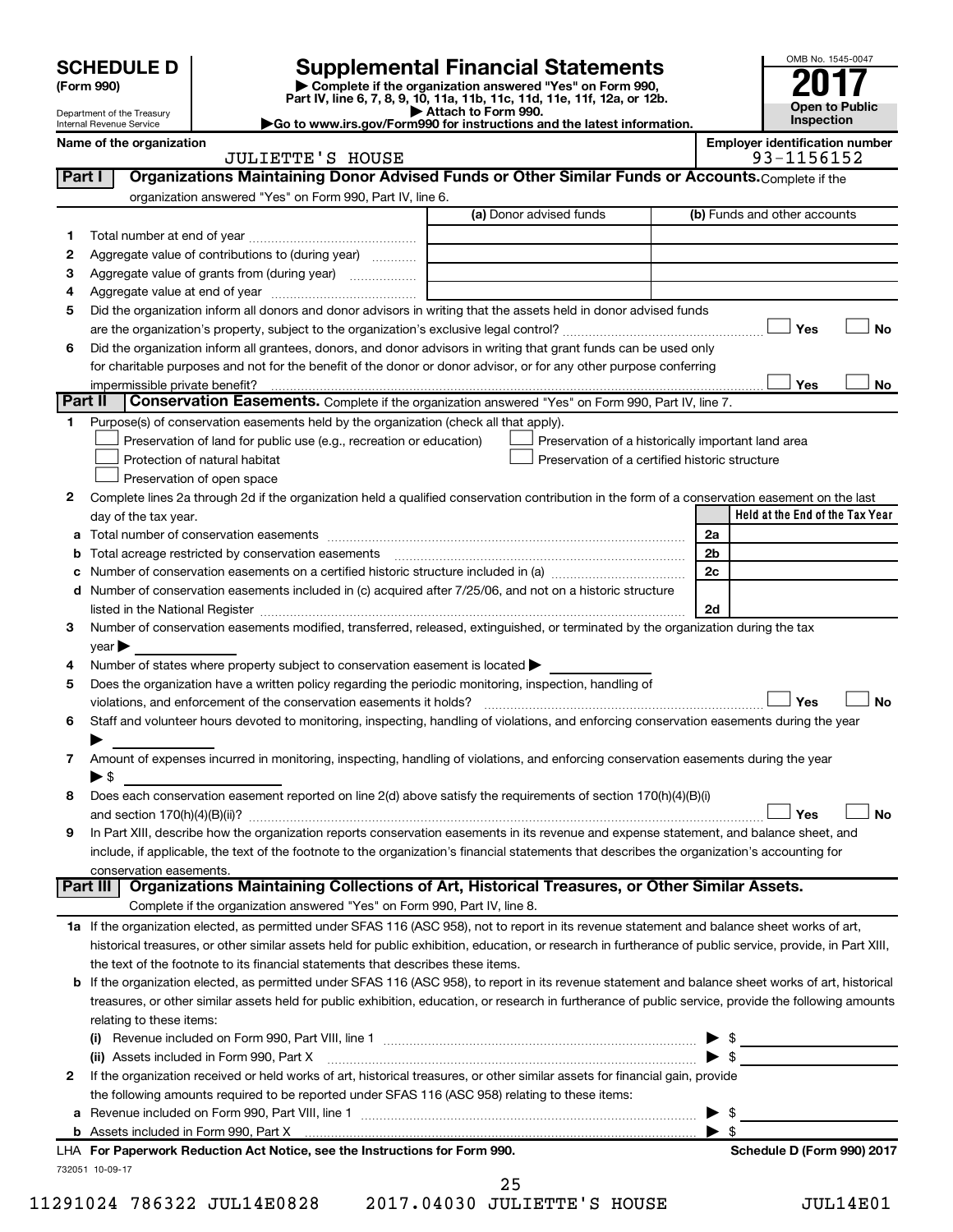|               | Schedule D (Form 990) 2017                                                                                                                                                                                                                                                                                                                       | <b>JULIETTE'S HOUSE</b> |                |                           |      |                                      |         | 93-1156152 <sub>Page</sub> 2 |          |           |
|---------------|--------------------------------------------------------------------------------------------------------------------------------------------------------------------------------------------------------------------------------------------------------------------------------------------------------------------------------------------------|-------------------------|----------------|---------------------------|------|--------------------------------------|---------|------------------------------|----------|-----------|
|               | Organizations Maintaining Collections of Art, Historical Treasures, or Other Similar Assets(continued)<br>Part III                                                                                                                                                                                                                               |                         |                |                           |      |                                      |         |                              |          |           |
| 3             | Using the organization's acquisition, accession, and other records, check any of the following that are a significant use of its collection items                                                                                                                                                                                                |                         |                |                           |      |                                      |         |                              |          |           |
|               | (check all that apply):                                                                                                                                                                                                                                                                                                                          |                         |                |                           |      |                                      |         |                              |          |           |
| a             | Public exhibition                                                                                                                                                                                                                                                                                                                                |                         |                | Loan or exchange programs |      |                                      |         |                              |          |           |
| b             | Scholarly research                                                                                                                                                                                                                                                                                                                               | e                       | Other          |                           |      |                                      |         |                              |          |           |
| c             | Preservation for future generations                                                                                                                                                                                                                                                                                                              |                         |                |                           |      |                                      |         |                              |          |           |
| 4             | Provide a description of the organization's collections and explain how they further the organization's exempt purpose in Part XIII.                                                                                                                                                                                                             |                         |                |                           |      |                                      |         |                              |          |           |
| 5             | During the year, did the organization solicit or receive donations of art, historical treasures, or other similar assets                                                                                                                                                                                                                         |                         |                |                           |      |                                      |         |                              |          |           |
|               | Yes<br>No<br>Escrow and Custodial Arrangements. Complete if the organization answered "Yes" on Form 990, Part IV, line 9, or                                                                                                                                                                                                                     |                         |                |                           |      |                                      |         |                              |          |           |
|               | <b>Part IV</b>                                                                                                                                                                                                                                                                                                                                   |                         |                |                           |      |                                      |         |                              |          |           |
|               | reported an amount on Form 990, Part X, line 21.                                                                                                                                                                                                                                                                                                 |                         |                |                           |      |                                      |         |                              |          |           |
|               | 1a Is the organization an agent, trustee, custodian or other intermediary for contributions or other assets not included                                                                                                                                                                                                                         |                         |                |                           |      |                                      |         |                              |          |           |
|               |                                                                                                                                                                                                                                                                                                                                                  |                         |                |                           |      |                                      |         | Yes                          |          | <b>No</b> |
|               | b If "Yes," explain the arrangement in Part XIII and complete the following table:                                                                                                                                                                                                                                                               |                         |                |                           |      |                                      |         |                              |          |           |
|               |                                                                                                                                                                                                                                                                                                                                                  |                         |                |                           |      |                                      |         | Amount                       |          |           |
| c             | Beginning balance                                                                                                                                                                                                                                                                                                                                |                         |                |                           |      | 1c<br>1d                             |         |                              |          |           |
| е             | Additions during the year manufactured and an account of the year and year and year and year and year and year<br>Distributions during the year manufactured and an account of the year manufactured and the year manufactured and the year manufactured and the year manufactured and the year manufactured and the year manufactured and the s |                         |                |                           |      | 1e                                   |         |                              |          |           |
|               |                                                                                                                                                                                                                                                                                                                                                  |                         |                |                           |      | 1f                                   |         |                              |          |           |
|               | 2a Did the organization include an amount on Form 990, Part X, line 21, for escrow or custodial account liability?                                                                                                                                                                                                                               |                         |                |                           |      |                                      |         | Yes                          |          | No        |
|               | <b>b</b> If "Yes," explain the arrangement in Part XIII. Check here if the explanation has been provided on Part XIII                                                                                                                                                                                                                            |                         |                |                           |      |                                      |         |                              |          |           |
| <b>Part V</b> | <b>Endowment Funds.</b> Complete if the organization answered "Yes" on Form 990, Part IV, line 10.                                                                                                                                                                                                                                               |                         |                |                           |      |                                      |         |                              |          |           |
|               |                                                                                                                                                                                                                                                                                                                                                  | (a) Current year        | (b) Prior year | (c) Two years back        |      | $\vert$ (d) Three years back $\vert$ |         | (e) Four years back          |          |           |
| 1a            | Beginning of year balance                                                                                                                                                                                                                                                                                                                        |                         | 70,536.        | 73,049.                   |      |                                      | 73,179  |                              |          | 63,200.   |
|               |                                                                                                                                                                                                                                                                                                                                                  | 10,000.                 |                |                           |      |                                      |         |                              |          |           |
|               | Net investment earnings, gains, and losses                                                                                                                                                                                                                                                                                                       | 32.                     |                | $-1,927.$                 |      |                                      | 503.    |                              |          | 10,531.   |
|               | Grants or scholarships                                                                                                                                                                                                                                                                                                                           |                         |                |                           |      |                                      |         |                              |          |           |
|               | e Other expenditures for facilities                                                                                                                                                                                                                                                                                                              |                         |                |                           |      |                                      |         |                              |          |           |
|               | and programs                                                                                                                                                                                                                                                                                                                                     |                         | 70,536.        |                           |      |                                      |         |                              |          |           |
|               |                                                                                                                                                                                                                                                                                                                                                  |                         |                |                           | 586. |                                      | 633.    |                              |          | 552.      |
|               | End of year balance                                                                                                                                                                                                                                                                                                                              | 10,032.                 |                | 70,536.                   |      |                                      | 73,049. |                              |          | 73,179.   |
| 2             | Provide the estimated percentage of the current year end balance (line 1g, column (a)) held as:                                                                                                                                                                                                                                                  |                         |                |                           |      |                                      |         |                              |          |           |
|               | Board designated or quasi-endowment >                                                                                                                                                                                                                                                                                                            |                         | %              |                           |      |                                      |         |                              |          |           |
|               | Permanent endowment > 100.00                                                                                                                                                                                                                                                                                                                     | %                       |                |                           |      |                                      |         |                              |          |           |
| С             | Temporarily restricted endowment                                                                                                                                                                                                                                                                                                                 | %                       |                |                           |      |                                      |         |                              |          |           |
|               | The percentages on lines 2a, 2b, and 2c should equal 100%.                                                                                                                                                                                                                                                                                       |                         |                |                           |      |                                      |         |                              |          |           |
|               | 3a Are there endowment funds not in the possession of the organization that are held and administered for the organization                                                                                                                                                                                                                       |                         |                |                           |      |                                      |         |                              |          |           |
|               | by:                                                                                                                                                                                                                                                                                                                                              |                         |                |                           |      |                                      |         |                              | Yes<br>х | No        |
|               | (i)<br>(ii) related organizations                                                                                                                                                                                                                                                                                                                |                         |                |                           |      |                                      |         | 3a(i)<br>3a(ii)              |          | x         |
|               |                                                                                                                                                                                                                                                                                                                                                  |                         |                |                           |      |                                      |         | 3b                           |          |           |
|               | Describe in Part XIII the intended uses of the organization's endowment funds.                                                                                                                                                                                                                                                                   |                         |                |                           |      |                                      |         |                              |          |           |
|               | Land, Buildings, and Equipment.<br><b>Part VI</b>                                                                                                                                                                                                                                                                                                |                         |                |                           |      |                                      |         |                              |          |           |
|               | Complete if the organization answered "Yes" on Form 990, Part IV, line 11a. See Form 990, Part X, line 10.                                                                                                                                                                                                                                       |                         |                |                           |      |                                      |         |                              |          |           |
|               | Description of property                                                                                                                                                                                                                                                                                                                          | (a) Cost or other       |                | (b) Cost or other         |      | (c) Accumulated                      |         | (d) Book value               |          |           |
|               |                                                                                                                                                                                                                                                                                                                                                  | basis (investment)      |                | basis (other)             |      | depreciation                         |         |                              |          |           |
|               |                                                                                                                                                                                                                                                                                                                                                  |                         |                | 235,000.                  |      |                                      |         |                              |          | 235,000.  |
| b             |                                                                                                                                                                                                                                                                                                                                                  |                         |                | 412,879.                  |      | 227, 172.                            |         |                              |          | 185,707.  |
|               |                                                                                                                                                                                                                                                                                                                                                  |                         |                |                           |      |                                      |         |                              |          |           |
|               |                                                                                                                                                                                                                                                                                                                                                  |                         |                | 108,564.                  |      | 87,078.                              |         |                              |          | 21,486.   |
|               | e Other.                                                                                                                                                                                                                                                                                                                                         |                         |                |                           |      |                                      |         |                              |          |           |
|               | Total. Add lines 1a through 1e. (Column (d) must equal Form 990, Part X, column (B), line 10c.)                                                                                                                                                                                                                                                  |                         |                |                           |      |                                      |         |                              |          | 442,193.  |
|               |                                                                                                                                                                                                                                                                                                                                                  |                         |                |                           |      |                                      |         | Schedule D (Form 990) 2017   |          |           |

732052 10-09-17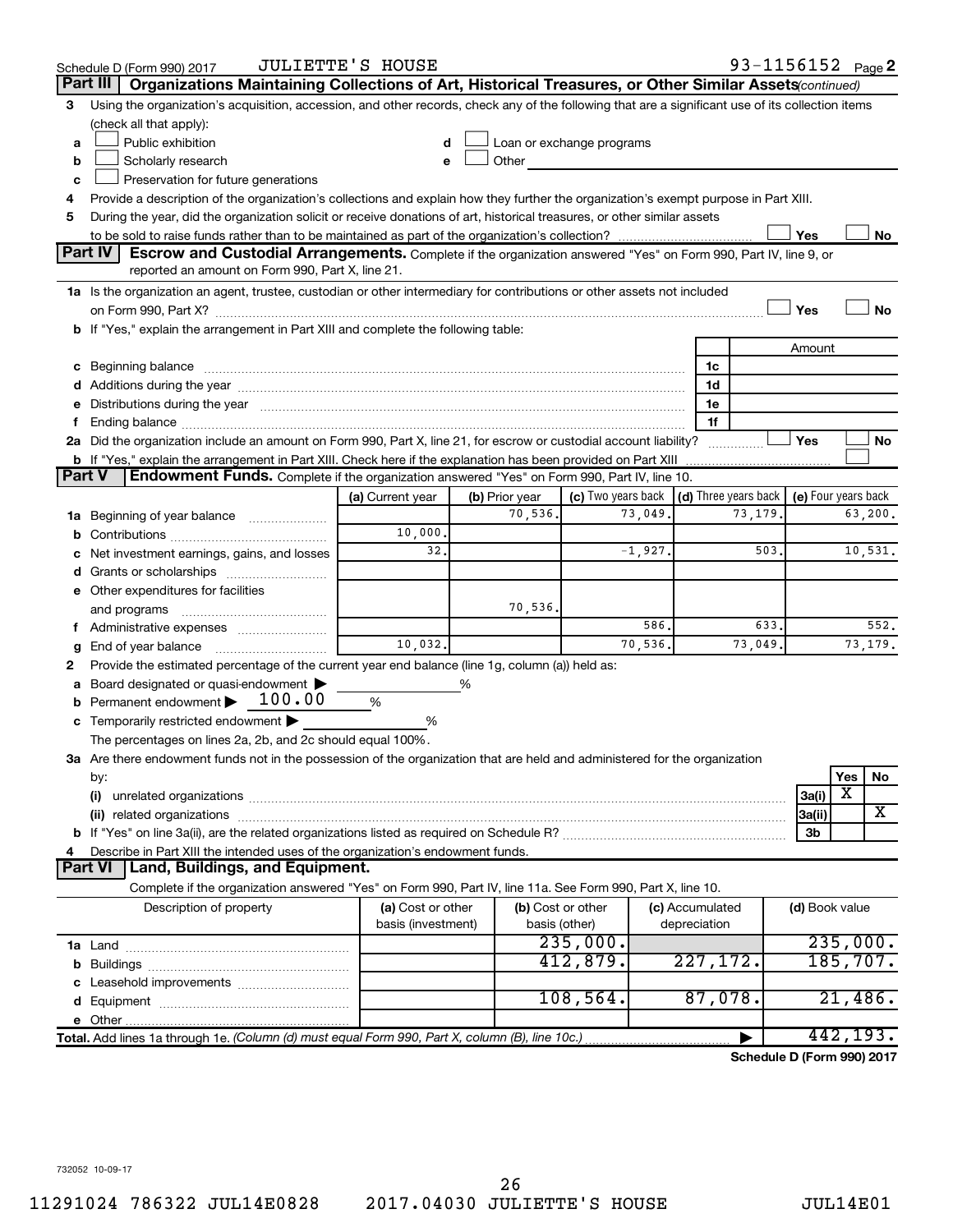|                                                                                            |                                                                                                                   |                 | Complete if the organization answered "Yes" on Form 990, Part IV, line 11b. See Form 990, Part X, line 12. |                                                           |                |
|--------------------------------------------------------------------------------------------|-------------------------------------------------------------------------------------------------------------------|-----------------|------------------------------------------------------------------------------------------------------------|-----------------------------------------------------------|----------------|
| (a) Description of security or category (including name of security)                       |                                                                                                                   | (b) Book value  |                                                                                                            | (c) Method of valuation: Cost or end-of-year market value |                |
| (1) Financial derivatives                                                                  |                                                                                                                   |                 |                                                                                                            |                                                           |                |
|                                                                                            |                                                                                                                   |                 |                                                                                                            |                                                           |                |
| $(3)$ Other                                                                                |                                                                                                                   |                 |                                                                                                            |                                                           |                |
| (A)                                                                                        |                                                                                                                   |                 |                                                                                                            |                                                           |                |
| (B)                                                                                        |                                                                                                                   |                 |                                                                                                            |                                                           |                |
| (C)                                                                                        |                                                                                                                   |                 |                                                                                                            |                                                           |                |
| (D)                                                                                        |                                                                                                                   |                 |                                                                                                            |                                                           |                |
| (E)                                                                                        |                                                                                                                   |                 |                                                                                                            |                                                           |                |
| (F)                                                                                        |                                                                                                                   |                 |                                                                                                            |                                                           |                |
| (G)                                                                                        |                                                                                                                   |                 |                                                                                                            |                                                           |                |
| (H)                                                                                        |                                                                                                                   |                 |                                                                                                            |                                                           |                |
|                                                                                            |                                                                                                                   |                 |                                                                                                            |                                                           |                |
| Total. (Col. (b) must equal Form 990, Part X, col. (B) line 12.) $\blacktriangleright$     |                                                                                                                   |                 |                                                                                                            |                                                           |                |
| Part VIII Investments - Program Related.                                                   |                                                                                                                   |                 |                                                                                                            |                                                           |                |
|                                                                                            | Complete if the organization answered "Yes" on Form 990, Part IV, line 11c. See Form 990, Part X, line 13.        |                 |                                                                                                            |                                                           |                |
| (a) Description of investment                                                              |                                                                                                                   | (b) Book value  |                                                                                                            | (c) Method of valuation: Cost or end-of-year market value |                |
| (1)                                                                                        |                                                                                                                   |                 |                                                                                                            |                                                           |                |
| (2)                                                                                        |                                                                                                                   |                 |                                                                                                            |                                                           |                |
| (3)                                                                                        |                                                                                                                   |                 |                                                                                                            |                                                           |                |
| (4)                                                                                        |                                                                                                                   |                 |                                                                                                            |                                                           |                |
| (5)                                                                                        |                                                                                                                   |                 |                                                                                                            |                                                           |                |
| (6)                                                                                        |                                                                                                                   |                 |                                                                                                            |                                                           |                |
| (7)                                                                                        |                                                                                                                   |                 |                                                                                                            |                                                           |                |
| (8)                                                                                        |                                                                                                                   |                 |                                                                                                            |                                                           |                |
| (9)                                                                                        |                                                                                                                   |                 |                                                                                                            |                                                           |                |
| Total. (Col. (b) must equal Form 990, Part X, col. (B) line 13.) $\blacktriangleright$     |                                                                                                                   |                 |                                                                                                            |                                                           |                |
|                                                                                            |                                                                                                                   |                 |                                                                                                            |                                                           |                |
| Part IX<br><b>Other Assets.</b>                                                            | Complete if the organization answered "Yes" on Form 990, Part IV, line 11d. See Form 990, Part X, line 15.        |                 |                                                                                                            |                                                           |                |
|                                                                                            |                                                                                                                   | (a) Description |                                                                                                            |                                                           |                |
| (1)                                                                                        |                                                                                                                   |                 |                                                                                                            |                                                           |                |
| (2)                                                                                        |                                                                                                                   |                 |                                                                                                            |                                                           |                |
| (3)                                                                                        |                                                                                                                   |                 |                                                                                                            |                                                           |                |
| (4)                                                                                        |                                                                                                                   |                 |                                                                                                            |                                                           | (b) Book value |
| (5)                                                                                        |                                                                                                                   |                 |                                                                                                            |                                                           |                |
| (6)                                                                                        |                                                                                                                   |                 |                                                                                                            |                                                           |                |
| (7)                                                                                        |                                                                                                                   |                 |                                                                                                            |                                                           |                |
| (8)                                                                                        |                                                                                                                   |                 |                                                                                                            |                                                           |                |
| (9)                                                                                        |                                                                                                                   |                 |                                                                                                            |                                                           |                |
| <b>Other Liabilities.</b>                                                                  |                                                                                                                   |                 |                                                                                                            |                                                           |                |
|                                                                                            |                                                                                                                   |                 |                                                                                                            |                                                           |                |
|                                                                                            | Complete if the organization answered "Yes" on Form 990, Part IV, line 11e or 11f. See Form 990, Part X, line 25. |                 | (b) Book value                                                                                             |                                                           |                |
|                                                                                            | (a) Description of liability                                                                                      |                 |                                                                                                            |                                                           |                |
| Federal income taxes<br>(1)                                                                |                                                                                                                   |                 |                                                                                                            |                                                           |                |
| (2)                                                                                        |                                                                                                                   |                 |                                                                                                            |                                                           |                |
| (3)                                                                                        |                                                                                                                   |                 |                                                                                                            |                                                           |                |
| (4)                                                                                        |                                                                                                                   |                 |                                                                                                            |                                                           |                |
| Total. (Column (b) must equal Form 990, Part X, col. (B) line 15.).<br>Part X<br>1.<br>(5) |                                                                                                                   |                 |                                                                                                            |                                                           |                |
| (6)                                                                                        |                                                                                                                   |                 |                                                                                                            |                                                           |                |
|                                                                                            |                                                                                                                   |                 |                                                                                                            |                                                           |                |
| (7)                                                                                        |                                                                                                                   |                 |                                                                                                            |                                                           |                |
| (8)                                                                                        |                                                                                                                   |                 |                                                                                                            |                                                           |                |
| (9)<br>Total. (Column (b) must equal Form 990, Part X, col. (B) line 25.)                  |                                                                                                                   |                 |                                                                                                            |                                                           |                |

#### **Schedule D (Form 990) 2017**

732053 10-09-17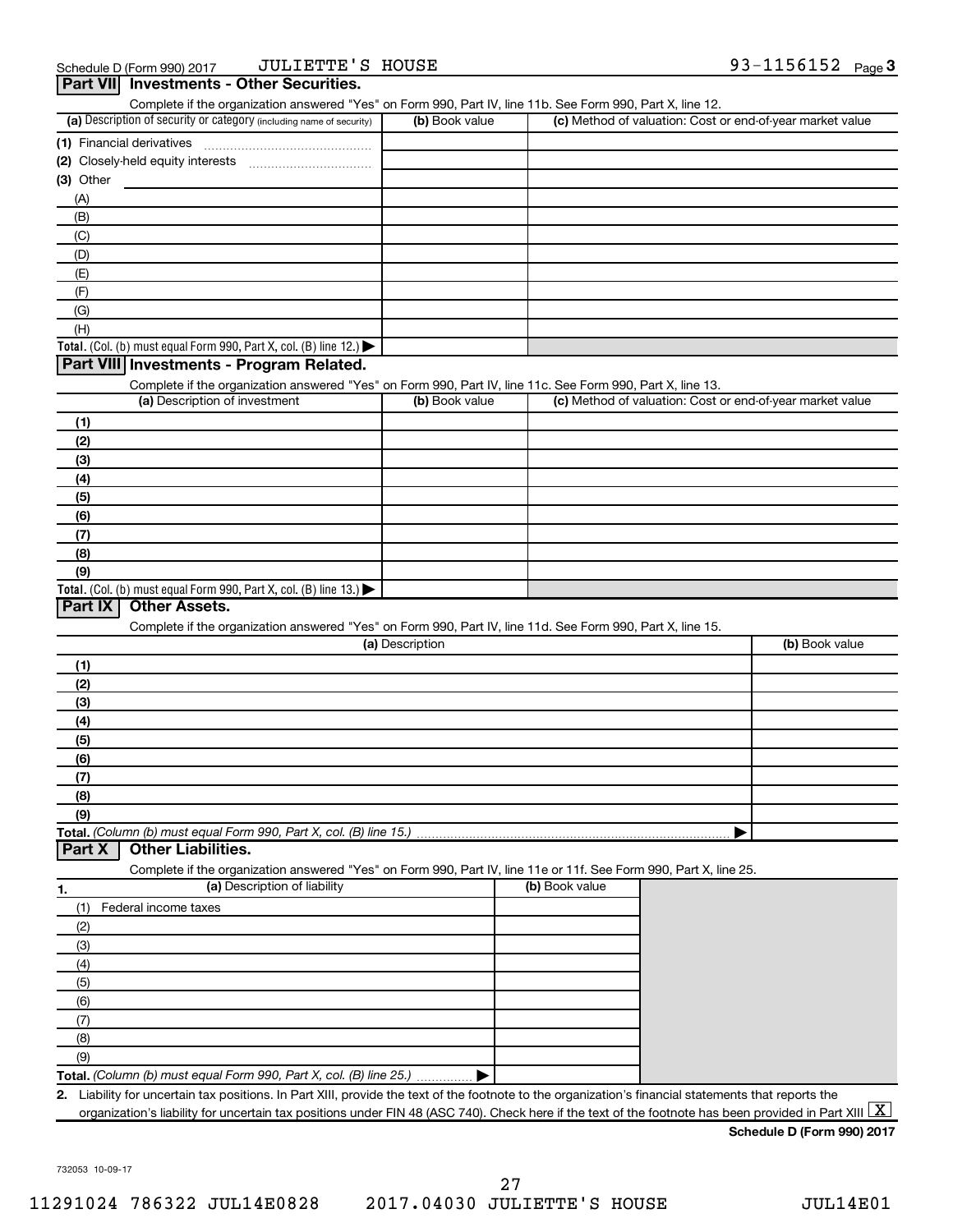| Part XI<br>1<br>2<br>a<br>b<br>c | Reconciliation of Revenue per Audited Financial Statements With Revenue per Return.<br>Complete if the organization answered "Yes" on Form 990, Part IV, line 12a.<br>Total revenue, gains, and other support per audited financial statements<br>Amounts included on line 1 but not on Form 990, Part VIII, line 12: |                |         |                      |           |
|----------------------------------|-----------------------------------------------------------------------------------------------------------------------------------------------------------------------------------------------------------------------------------------------------------------------------------------------------------------------|----------------|---------|----------------------|-----------|
|                                  |                                                                                                                                                                                                                                                                                                                       |                |         |                      |           |
|                                  |                                                                                                                                                                                                                                                                                                                       |                |         |                      |           |
|                                  |                                                                                                                                                                                                                                                                                                                       |                |         | $\blacksquare$       | 881, 164. |
|                                  |                                                                                                                                                                                                                                                                                                                       |                |         |                      |           |
|                                  | Net unrealized gains (losses) on investments [11] matter contracts and the unrealized gains (losses) on investments                                                                                                                                                                                                   | 2a             | 2,585.  |                      |           |
|                                  |                                                                                                                                                                                                                                                                                                                       | 2 <sub>b</sub> | 16,068. |                      |           |
|                                  |                                                                                                                                                                                                                                                                                                                       | 2c             |         |                      |           |
| d                                | Other (Describe in Part XIII.) <b>Construction Contract Construction</b> Chemical Construction Chemical Chemical Chemical Chemical Chemical Chemical Chemical Chemical Chemical Chemical Chemical Chemical Chemical Chemical Chemic                                                                                   | 2d             | 14,493. |                      |           |
| е                                | Add lines 2a through 2d                                                                                                                                                                                                                                                                                               |                |         | 2e                   | 33,146.   |
| з                                |                                                                                                                                                                                                                                                                                                                       |                |         | $\mathbf{a}$         | 848,018.  |
|                                  | Amounts included on Form 990, Part VIII, line 12, but not on line 1:                                                                                                                                                                                                                                                  |                |         |                      |           |
|                                  |                                                                                                                                                                                                                                                                                                                       | l 4a           |         |                      |           |
|                                  | <b>b</b> Other (Describe in Part XIII.)                                                                                                                                                                                                                                                                               | 4 <sub>h</sub> |         |                      |           |
|                                  | c Add lines 4a and 4b                                                                                                                                                                                                                                                                                                 |                |         | 4c                   |           |
| 5                                |                                                                                                                                                                                                                                                                                                                       |                |         | 5                    | 848,018.  |
|                                  | Part XII   Reconciliation of Expenses per Audited Financial Statements With Expenses per Return.                                                                                                                                                                                                                      |                |         |                      |           |
|                                  | Complete if the organization answered "Yes" on Form 990, Part IV, line 12a.                                                                                                                                                                                                                                           |                |         |                      |           |
| 1                                |                                                                                                                                                                                                                                                                                                                       |                |         | $\blacktriangleleft$ | 774,679.  |
| 2                                | Amounts included on line 1 but not on Form 990, Part IX, line 25:                                                                                                                                                                                                                                                     |                |         |                      |           |
| a                                |                                                                                                                                                                                                                                                                                                                       | 2a             | 16,068. |                      |           |
| b                                |                                                                                                                                                                                                                                                                                                                       | 2 <sub>b</sub> |         |                      |           |
|                                  |                                                                                                                                                                                                                                                                                                                       | 2 <sub>c</sub> |         |                      |           |
| d                                |                                                                                                                                                                                                                                                                                                                       | 2d             | 14,493. |                      |           |
|                                  | Add lines 2a through 2d                                                                                                                                                                                                                                                                                               |                |         | 2е                   | 30,561.   |
| 3                                |                                                                                                                                                                                                                                                                                                                       |                |         | 3                    | 744, 118. |
| 4                                | Amounts included on Form 990, Part IX, line 25, but not on line 1:                                                                                                                                                                                                                                                    |                |         |                      |           |
| a                                |                                                                                                                                                                                                                                                                                                                       | 4a             |         |                      |           |
| b                                | Other (Describe in Part XIII.)                                                                                                                                                                                                                                                                                        | 4 <sub>b</sub> |         |                      |           |
|                                  | c Add lines 4a and 4b                                                                                                                                                                                                                                                                                                 |                |         | 4с                   | 0.        |
| 5                                |                                                                                                                                                                                                                                                                                                                       |                |         | 5                    | 744,118.  |
|                                  | Part XIII Supplemental Information.                                                                                                                                                                                                                                                                                   |                |         |                      |           |

PART X, LINE 2:

|  |  |  |  |  | AS REQUIRED BY ASC 740, MANAGEMENT HAS EVALUATED TAX POSITIONS TAKEN AND |  |  |  |  |  |  |
|--|--|--|--|--|--------------------------------------------------------------------------|--|--|--|--|--|--|
|--|--|--|--|--|--------------------------------------------------------------------------|--|--|--|--|--|--|

HAS DETERMINED THAT ANY UNCERTAINTY IN THOSE POSITIONS WOULD NOT HAVE A

MATERIAL EFFECT ON THE FINANCIAL STATEMENTS.

PART XI, LINE 2D - OTHER ADJUSTMENTS:

EXPENSES TAKEN DIRECTLY AGAINST REVENUE 14,493.

PART XII, LINE 2D - OTHER ADJUSTMENTS:

### EXPENSES TAKEN DIRECTLY AGAINST REVENUE 14,493.

732054 10-09-17

**Schedule D (Form 990) 2017**

11291024 786322 JUL14E0828 2017.04030 JULIETTE'S HOUSE JUL14E01 28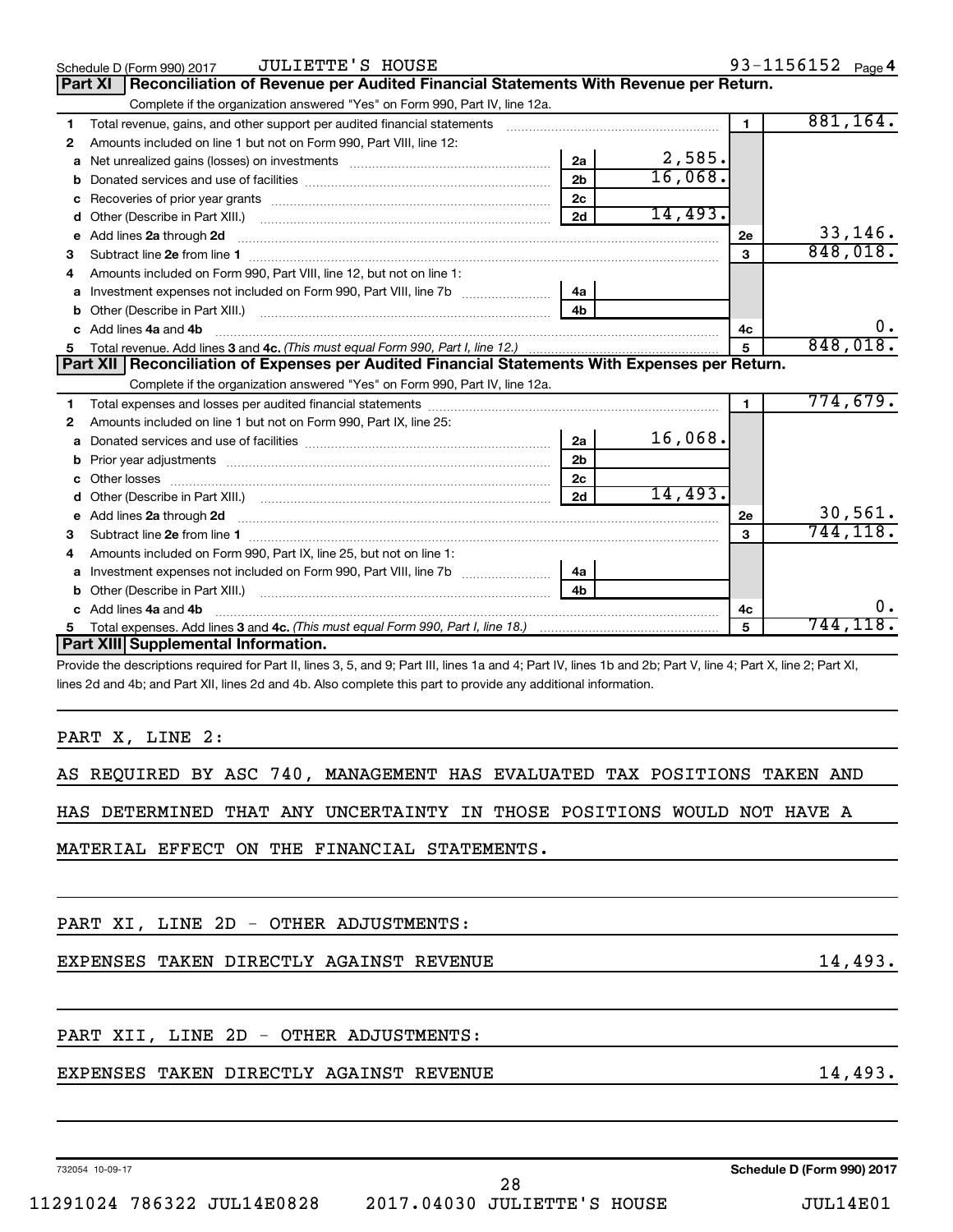|                 | Schedule D (Form 990) 2017 |
|-----------------|----------------------------|
| 732055 10-09-17 | 29                         |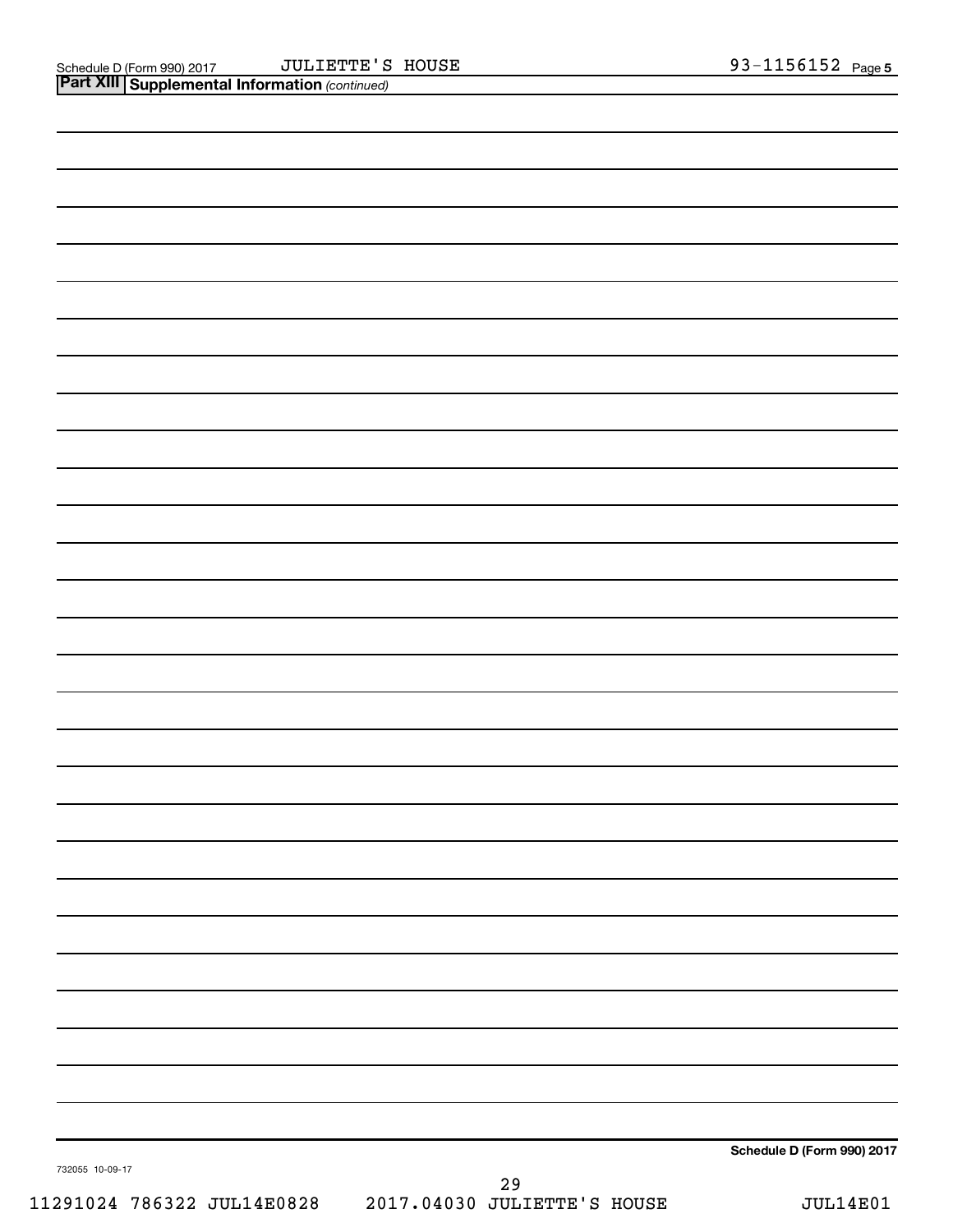| <b>SCHEDULE G</b><br>(Form 990 or 990-EZ)<br>Department of the Treasury<br>Internal Revenue Service                                                                                                                                                                                                                                                                                                                                                         | <b>Supplemental Information Regarding Fundraising or Gaming Activities</b><br>Complete if the organization answered "Yes" on Form 990, Part IV, line 17, 18, or 19, or if the<br>organization entered more than \$15,000 on Form 990-EZ, line 6a.<br>Attach to Form 990 or Form 990-EZ.<br>Go to www.irs.gov/Form990 for the latest instructions. |                                                                                                                               |                                                                                                                                                                                                  |     |  |                                                         | OMB No. 1545-0047<br><b>Open to Public</b><br>Inspection |                                       |
|-------------------------------------------------------------------------------------------------------------------------------------------------------------------------------------------------------------------------------------------------------------------------------------------------------------------------------------------------------------------------------------------------------------------------------------------------------------|---------------------------------------------------------------------------------------------------------------------------------------------------------------------------------------------------------------------------------------------------------------------------------------------------------------------------------------------------|-------------------------------------------------------------------------------------------------------------------------------|--------------------------------------------------------------------------------------------------------------------------------------------------------------------------------------------------|-----|--|---------------------------------------------------------|----------------------------------------------------------|---------------------------------------|
| Name of the organization                                                                                                                                                                                                                                                                                                                                                                                                                                    |                                                                                                                                                                                                                                                                                                                                                   | <b>JULIETTE'S HOUSE</b>                                                                                                       |                                                                                                                                                                                                  |     |  |                                                         | 93-1156152                                               | <b>Employer identification number</b> |
| Part I                                                                                                                                                                                                                                                                                                                                                                                                                                                      |                                                                                                                                                                                                                                                                                                                                                   | Fundraising Activities. Complete if the organization answered "Yes" on Form 990, Part IV, line 17. Form 990-EZ filers are not |                                                                                                                                                                                                  |     |  |                                                         |                                                          |                                       |
| required to complete this part.<br>1 Indicate whether the organization raised funds through any of the following activities. Check all that apply.<br>Mail solicitations<br>Solicitation of non-government grants<br>e<br>a<br>Internet and email solicitations<br>Solicitation of government grants<br>f<br>b<br>Phone solicitations<br>Special fundraising events<br>с<br>g<br>In-person solicitations<br>d                                               |                                                                                                                                                                                                                                                                                                                                                   |                                                                                                                               |                                                                                                                                                                                                  |     |  |                                                         |                                                          |                                       |
| 2 a Did the organization have a written or oral agreement with any individual (including officers, directors, trustees, or<br>Yes<br><b>No</b><br>key employees listed in Form 990, Part VII) or entity in connection with professional fundraising services?<br>b If "Yes," list the 10 highest paid individuals or entities (fundraisers) pursuant to agreements under which the fundraiser is to be<br>compensated at least \$5,000 by the organization. |                                                                                                                                                                                                                                                                                                                                                   |                                                                                                                               |                                                                                                                                                                                                  |     |  |                                                         |                                                          |                                       |
| (i) Name and address of individual<br>or entity (fundraiser)                                                                                                                                                                                                                                                                                                                                                                                                |                                                                                                                                                                                                                                                                                                                                                   | (ii) Activity                                                                                                                 | (v) Amount paid<br>(iii) Did<br>(iv) Gross receipts<br>fundraiser<br>have custody<br>to (or retained by)<br>fundraiser<br>from activity<br>or control of<br>listed in col. (i)<br>contributions? |     |  | (vi) Amount paid<br>to (or retained by)<br>organization |                                                          |                                       |
|                                                                                                                                                                                                                                                                                                                                                                                                                                                             |                                                                                                                                                                                                                                                                                                                                                   |                                                                                                                               | Yes                                                                                                                                                                                              | No. |  |                                                         |                                                          |                                       |
|                                                                                                                                                                                                                                                                                                                                                                                                                                                             |                                                                                                                                                                                                                                                                                                                                                   |                                                                                                                               |                                                                                                                                                                                                  |     |  |                                                         |                                                          |                                       |
|                                                                                                                                                                                                                                                                                                                                                                                                                                                             |                                                                                                                                                                                                                                                                                                                                                   |                                                                                                                               |                                                                                                                                                                                                  |     |  |                                                         |                                                          |                                       |
|                                                                                                                                                                                                                                                                                                                                                                                                                                                             |                                                                                                                                                                                                                                                                                                                                                   |                                                                                                                               |                                                                                                                                                                                                  |     |  |                                                         |                                                          |                                       |
|                                                                                                                                                                                                                                                                                                                                                                                                                                                             |                                                                                                                                                                                                                                                                                                                                                   |                                                                                                                               |                                                                                                                                                                                                  |     |  |                                                         |                                                          |                                       |
|                                                                                                                                                                                                                                                                                                                                                                                                                                                             |                                                                                                                                                                                                                                                                                                                                                   |                                                                                                                               |                                                                                                                                                                                                  |     |  |                                                         |                                                          |                                       |
|                                                                                                                                                                                                                                                                                                                                                                                                                                                             |                                                                                                                                                                                                                                                                                                                                                   |                                                                                                                               |                                                                                                                                                                                                  |     |  |                                                         |                                                          |                                       |
|                                                                                                                                                                                                                                                                                                                                                                                                                                                             |                                                                                                                                                                                                                                                                                                                                                   |                                                                                                                               |                                                                                                                                                                                                  |     |  |                                                         |                                                          |                                       |
|                                                                                                                                                                                                                                                                                                                                                                                                                                                             |                                                                                                                                                                                                                                                                                                                                                   |                                                                                                                               |                                                                                                                                                                                                  |     |  |                                                         |                                                          |                                       |
|                                                                                                                                                                                                                                                                                                                                                                                                                                                             |                                                                                                                                                                                                                                                                                                                                                   |                                                                                                                               |                                                                                                                                                                                                  |     |  |                                                         |                                                          |                                       |
| Total<br>3 List all states in which the organization is registered or licensed to solicit contributions or has been notified it is exempt from registration                                                                                                                                                                                                                                                                                                 |                                                                                                                                                                                                                                                                                                                                                   |                                                                                                                               |                                                                                                                                                                                                  |     |  |                                                         |                                                          |                                       |
| or licensing.                                                                                                                                                                                                                                                                                                                                                                                                                                               |                                                                                                                                                                                                                                                                                                                                                   |                                                                                                                               |                                                                                                                                                                                                  |     |  |                                                         |                                                          |                                       |
|                                                                                                                                                                                                                                                                                                                                                                                                                                                             |                                                                                                                                                                                                                                                                                                                                                   |                                                                                                                               |                                                                                                                                                                                                  |     |  |                                                         |                                                          |                                       |
|                                                                                                                                                                                                                                                                                                                                                                                                                                                             |                                                                                                                                                                                                                                                                                                                                                   |                                                                                                                               |                                                                                                                                                                                                  |     |  |                                                         |                                                          |                                       |
|                                                                                                                                                                                                                                                                                                                                                                                                                                                             |                                                                                                                                                                                                                                                                                                                                                   |                                                                                                                               |                                                                                                                                                                                                  |     |  |                                                         |                                                          |                                       |
|                                                                                                                                                                                                                                                                                                                                                                                                                                                             |                                                                                                                                                                                                                                                                                                                                                   |                                                                                                                               |                                                                                                                                                                                                  |     |  |                                                         |                                                          |                                       |
|                                                                                                                                                                                                                                                                                                                                                                                                                                                             |                                                                                                                                                                                                                                                                                                                                                   |                                                                                                                               |                                                                                                                                                                                                  |     |  |                                                         |                                                          |                                       |
|                                                                                                                                                                                                                                                                                                                                                                                                                                                             |                                                                                                                                                                                                                                                                                                                                                   |                                                                                                                               |                                                                                                                                                                                                  |     |  |                                                         |                                                          |                                       |
|                                                                                                                                                                                                                                                                                                                                                                                                                                                             |                                                                                                                                                                                                                                                                                                                                                   |                                                                                                                               |                                                                                                                                                                                                  |     |  |                                                         |                                                          |                                       |

**For Paperwork Reduction Act Notice, see the Instructions for Form 990 or 990-EZ. Schedule G (Form 990 or 990-EZ) 2017** LHA

732081 09-13-17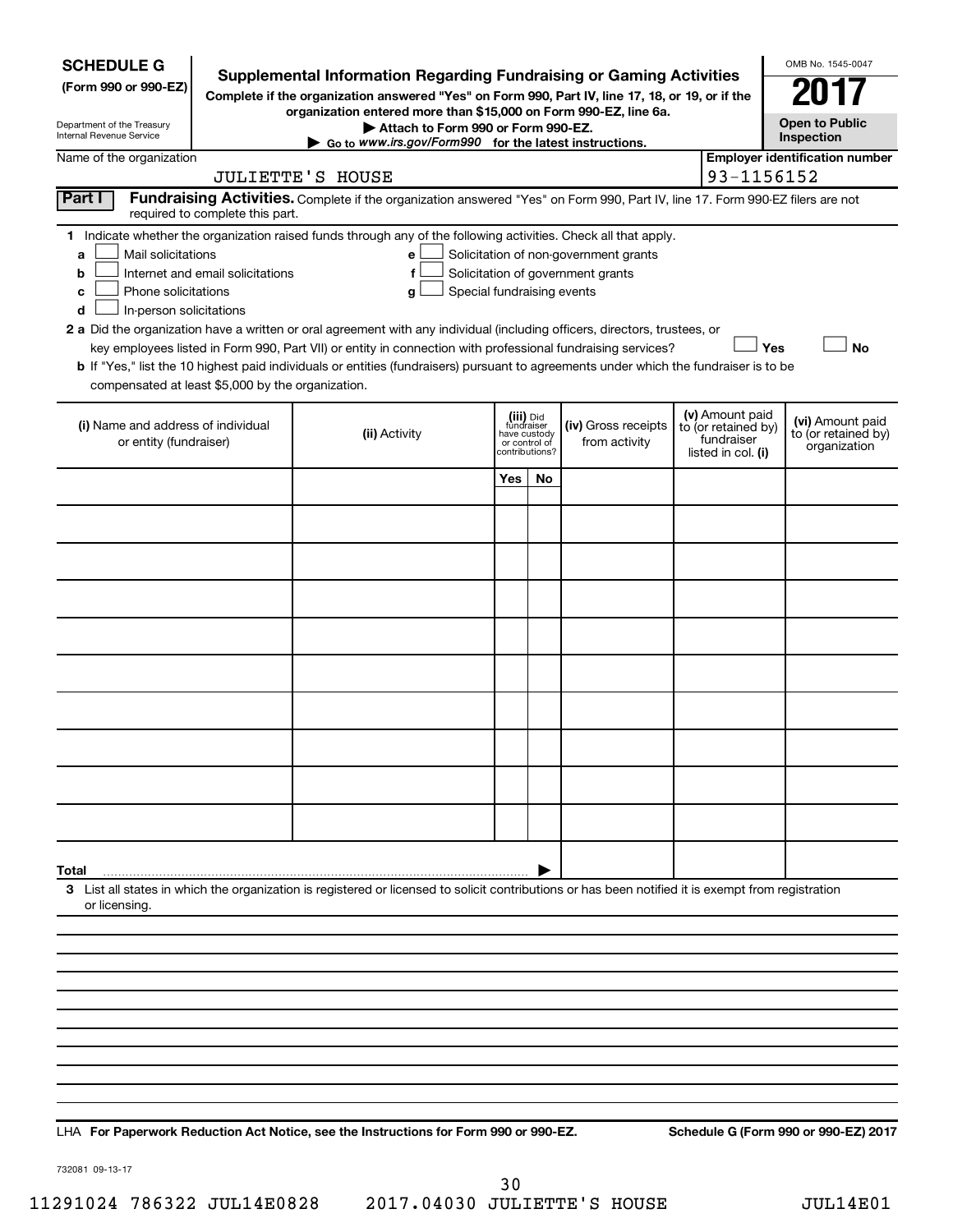#### Schedule G (Form 990 or 990-EZ) 2017  $JULIETTE'S$   $HOUSE$   $93-1156152$   $Page$

Part II | Fundraising Events. Complete if the organization answered "Yes" on Form 990, Part IV, line 18, or reported more than \$15,000

|                 |    | of fundraising event contributions and gross income on Form 990-EZ, lines 1 and 6b. List events with gross receipts greater than \$5,000. |                                             |                                                  |                                 |                                                     |  |
|-----------------|----|-------------------------------------------------------------------------------------------------------------------------------------------|---------------------------------------------|--------------------------------------------------|---------------------------------|-----------------------------------------------------|--|
|                 |    |                                                                                                                                           | (a) Event $#1$<br>CELEBRATE<br>THE CHILDREN | $(b)$ Event #2                                   | (c) Other events<br><b>NONE</b> | (d) Total events<br>(add col. (a) through           |  |
| Revenue         |    |                                                                                                                                           | (event type)                                | (event type)                                     | (total number)                  | col. (c)                                            |  |
|                 | 1. |                                                                                                                                           | 99,384.                                     |                                                  |                                 | 99,384.                                             |  |
|                 |    |                                                                                                                                           | 93,434.                                     |                                                  |                                 | 93,434.                                             |  |
|                 | 3  | Gross income (line 1 minus line 2)                                                                                                        | 5,950.                                      |                                                  |                                 | 5,950.                                              |  |
|                 |    |                                                                                                                                           | 400.                                        |                                                  |                                 | 400.                                                |  |
|                 | 5  |                                                                                                                                           |                                             |                                                  |                                 |                                                     |  |
|                 | 6  |                                                                                                                                           | 2,735.                                      |                                                  |                                 | 2,735.                                              |  |
| Direct Expenses | 7  |                                                                                                                                           | 7,260.                                      |                                                  |                                 | 7,260.                                              |  |
|                 | 8  |                                                                                                                                           | 500.                                        |                                                  |                                 | 500.                                                |  |
|                 | 9  |                                                                                                                                           | 3,598.                                      |                                                  |                                 | 3,598.<br>14,493.                                   |  |
|                 | 10 | Direct expense summary. Add lines 4 through 9 in column (d)<br>11 Net income summary. Subtract line 10 from line 3, column (d)            |                                             |                                                  |                                 | $-8,543.$                                           |  |
| Part III        |    | Gaming. Complete if the organization answered "Yes" on Form 990, Part IV, line 19, or reported more than                                  |                                             |                                                  |                                 |                                                     |  |
|                 |    | \$15,000 on Form 990-EZ, line 6a.                                                                                                         |                                             |                                                  |                                 |                                                     |  |
| Revenue         |    |                                                                                                                                           | (a) Bingo                                   | (b) Pull tabs/instant<br>bingo/progressive bingo | (c) Other gaming                | (d) Total gaming (add<br>col. (a) through col. (c)) |  |
|                 |    |                                                                                                                                           |                                             |                                                  |                                 |                                                     |  |
| Direct Expenses |    |                                                                                                                                           |                                             |                                                  |                                 |                                                     |  |
|                 | 3  |                                                                                                                                           |                                             |                                                  |                                 |                                                     |  |
|                 |    |                                                                                                                                           |                                             |                                                  |                                 |                                                     |  |
|                 | 5  | Other direct expenses                                                                                                                     |                                             |                                                  |                                 |                                                     |  |
|                 | 6  | Volunteer labor<br><u> 1986 - John Barbara, martin a</u>                                                                                  | %<br><b>Yes</b><br>No                       | %<br>Yes<br>No                                   | Yes<br>%<br>No                  |                                                     |  |
|                 | 7  | Direct expense summary. Add lines 2 through 5 in column (d)                                                                               |                                             |                                                  |                                 |                                                     |  |
|                 | 8  |                                                                                                                                           |                                             |                                                  |                                 |                                                     |  |

**9** Enter the state(s) in which the organization conducts gaming activities:

| a Is the organization licensed to conduct gaming activities in each of these states? |  | No |
|--------------------------------------------------------------------------------------|--|----|
| <b>b</b> If "No," explain:                                                           |  |    |

**10 a Yes No** Were any of the organization's gaming licenses revoked, suspended, or terminated during the tax year? ~~~~~~~~~ † † **b** If "Yes," explain:

732082 09-13-17

**Schedule G (Form 990 or 990-EZ) 2017**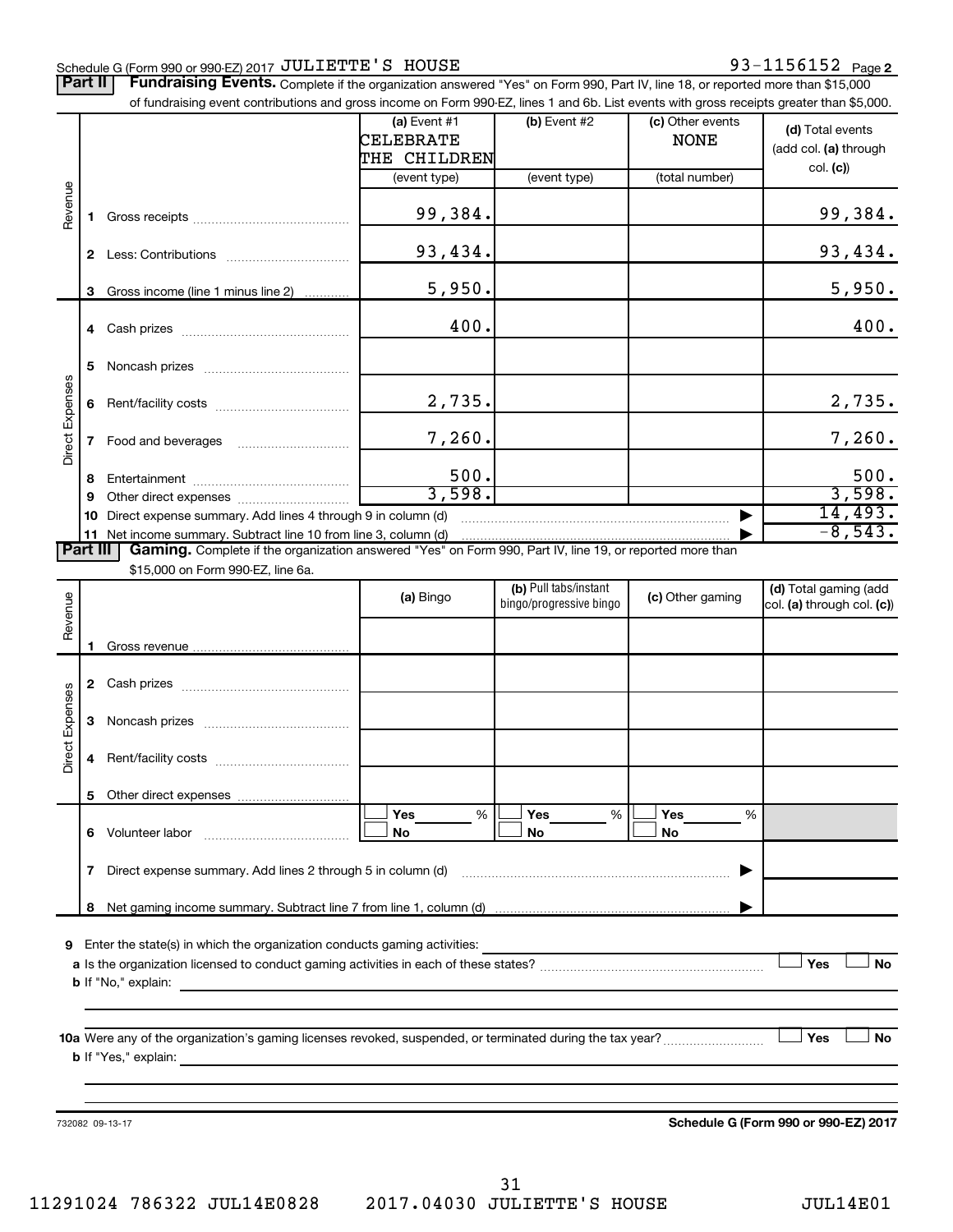| Schedule G (Form 990 or 990-EZ) 2017 JULIETTE 'S HOUSE                                                                                                                                                                                                                | 93-1156152 $_{Page 3}$               |           |
|-----------------------------------------------------------------------------------------------------------------------------------------------------------------------------------------------------------------------------------------------------------------------|--------------------------------------|-----------|
|                                                                                                                                                                                                                                                                       | Yes                                  | <b>No</b> |
| 12 Is the organization a grantor, beneficiary or trustee of a trust, or a member of a partnership or other entity formed                                                                                                                                              |                                      |           |
|                                                                                                                                                                                                                                                                       | Yes                                  | No        |
| 13 Indicate the percentage of gaming activity conducted in:                                                                                                                                                                                                           |                                      |           |
|                                                                                                                                                                                                                                                                       | 1За                                  | %         |
| <b>b</b> An outside facility <i>www.communicality www.communicality.communicality www.communicality www.communicality.communicality www.communicality.com</i>                                                                                                         | 13 <sub>b</sub>                      | %         |
| 14 Enter the name and address of the person who prepares the organization's gaming/special events books and records:                                                                                                                                                  |                                      |           |
| Name $\blacktriangleright$<br>the control of the control of the control of the control of the control of the control of                                                                                                                                               |                                      |           |
|                                                                                                                                                                                                                                                                       |                                      |           |
| 15a Does the organization have a contract with a third party from whom the organization receives gaming revenue?                                                                                                                                                      | Yes                                  | <b>No</b> |
|                                                                                                                                                                                                                                                                       |                                      |           |
| of gaming revenue retained by the third party $\triangleright$ \$                                                                                                                                                                                                     |                                      |           |
| c If "Yes," enter name and address of the third party:                                                                                                                                                                                                                |                                      |           |
| Name $\blacktriangleright$<br><u>and the second control of the second control of the second control of the second control of</u>                                                                                                                                      |                                      |           |
| Address $\blacktriangleright$<br><u>and the state of the state of the state of the state of the state of the state of the state of the state of the state of the state of the state of the state of the state of the state of the state of the state of the state</u> |                                      |           |
|                                                                                                                                                                                                                                                                       |                                      |           |
| <b>16</b> Gaming manager information:                                                                                                                                                                                                                                 |                                      |           |
| Name $\blacktriangleright$                                                                                                                                                                                                                                            |                                      |           |
| Gaming manager compensation > \$                                                                                                                                                                                                                                      |                                      |           |
|                                                                                                                                                                                                                                                                       |                                      |           |
|                                                                                                                                                                                                                                                                       |                                      |           |
|                                                                                                                                                                                                                                                                       |                                      |           |
| Director/officer<br><b>Employee</b><br>Independent contractor                                                                                                                                                                                                         |                                      |           |
|                                                                                                                                                                                                                                                                       |                                      |           |
| <b>17</b> Mandatory distributions:                                                                                                                                                                                                                                    |                                      |           |
| a Is the organization required under state law to make charitable distributions from the gaming proceeds to                                                                                                                                                           |                                      |           |
| retain the state gaming license?                                                                                                                                                                                                                                      | $\Box$ Yes $\Box$ No                 |           |
| <b>b</b> Enter the amount of distributions required under state law to be distributed to other exempt organizations or spent in the                                                                                                                                   |                                      |           |
| organization's own exempt activities during the tax year $\triangleright$ \$                                                                                                                                                                                          |                                      |           |
| <b>Part IV</b><br>Supplemental Information. Provide the explanations required by Part I, line 2b, columns (iii) and (v); and Part III, lines 9, 9b, 10b, 15b,                                                                                                         |                                      |           |
| 15c, 16, and 17b, as applicable. Also provide any additional information. See instructions.                                                                                                                                                                           |                                      |           |
|                                                                                                                                                                                                                                                                       |                                      |           |
|                                                                                                                                                                                                                                                                       |                                      |           |
|                                                                                                                                                                                                                                                                       |                                      |           |
|                                                                                                                                                                                                                                                                       |                                      |           |
|                                                                                                                                                                                                                                                                       |                                      |           |
|                                                                                                                                                                                                                                                                       |                                      |           |
|                                                                                                                                                                                                                                                                       |                                      |           |
|                                                                                                                                                                                                                                                                       |                                      |           |
|                                                                                                                                                                                                                                                                       |                                      |           |
|                                                                                                                                                                                                                                                                       |                                      |           |
|                                                                                                                                                                                                                                                                       |                                      |           |
|                                                                                                                                                                                                                                                                       |                                      |           |
|                                                                                                                                                                                                                                                                       | Schedule G (Form 990 or 990-EZ) 2017 |           |
| 732083 09-13-17<br>32                                                                                                                                                                                                                                                 |                                      |           |
|                                                                                                                                                                                                                                                                       |                                      |           |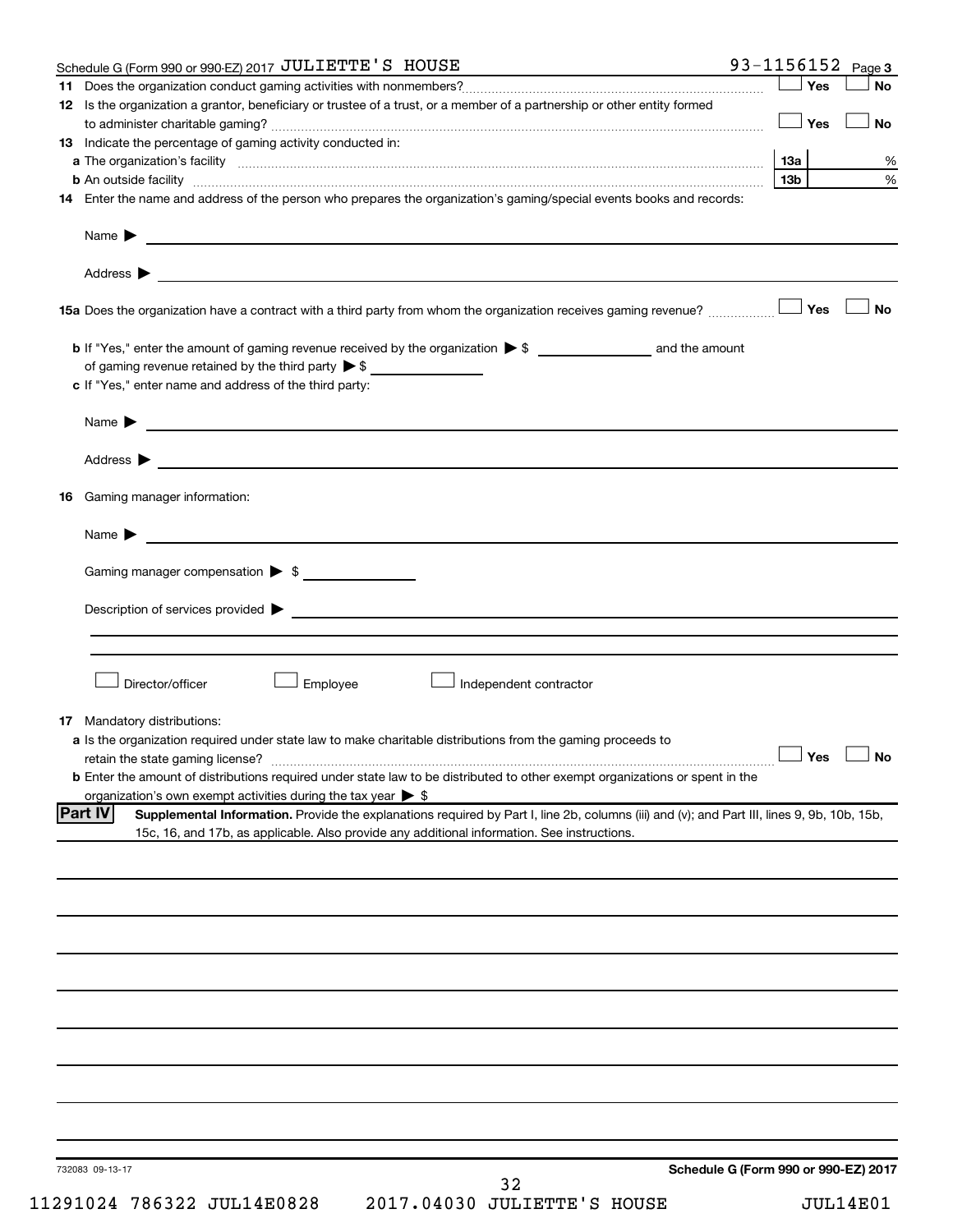| 732084 04-01-17 | Schedule G (Form 990 or 990-EZ) |
|-----------------|---------------------------------|